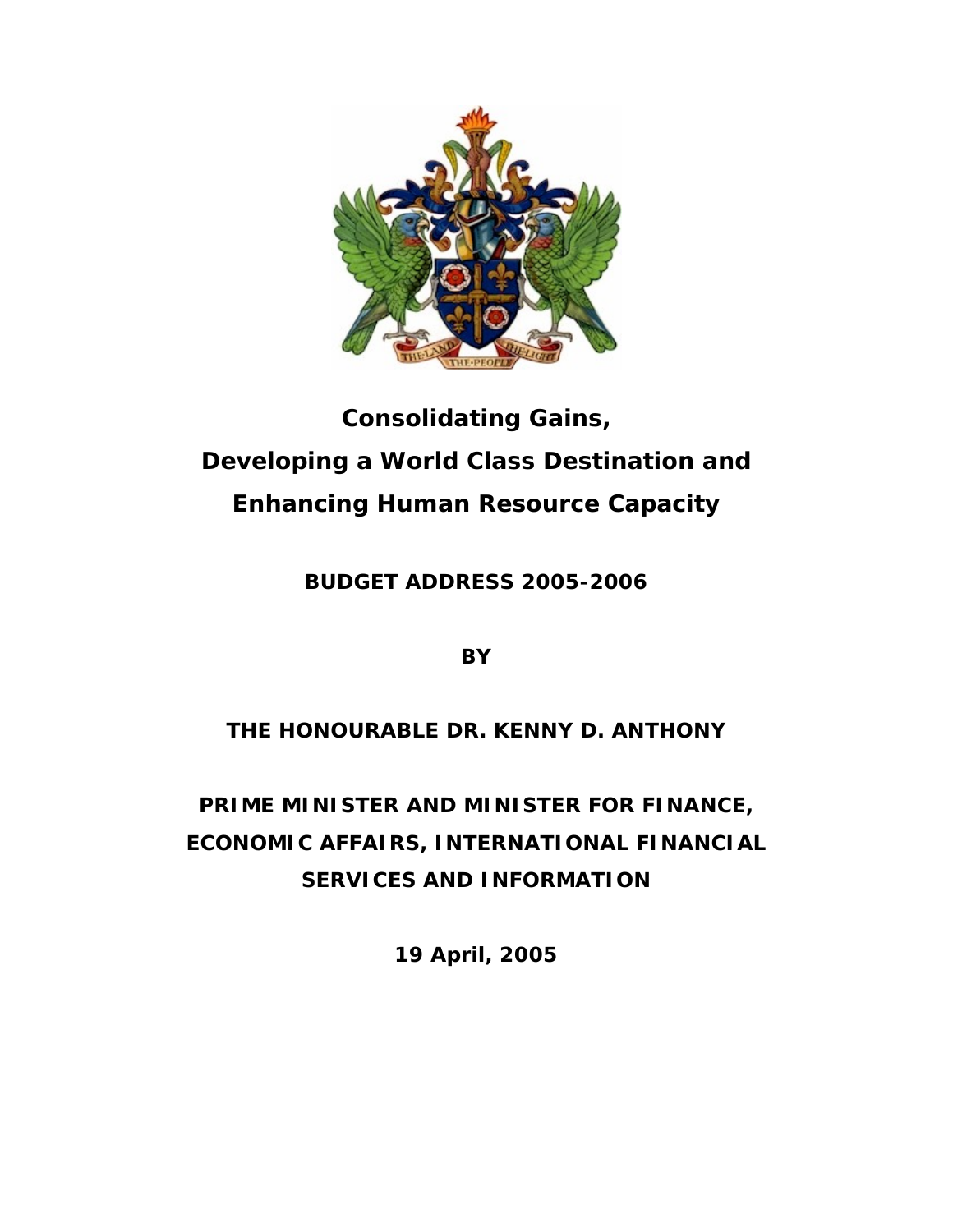## **TABLE OF CONTENTS**

| RESTORATION OF INCENTIVES TO BUSINESS PLACES TO RENOVATE PROPERTIES |  |
|---------------------------------------------------------------------|--|
|                                                                     |  |
|                                                                     |  |
|                                                                     |  |
|                                                                     |  |
|                                                                     |  |
|                                                                     |  |
|                                                                     |  |
|                                                                     |  |
|                                                                     |  |
|                                                                     |  |
|                                                                     |  |
|                                                                     |  |
|                                                                     |  |
|                                                                     |  |
|                                                                     |  |
|                                                                     |  |
|                                                                     |  |
|                                                                     |  |
|                                                                     |  |
|                                                                     |  |
|                                                                     |  |
|                                                                     |  |
|                                                                     |  |
|                                                                     |  |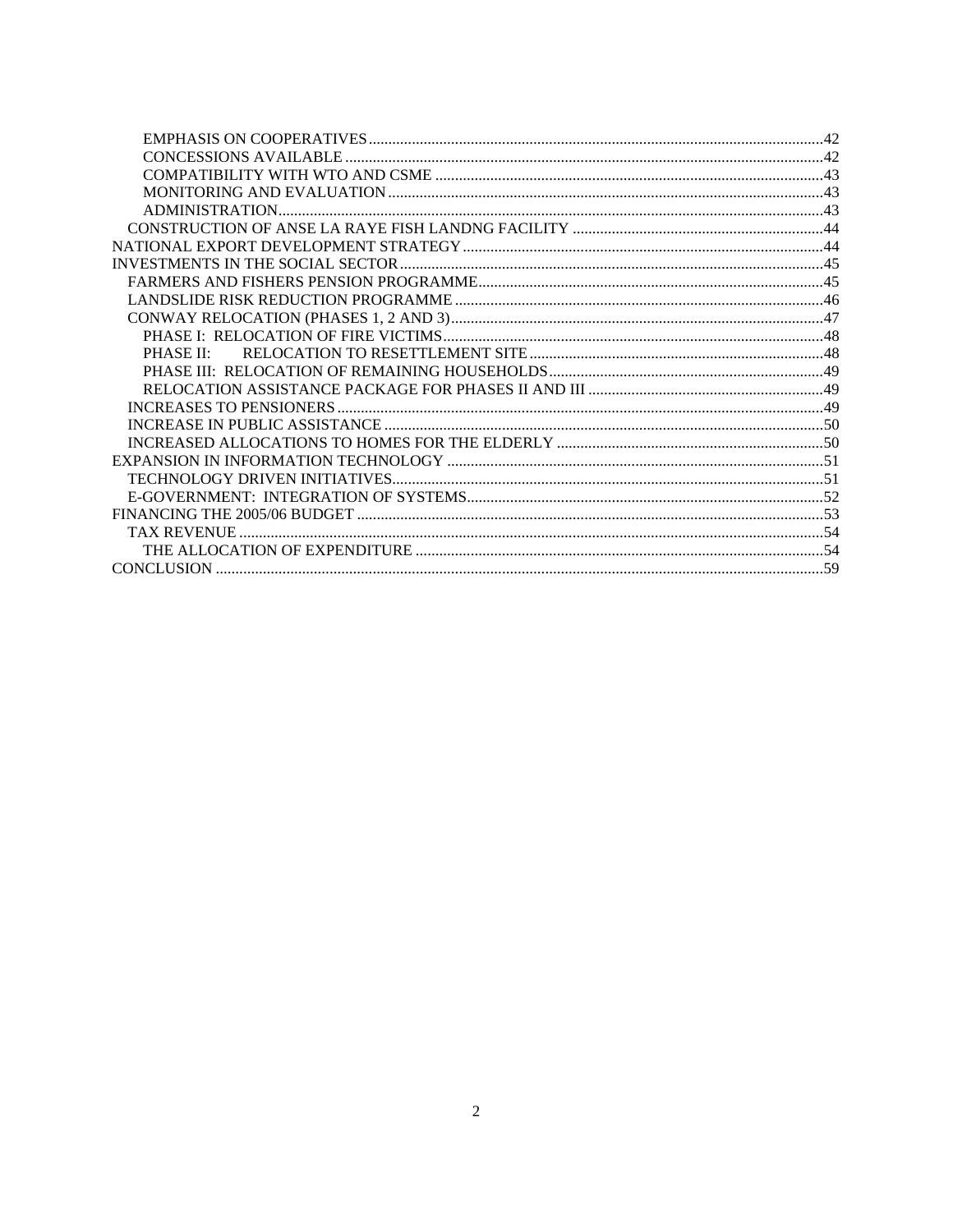#### **INTRODUCTION**

Mr. Speaker, we are at the threshold of a new age where old paradigms are quickly disappearing and new ones emerging to take their place. There are new rules of engagement, novel institutional frameworks and changing standards which make no distinctions between that which is local and that which is international. It is an age that abounds with opportunities and challenges. The task for us as a nation is to find and take our place within this new global reality. Long as we may for ages past, they shall never return. Indeed, Longfellow reminds us to "look" not mournfully into the past. It comes not back again. Wisely improve the present. It is thine. Go forth to meet the shadowy future, without fear."

Mr. Speaker, as we prepare to engage in the debate over the planning and management of our economy for the coming year, the duty with which we are charged as the custodians of the development of this country is to wisely improve on the present and to provide the foundation from which to go forth to meet the shadowy future without fear. Growth cannot flourish in the absence of courage, nor can our nation and people realize their own greatness without courage.

In this new era in economic and social management where the role of the citizen will become even more critical than in times gone by, every individual will have his or her role carved out and must be fully prepared. It is a period where we must sharpen our skills and retool our economy for the changes in business that are brought about by new rules of trade and rapidly evolving technologies.

Our preparation for the 2007 ICC Cricket World Cup has taught us that where quality of infrastructure, services, security and human resource capacity are concerned, there is no such thing as a Saint Lucian or a Caribbean standard – there is only one parameter, and that is world class. We either measure up or we do not; there are no half measures.

Therefore, from this year onwards, our thinking and approach to everything that we do has to be world class. There will be precious little time for transition when our country fully opens for business within the CARICOM Single Market and Economy (CSME) and the Free Trade Area of the Americas (FTAA), or when protected quotas for our bananas are replaced with tariffs, and indeed when the thousands of Cricket World Cup visitors land on our shores in 2007.

So, as we embark on our annual journey of charting the development course for our country, we have chosen as the theme for this year's budget "Consolidating Gains, Developing a World Class Destination and Enhancing Human Resource Capacity". A better and more forward-looking Saint Lucia must be developed to take advantage of the opportunities that our presence on the world stage in 2007 will provide. Our role as a Government is to catalyze and facilitate the creation of this new Saint Lucia, and we are confident that the measures proposed in this year's Estimates will have this effect.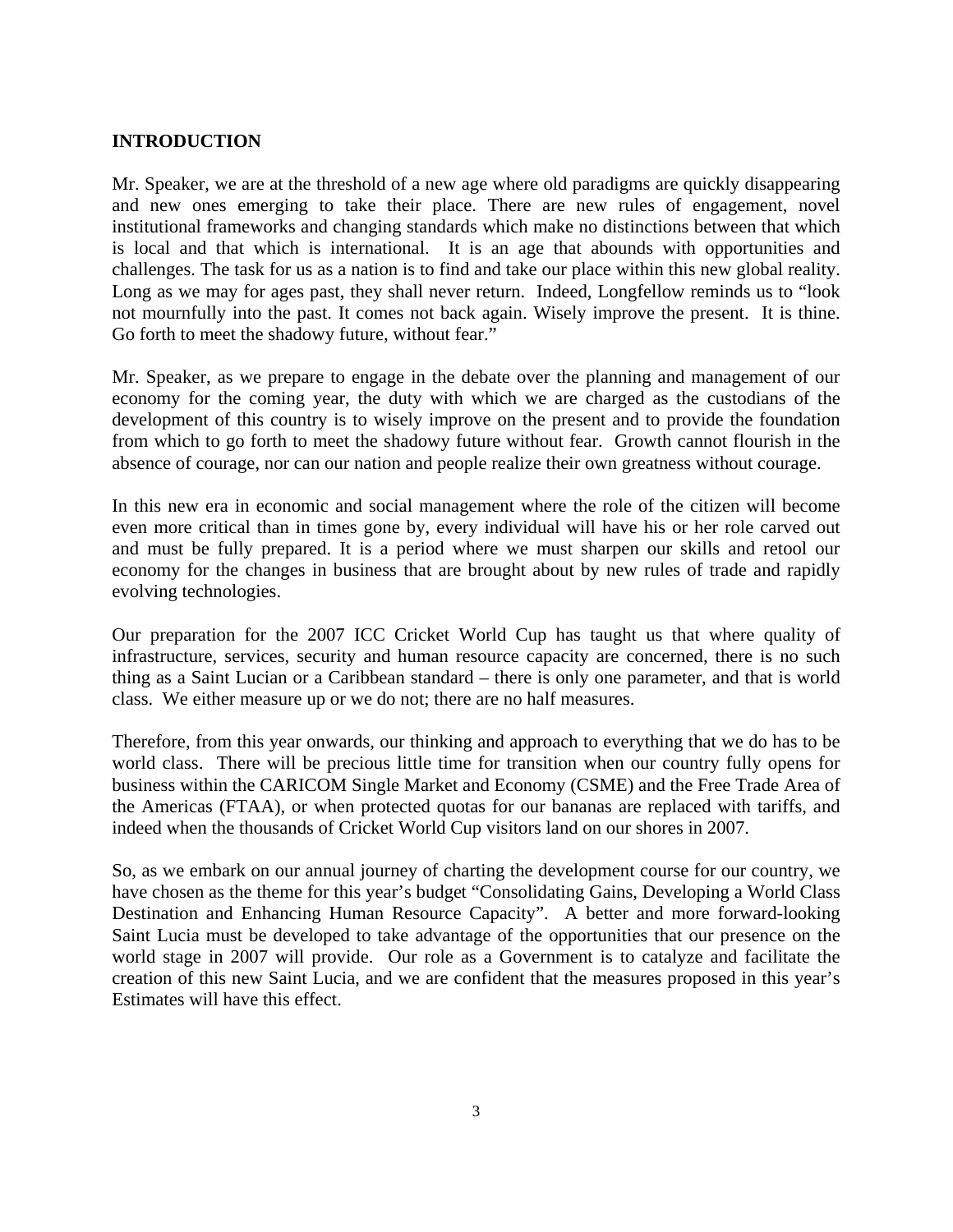#### *AN ECONOMY ON THE REBOUND*

Mr. Speaker, I am indeed delighted to report that despite all of the challenges, Saint Lucia is firmly on a growth path, having registered an improvement in Gross Domestic Product (GDP) of 3.6 per cent in 2004. This is the second consecutive year of accelerated growth, and in the context of the recessionary conditions which saw contraction in 2001, the performance of 2004 indicates that our economy has fully recovered.

The main impetus for GDP growth in 2004 emanated largely from the expansion in hotels and restaurants (5.9 per cent), government services (4 per cent), wholesale and retail trade (7.8 per cent), communication (4.6 per cent), banking and insurance (4.7 per cent) and agriculture (2.1 per cent). These indicators together accounted for 95.5 per cent of total value added. Reductions in value added were recorded in manufacturing (2.5 per cent), electricity and water (3.9 per cent), while construction activity remained high but increased only marginally by 0.4 per cent.

Saint Lucia's economic recovery is well-entrenched, and barring any major adverse shocks, a strong platform has been laid for sustained growth. All of the macroeconomic indicators are favourable. Inflation is low, exports are rising, investment is expanding, more jobs are being created and yes, Mr. Speaker, unemployment is beginning to fall. These positive indicators have been complemented by a major turnaround in our fiscal performance, which has been characterised by improved growth in tax revenues and moderate growth in expenditure. There is no doubt that our economic performance is robust and it is clear that our economic policies are working well.

Since 2001, we have had our fair share of challenges. In the face of adversity, we have been able to come through. But it would be foolish to think that the challenges are over. We live in a world of constant change and we therefore need to anticipate and meet the new challenges head on. This requires us to continually adapt to the changing world by restructuring and repositioning our economy. Only then will we be able to enhance our competitiveness and raise the standards of living for all.

The economic environment in the world economy remains highly favourable, notwithstanding some downside risks posed by the high oil prices. In particular, we need to be fully prepared for the coming into being of the CARICOM Single Market and Economy and take full advantage of Cricket World Cup 2007. It is absolutely important for us to exploit these opportunities so as to accelerate economic growth and development. We are presented with the unique opportunity to grow our economy on a lasting basis if we make the right choices now.

 In order to enhance competitiveness and provide a solid foundation to accelerate economic growth, we need to initiate or accomplish six things.

(1) First, we will fulfill our promise to reduce the corporate tax rate by a further two percentage points to 30 percent. This was announced in my 2003/04 Budget Address. We expect this reduction to facilitate the expansion of the private sector.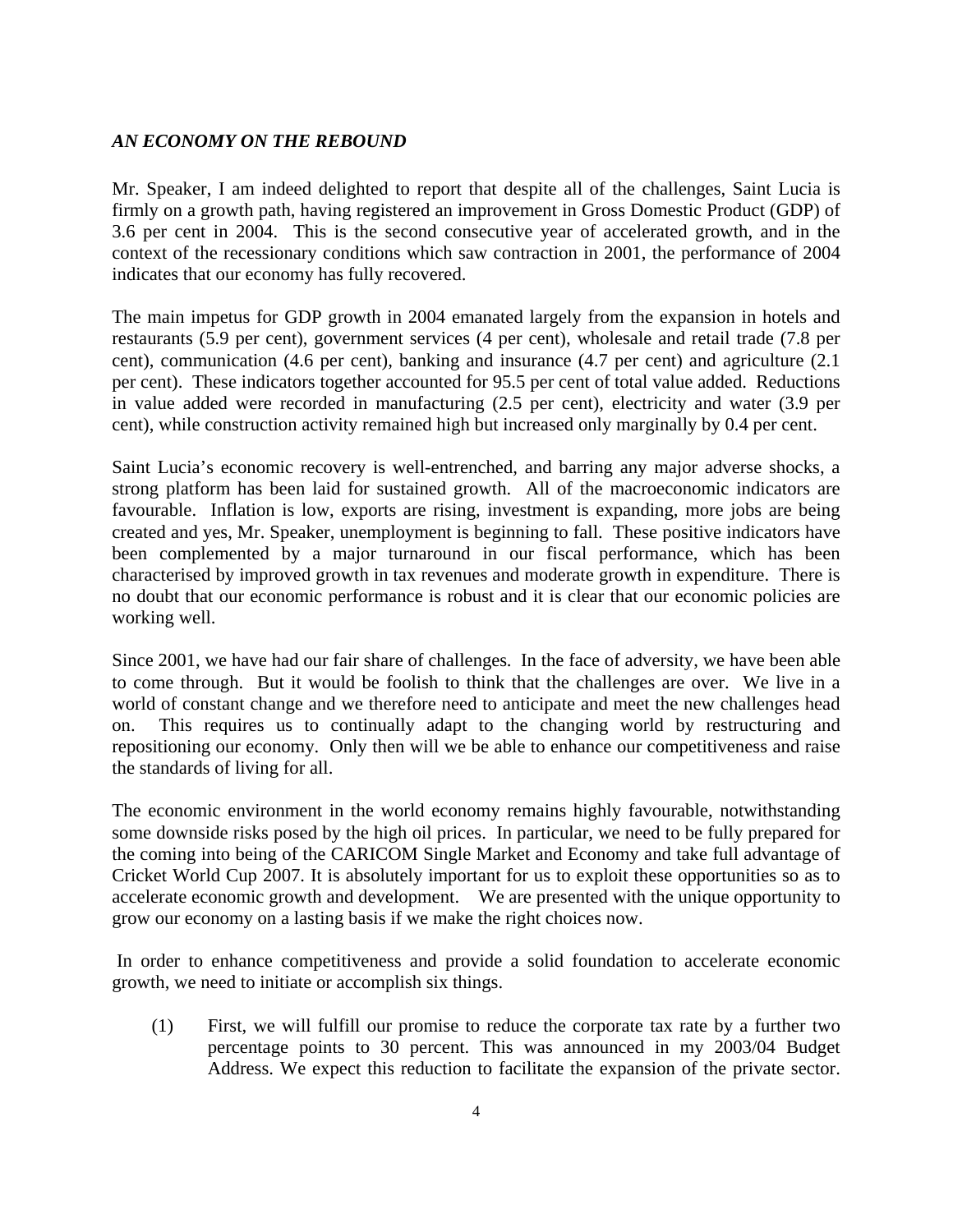In addition, we need to ensure that our tax rates are the most competitive when we enter the CSME.

- (2) Secondly, we must undertake investments that are essential for enhancing the long term growth prospects of Saint Lucia's economy. Cricket World Cup 2007 provides us with a singular opportunity to propel the economy on a higher growth path and to achieve higher future potential growth rates. We need, however, to make the required investments now to benefit fully from the hosting of Cricket World Cup 2007. This requires the upgrading and expansion of the Beausejour Cricket Ground, the rehabilitation of our road network and improving our water supply. As I shall point out later, these investments are significant, but they are also necessary. They will lead to additional borrowing. The short term increases in Government's borrowing requirement will in no way jeopardise our longer term macroeconomic stability, provided that we make appropriate adjustments in subsequent years. As I have indicated in previous Budget Addresses, macroeconomic stability is the foundation for growth and stability and we shall never sacrifice this cherished goal. We are also confident that the returns in the long run will more than justify the short term costs.
- (3) We must prepare our workers for the needs of the new economy. In order to continue facilitating the structural transformation of our economy and to enable us to take full advantage of the opportunities presented by the CSME, it is important that we develop a workforce that possesses the requisite skills and is second to none.
- (4) We must continue to facilitate the growth of sectors considered to be of strategic importance to the future of our economy. In this regard, Mr. Speaker, we shall continue to utilise our grant resources and provide concessions to stimulate private sector growth.
- (5) Fifthly, we must continue to improve our social services and provide continued social protection to persons who have been affected by the new changes in the economy. Even as opportunities blossom, there will be some areas where adjustments will take their toll. This Government will continue to ameliorate the conditions of those who are affected, through our poverty reduction strategies and self employment opportunities created through the institutional support provided by the Small Enterprise Development Unit (SEDU), Belfund and the Youth Apprenticeship Programme. In addition, we shall continue our work on reforming the health sector and pave the way for the introduction of Universal Health Care.
- (6) Finally, Mr. Speaker, we must continue our work on improving the justice system and reducing the levels of crime. This requires investment on an ongoing basis.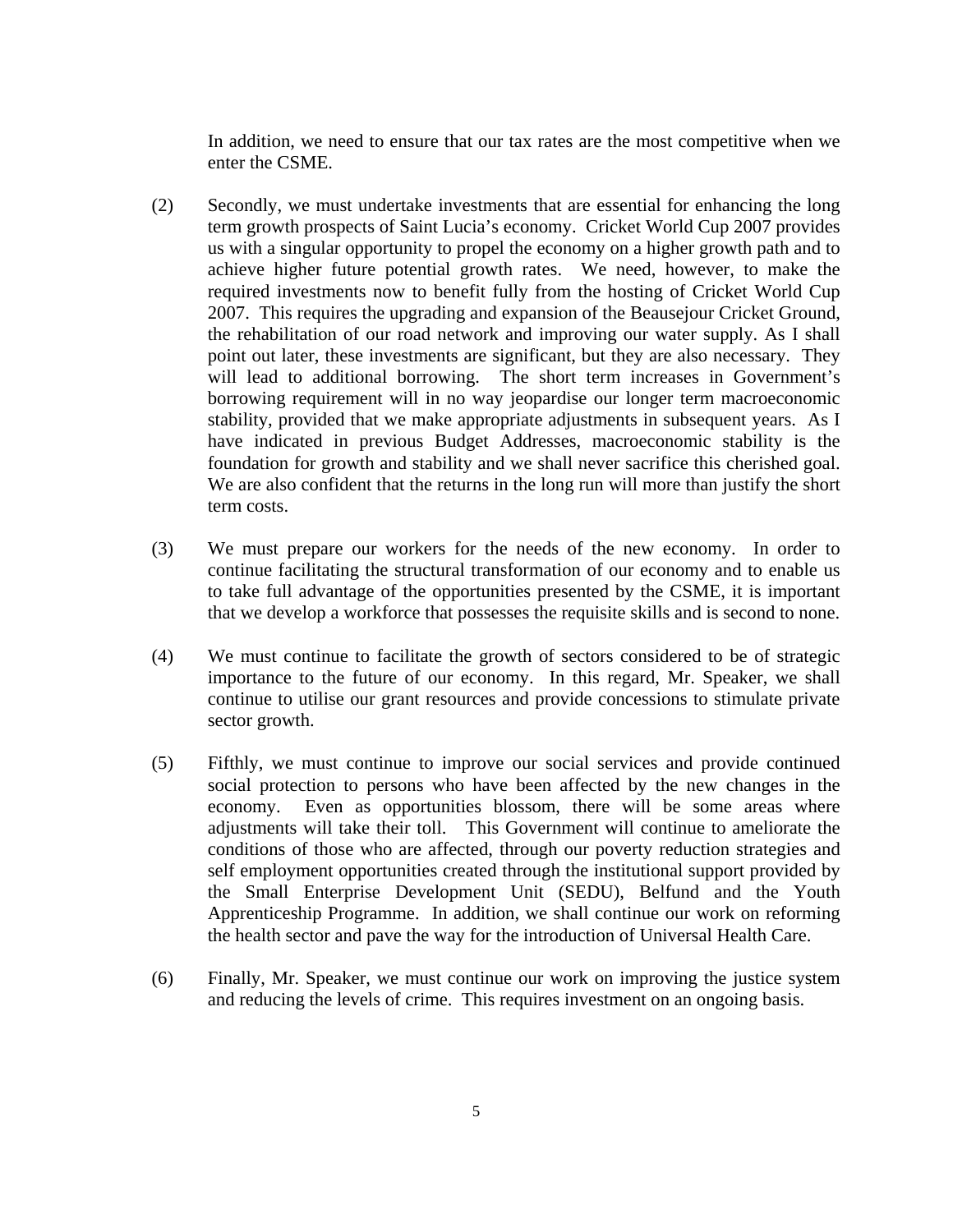The proposals that support these objectives shall be fully articulated later on in my presentation. It is important, Mr. Speaker, that we press ahead with the economic reforms that are essential to our very survival, security and success.

#### *PERFORMANCE OF THE DOMESTIC ECONOMY*

I shall now furnish further details on the performance of the various sectors of the economy.

#### **TOURISM LEADS THE WAY**

Buoyed by the strength of the global economy and the appreciation of the Pound Sterling and the Euro against the US dollar, the tourism industry registered a 15.8 percent increase in total visitor arrivals to 813,681. It should be noted, Mr. Speaker, that this is the highest posting of visitor arrivals to Saint Lucia in any one calendar year.

Despite competition from regional destinations, Saint Lucia recorded a 7.7 percent increase in stay-over arrivals to an all-time high of 298,431. Additional visitors came from all of our three main source markets: the United States (9.2 percent more to 107,089), Europe (8.5 percent more to 97,862) and the Caribbean (5.2 percent more to 74,242). In keeping with the improved flows in total arrivals, the average occupancy rate increased by 2.1 percentage points to 64.8 percent. Accordingly, the industry recorded a 17.1 percent increase in earnings to \$879.3 million or 71 percent of the exports of goods and services.

In the cruise and yachting sectors Mr. Speaker, there were positive developments as well. Cruise ship arrivals increased by 22.4 percent to 481,239. An increase in the number of visiting yachts led to a 6.2 percent increase in visitors to 22,530, while the number of excursionists, the smallest segment of our visitor profile, fell by 10.7 percent to 11,441.

#### **AGRICULTURE AND FISH PRODUCTION**

Mr. Speaker, during the past year the banana industry benefited from significant investments in irrigation, drainage and tissue culture plants. Therefore, despite damage by Hurricane Ivan in September and another flare-up of leaf spot disease, Saint Lucia experienced a 24.6 percent growth in banana exports to 42,326 tonnes. Accordingly, Saint Lucia's share of the Windward Islands' output of 78,015 tonnes increased from 51 to 54 percent as a result of declines in production from Dominica and St. Vincent.

Market conditions were characterized by price volatility. A 12.3 percent appreciation of the Pound Sterling against the US dollar combined with higher exports, resulted in a 24.7 percent increase in revenue to \$54.3 million.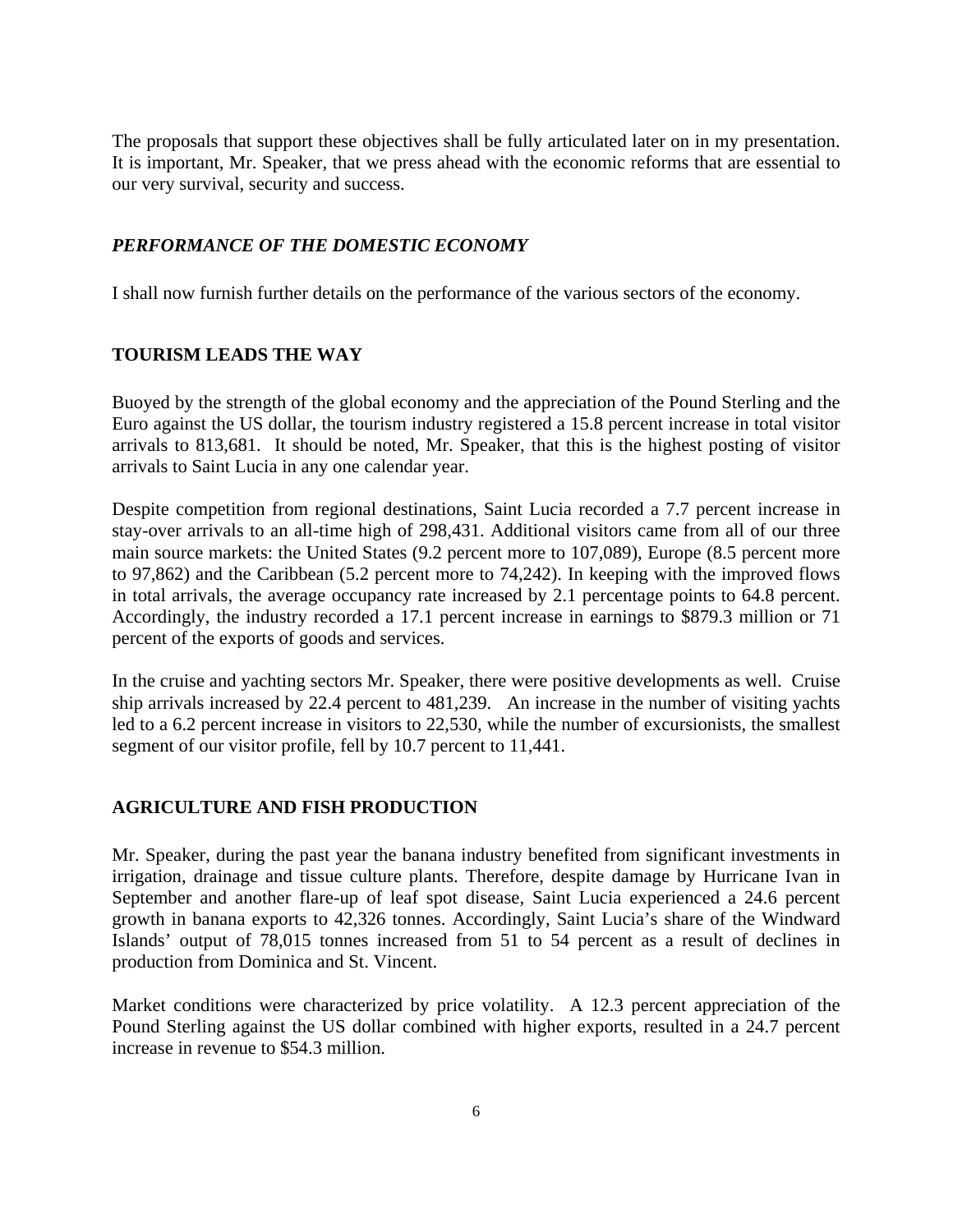However, Mr. Speaker, while we made some positive strides within the banana industry, available data indicate a less than positive performance in the production of non-traditional crops in 2004. There was an overall reduction in output, which was followed by a similar decline in exports of non-traditional crops. The volume of total production, which includes exports and purchases by supermarkets and hotels, fell by 15 percent to 4,854.8 tonnes. This was slightly offset by more favourable prices in 2004, so that the value of production declined by 11.7 percent to \$9.8 million. There were reductions in the level of purchases by both hotels and supermarkets; the former by 2.1 percent to 915.7 tonnes as a result of supply factors and unfavourable payment arrangements, and the latter by 9.8 percent to 1,664.8 tonnes, as the supermarkets resorted to sourcing cheaper produce from overseas. Exports of non-traditional crops declined by 22 percent to 2,274.7 tonnes, in line with reduced supply caused largely by the unusually heavy rains towards the latter part of the year.

 In the livestock sector Mr. Speaker, Saint Lucia returned to self sufficiency in eggs as production increased by 21.2 percent to 889,000 dozen. Chicken production on the other hand is estimated to have fallen by 28.7 percent to 644.6 tonnes, while the consumption of local pork is estimated to have increased substantially. "Pork City" can attest to this.

The fisheries sector continues to perform well, justifying the significant investments made over the past seven years. There was a 5 percent increase in fish landings to an ex-vessel value of \$16.4 million, with two-thirds of that output recorded from January to June 2004.

#### **INCREASE IN MANUFACTURING OUTPUT**

For 2004, Mr. Speaker, the value of manufacturing output is estimated to have increased by 6 percent to \$146.3 million.

Approximately 80 percent of the value of output came from three sub-sectors: *food and beverages* (48.2 percent), *electrical products* (17 percent) and *paper and paperboard* (15.9 percent). The combined growth of these sub-sectors was 11.9 percent. The value of output for *food and beverages* expanded for the fourth consecutive year and grew by 7.5 percent to \$69.1 million, as this sub-sector continued to benefit from strong domestic demand. The value of *electrical products* targeted mainly to the North American market increased by 32.6 percent to \$24.5 million while the value of *paper and paperboard* rose by 6.5 percent to \$21.4 million, reflecting increased production of commercial boxes for the banana industry and the wholesale and retail sectors.

#### **MIXED PERFORMANCE IN CONSTRUCTION**

Mr. Speaker, the near completion of some of the major activities on the Roads Development Programme, especially on the South-West Coast Highway, led to a reduction in the level of public sector construction activity. In 2004, Central Government capital expenditure towards construction fell by almost 10 percent to \$62.2 million. Of Central Government construction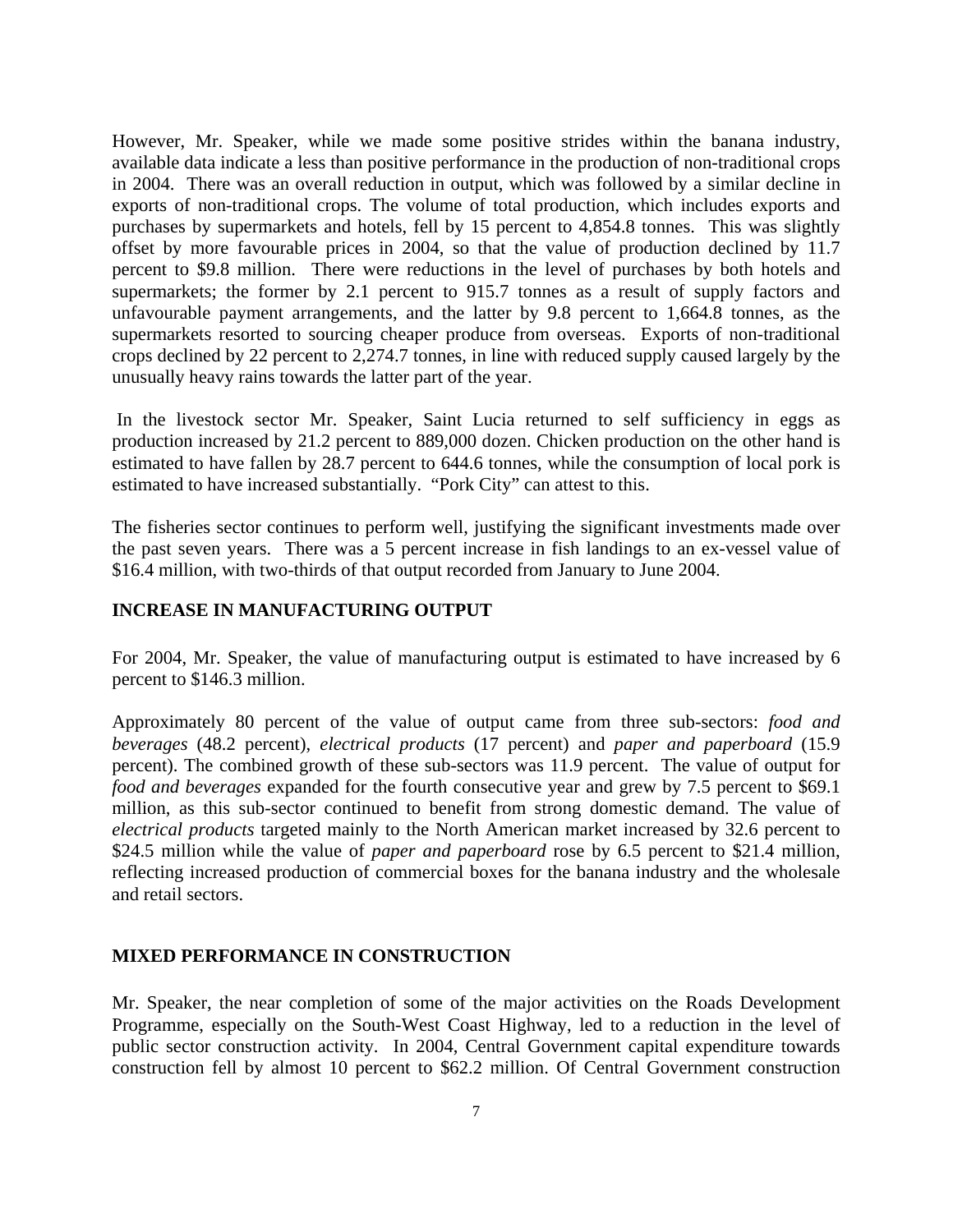expenditure, 74 percent represented activity on economic infrastructure, that is, physical structures necessary for economic growth, while the remainder went to social infrastructure.

Expenditure by the Central Government on social infrastructure increased to \$15.9 million, a significant proportion of which was spent mainly on housing developments by the National Housing Corporation (\$5.8 million) and on education (\$2.1 million).

Indicators of private sector construction in 2004 were positive. There was an increase, for the third successive year, in the level of imports of construction material by 15 percent to \$75.9 million. Credit disbursed by financial institutions to the private construction sector more than doubled to \$180.4 million as increased liquidity and lower interest rates stimulated the housing market. This led to increases in lending for both residential housing, which attracted \$108.9 million, and commercial housing, which absorbed \$71.5 million.

#### **DEVELOPMENTS IN THE FINANCIAL SECTOR**

Mr. Speaker, developments in the financial sector for 2004 were reflective of activity in the real economy. Liquidity, as measured by the loans to deposit ratio, improved by 1.2 percentage points from year end in 2003 to 80.7 per cent at year end 2004, as the growth in deposits outpaced that of loans and advances.

The increased economic activity experienced during 2004 was facilitated by increased financing from the banking system. As a result, the level of domestic credit rebounded by 11.1 per cent to \$1.47 billion. Credit to the private sector increased by 11.3 per cent to \$1.65 billion, of which, household credit amounted to \$839.5 million and business credit totalled \$810.5 million.

Overall, the availability of credit increased in 2004, reflecting the general expansion in economic activity. Financing to the personal category, which comprised mainly acquisition of property and consumer durables, accounted for the largest share of total credit (48 per cent) and increased by 7.5 per cent to \$860.3 million. This was partly as a result of a reduction in mortgage lending rates. Credit to the distributive trades of wholesale and retail increased 2.2 per cent to \$20.2 million, while that to the agriculture sector contracted for the third consecutive year reflecting the cautiousness of banks in lending to that sector because of the high level of non-performing loans. The manufacturing sector by contrast, saw a doubling of credit to \$103.2 million, while lending to tourism contracted for the second successive year, reflecting the sector's ability to access cheaper external borrowing, particularly on the regional market.

On the strength of increases in demand and foreign currency deposits, total deposit liabilities of the banking system increased by 10.7 per cent to \$2.24 billion or 76 per cent of total domestic liabilities. Buoyant economic activity generated increased demand for transactions balances which saw deposits by residents increase by 10.3 per cent to \$2.06 billion or 92 per cent of all deposits.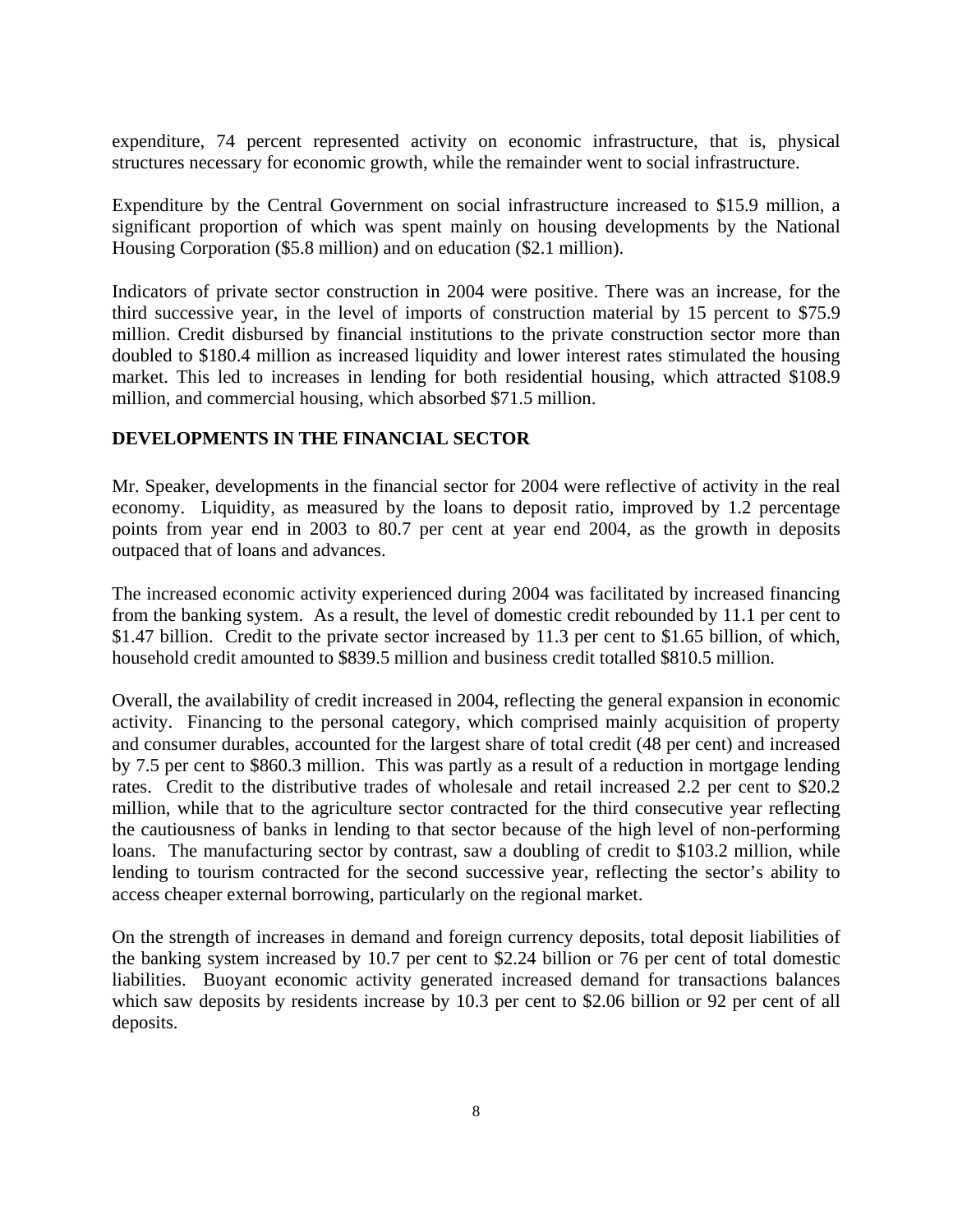The stock of monetary liabilities in the domestic economy increased by 10.5 per cent to \$1.51 billion as a 7 per cent decline in net foreign assets was offset by a 16.2 per cent increase in net domestic assets, the largest component of which was domestic credit. Similarly Mr. Speaker, from the perspective of the monetary aggregates, there were increases in both the narrow measure of the money supply (MI), due mainly to an increase in private sector demand deposits, and quasi-money, on the strength of increases in savings deposits.

Interest rates on savings and the prime lending rates at commercial banks remained unchanged in 2004, while reductions were recorded for time and demand deposits and add-on loans. Lending interest rates are currently at the lowest ever in the past twenty years.

Mr. Speaker, Saint Lucia's net external performance improved during the year under review, as evidenced by a 24.4 per cent increase to \$351.51 million in the island share of imputed reserves at the Eastern Caribbean Central Bank.

The rate of inflation, as measured by the percentage change in the 12 month moving average of the consumer price index to December 2004, increased by 1.4 per cent. This increase was largely influenced by the food index, which is the most heavily weighted category, and also by higher international oil prices.

#### **BALANCE OF PAYMENTS**

Mr. Speaker, in 2004 imports increased by 6.8 percent to \$1.0235 billion, while exports surged by 50 percent, but only amounted to \$250.2 million. Consequently, Saint Lucia's merchandise trade deficit narrowed to \$773.3 million. The movements in imports and exports can be attributed primarily to the increased aggregate demand that was fuelled by the expanding economy and increased banana revenue.

However Mr. Speaker, we fared better on the services account with a healthy surplus of \$564.3 million, influenced by a 16.6 percent growth in travel receipts. As a result, the current account deficit reduced to \$294.7 million or 14.3 percent of GDP. Despite the reduction in inflows on the capital and financial account by 14.8 percent to \$350.7 million, the overall surplus on the Balance of Payments doubled during 2004 to \$70.4 million on the strength of foreign direct investments.

#### **FISCAL OPERATIONS AND DEBT**

Mr. Speaker, data on Government's fiscal operations in 2004 indicate that the overall fiscal deficit increased to \$93.2 million as growth in total expenditure exceeded that of total revenue and grants. Despite an increase in revenue by 12.3 percent to \$552.9 million on account of improved efficiencies and the collections of arrears, the cost of Government's operations climbed by 5.8 percent to \$646.0 million.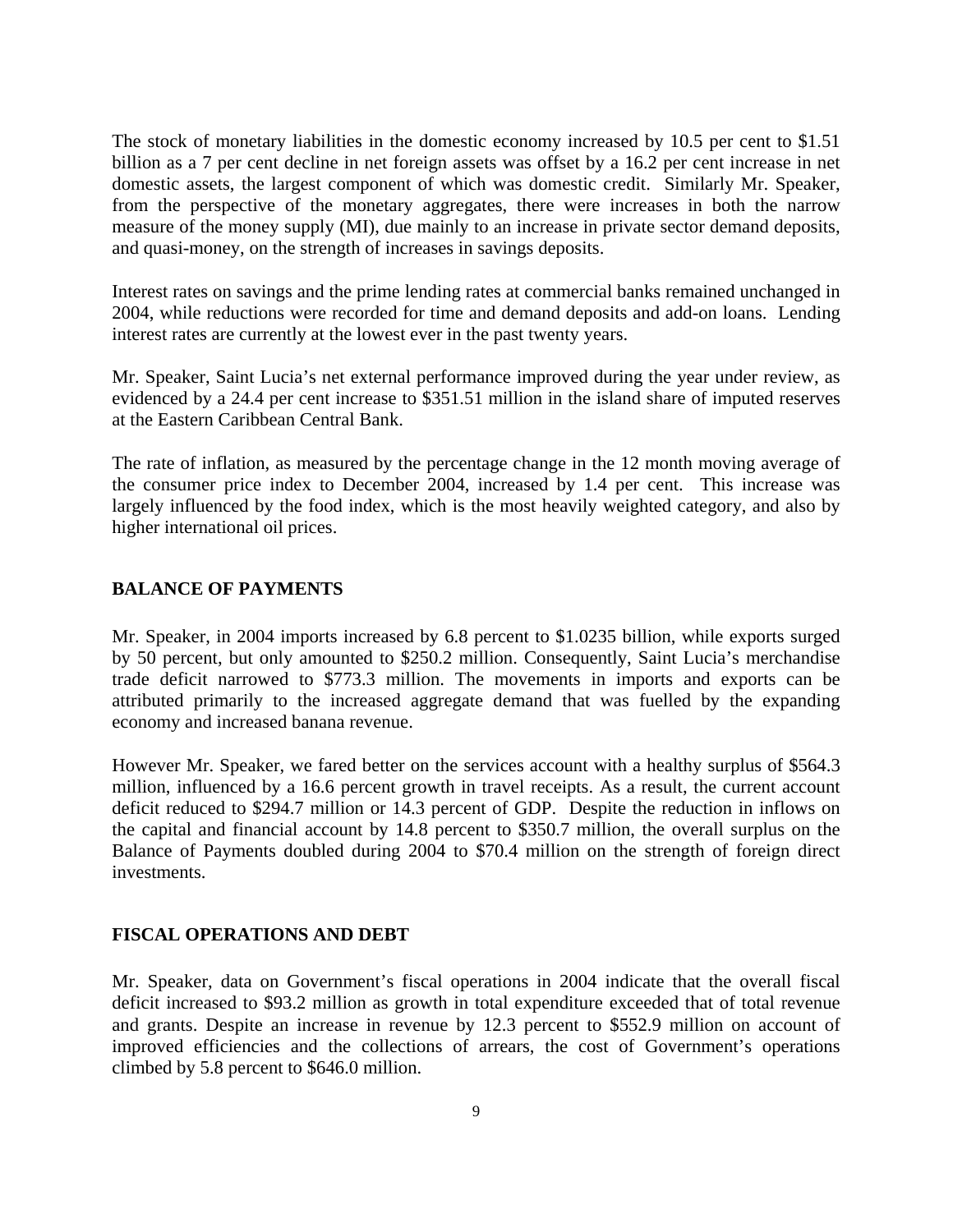Government's efforts at addressing pressing developmental imperatives led to a 20 percent increase in capital expenditure to \$163.4 million. Current expenditure was restrained, and edged upwards by a mere 1.7 percent to \$482.7 million, resulting in an improved current account surplus of \$69.3 million or 3.3 percent of GDP. This development is a significant improvement from the \$16.8 million surplus registered in 2003.

The major components of current expenditure in 2004 remained wages and salaries at \$219.8 million, goods and services at \$92.1 million, interest payments at \$64.3 million and retirement benefits at \$38.8 million.

The overall deficit led to a 22.7 percent increase in the disbursed outstanding debt of Central Government to \$1,181.5 million. Although Government-guaranteed debt and non-guaranteed debt declined by 3.4 percent to \$180 million and 1.7 percent to \$56.2 million, respectively, the total outstanding liabilities of the public sector increased by 16.7 percent to \$1,437.9 million or approximately 69.6 percent of GDP at the end of December 2004.

In keeping with the policy of debt restructuring to take advantage of cheaper rates, there was a reduction in Central Government debt service by 10 percent to \$105.8 million. As a result, the Central Government debt service to current revenue ratio improved by 5.4 percentage points to 19.7 percent.

Mr. Speaker, just as the economy of Saint Lucia experienced solid growth, so too did the global economy.

## *REVIEW OF ECONOMIC DEVELOPMENTS – INTERNATIONAL, AND REGIONAL*

Mr. Speaker, global output is estimated to have accelerated to 5 per cent in 2004, its highest rate in more than three decades. Developed economies as well as the emerging and transition economies in Asia, Africa and the Middle East also registered growth.

The volume of world trade in goods and services has been the major impetus for growth in 2004. It is estimated that trade in goods and services accelerated from 5 per cent in 2003 to about 9 per cent in 2004, despite a 33 per cent increase in the average price of oil. Global inflation edged upwards by just over 2 per cent from 1.3 per cent in 2003.

Significant increases in household spending and capital spending by businesses boosted output in the United States by 4.3 per cent, amidst speculative fiscal policy and significant gains in labour productivity. Following oil price increases, monetary policy stimulus was gradually withdrawn over the second half of the year as the Federal Reserve raised interest rates 5 times by year end. However, the US dollar depreciated against most international currencies as concerns grew over the financing of the growing US current deficit which reached more than 5.5 per cent of GDP.

Across the Atlantic in Europe, growth remained subdued at about 1.8 per cent, despite continued accommodative monetary policy by the European Central Bank. France registered a growth of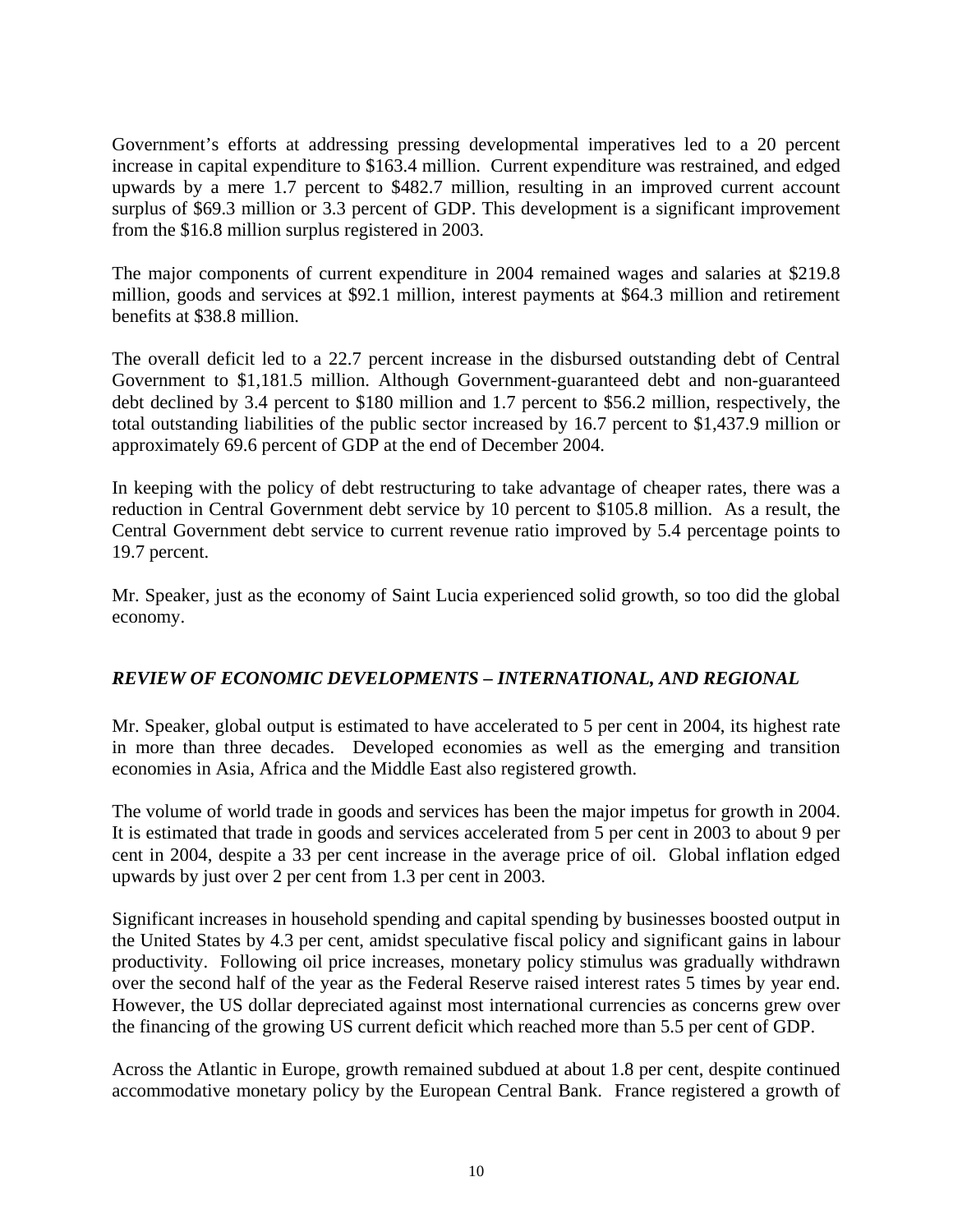2.1 per cent and out performed fellow European Union member States of Italy with 1.3 per cent and Germany of 1.2 per cent, on account of higher growth in both industrial production and retail sales volumes. In 2004 the European Union continued to grapple with the need for structured reforms, and inflation averaged 2.1 per cent amidst relatively high unemployment, which reached 8.9 per cent last December. Both France and Germany continued to breach the EU growth and stability pacts benchmark for overall deficit, while Italy stood on the threshold.

Japan recorded growth of 3 per cent amidst unemployment of 4.4 per cent and an end to deflation. However, despite maintaining enviable trade and current account surpluses of over \$130 billion, that country experienced an overall budget deficit of almost 7 per cent of GDP.

Further east, China and India were buoyant with estimated growth rates of 9 per cent and 6.4 per cent respectively. In China, activity was boosted by rapid investment and credit growth, while in India output was fuelled by the global expansion and supportive monetary conditions.

## **REGIONAL ECONOMIC DEVELOPMENTS**

Closer to home Mr. Speaker, all regional economies, with the understandable exception of Grenada, recorded expansions in output while having to contend with major increases in oil prices, slightly higher inflation and a very active hurricane season in 2004. Buoyant global expansion in tourism served as the impetus for growth. The region benefited from the greater purchasing power of European currencies as a result of the depreciation of the United States dollar.

Trinidad and Tobago realized an estimated growth of 6.7 per cent as a result of a 10.5 per cent expansion in the energy sector. The rising oil prices on the international market encouraged increased exploration and production in the refining and petrochemicals sub-sectors.

Jamaica recorded more modest growth of less than 2 per cent as the potential growth of increased demand for bauxite and alumina and tourism were undermined by the passage of Hurricanes Charley and Ivan. However, as slippages in the exchange rate were contained in 2004, the rate of inflation was reduced to single digits from 14 per cent in 2003.

In neighbouring Barbados, Mr. Speaker, the real performance of the tourism sector accelerated overall growth to 3.4 per cent. There were declines in sugar production and other non-sugar agriculture. Inflation remained low at 0.8 per cent. However, increased aggregate demand was reflected in an increase in imports which pushed the external current account deficit to its highest level ever.

Guyana recorded the lowest growth of regional economies with an estimated 1.5 per cent increase in that country's GDP. Declines of 7.7 per cent and 15 per cent in gold and bauxite production respectively, as a consequence of excessive rainfall and unreliable power supplies, restrained Guyana's overall economic performance in 2004.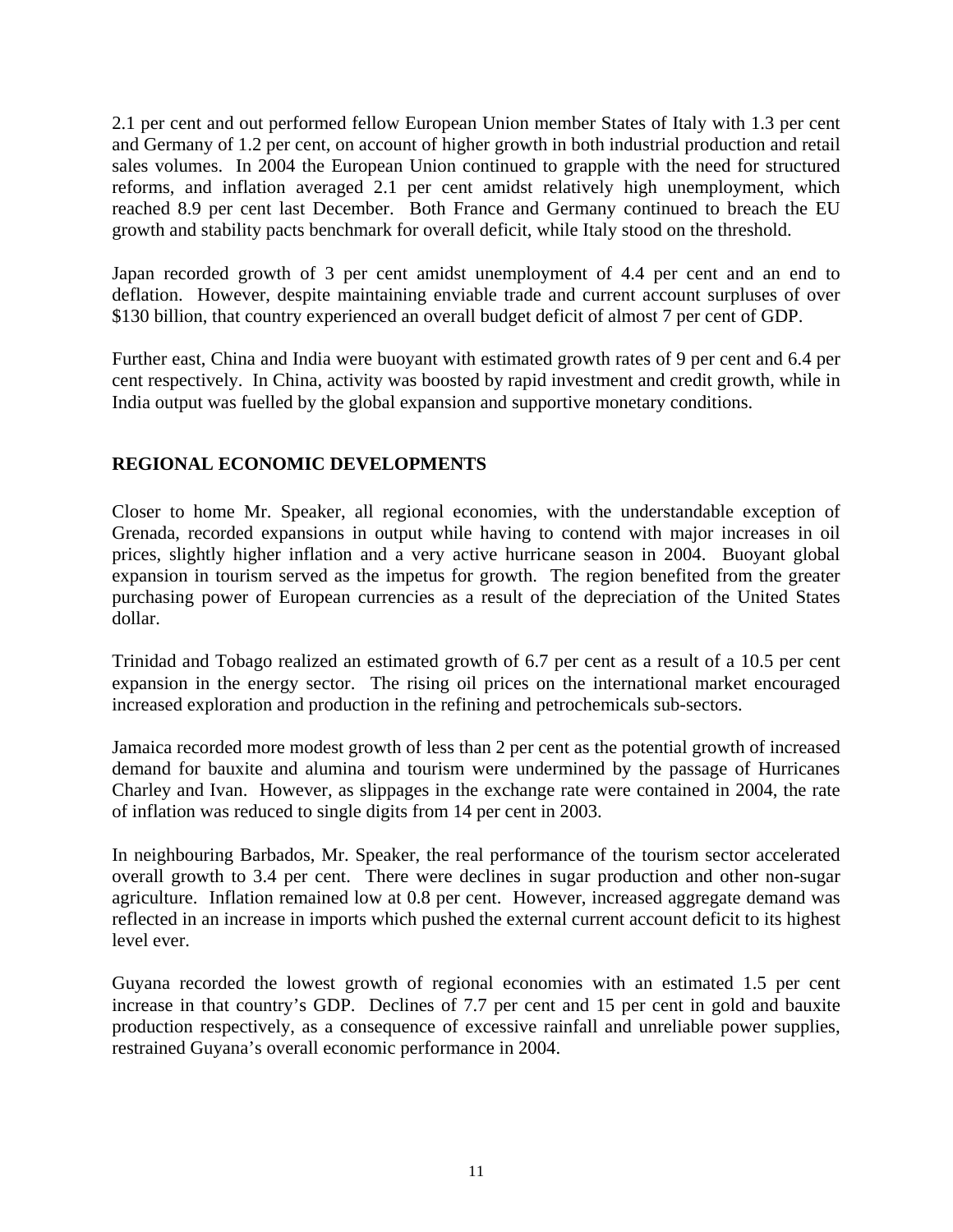Among the OECS and other smaller economies, GDP growth ranged from 12.7 per cent in Anguilla to 2 per cent in the British Virgin Islands. Tourism, construction, transportation, agriculture and communications were the driving forces. Antigua and Barbuda and St. Kitts and Nevis registered tourism-led expansions of 5.1 per cent and 3.9 per cent respectively, but continued to carry significantly high levels of indebtedness. Dominica's continued adjustment program resulted in a growth of 2.6 per cent, led by increased activity in agriculture, construction and manufacturing.

Grenada suffered immensely from the passage of Hurricane Ivan in September 2004. By year end, Grenada reported a 3.2 per cent contraction in output, after suffering damage to the extent of 212 per cent of GDP.

## **FUEL PRICES: A CONTINUING THREAT**

Mr. Speaker, I now wish to turn to a matter that has the potential to become a grave threat to our economy – the volatility of fuel prices.

Mr. Speaker, since the last adjustment to fuel prices in Saint Lucia in June 2004, there has been no end to activity in the international petroleum markets. International oil prices increased from an average of US\$26.13 per barrel in 2002 to US\$31.29 in 2003, representing a 20 per cent increase. Petroleum prices rose by 32 per cent to US\$41.41 per barrel over the period 2003 to 2004. On April 04, 2005, petroleum prices peaked to reach US\$58 per barrel, representing a 40 per cent increase.

The backdrop to this steady rise in oil prices is strong global demand from the United States, and more particularly, the expanding economies of China and India. The supply side dynamics of the international petroleum market is by no means simple, Mr. Speaker. Firstly, the supply of oil has been restricted in some of the oil producing countries, through acts of vandalism or terrorism. These acts have often caused market participants to anticipate future oil shortages. Thus, short run demand has increased, placing upward pressure on prices. Secondly, petroleum is priced in United States dollars, a currency which has depreciated by approximately 10 per cent over the past year. Consequently, members of OPEC do not subscribe to the view that oil prices are high, and are therefore not likely to consider any action that will result in a fall in oil prices. Thirdly, Mr. Speaker, while the members of OPEC have agreed to increase the supply of petroleum by an additional 500,000 barrels per day, this amount may not be enough to impact on prices due to heavy demand.

## **THE FISCAL IMPACT**

Mr. Speaker, allow me to turn my attention to the impact that this upward spiral of international petroleum has had on the fiscal revenues of this country. The increases in oil prices have led to corresponding reductions in the average consumption tax rates for diesel and unleaded gasoline. Consequently, revenue from consumption tax on diesel and unleaded gasoline fell by 9.5 per cent in 2003, from a base of \$41.8 million in 2002. Despite an increase in the price of diesel and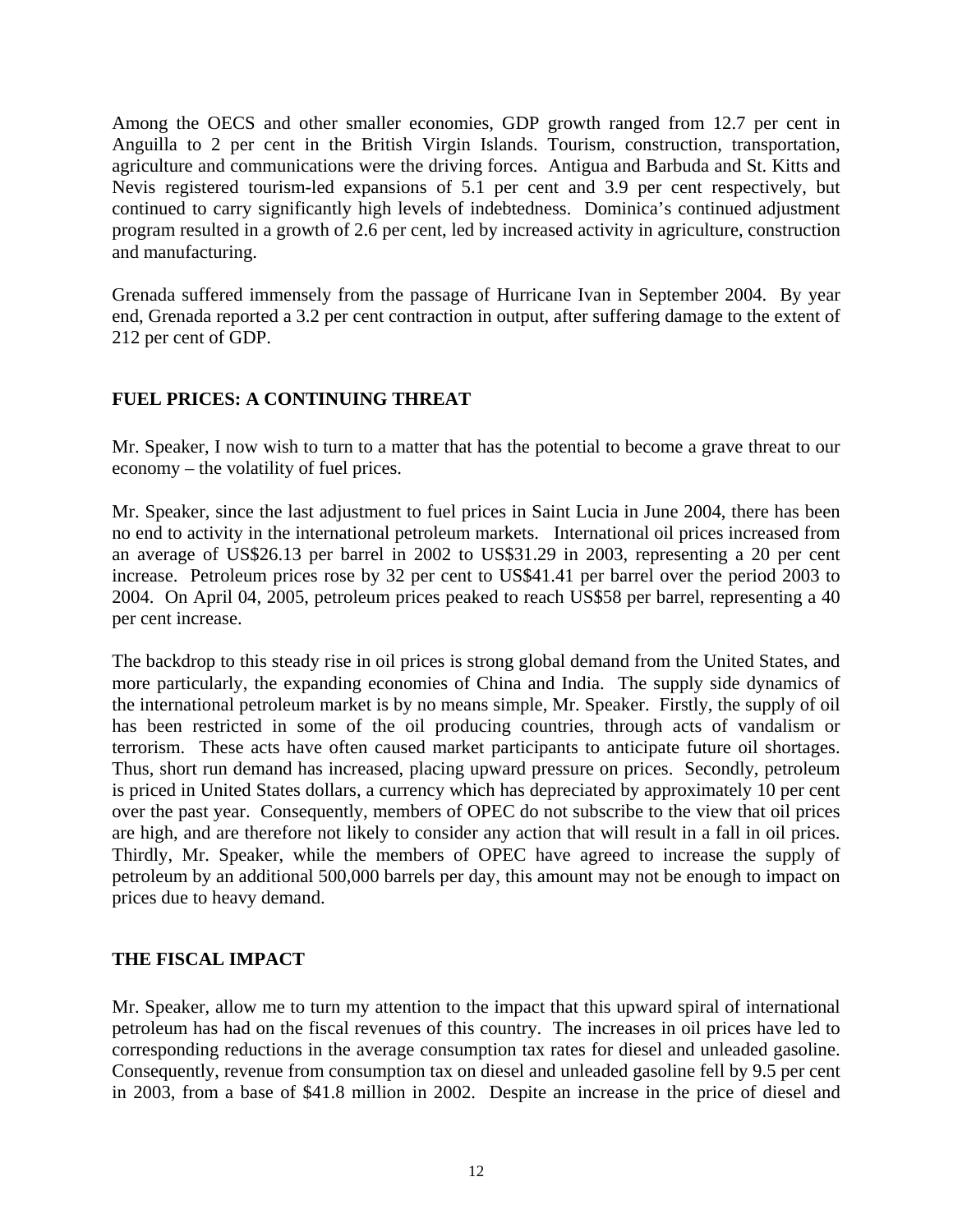unleaded gasoline in June 2004, consumption tax revenue from these products fell by 23 per cent in 2004 to \$29 million.

Further, during the first three months of 2005, the average unit consumption tax figures for unleaded gasoline and diesel have fallen further to \$1.87 and \$1.18 respectively, indicating that actual revenues will decline further by approximately 6 and 35 per cent respectively (that is if we assume that we will consume the same amount of fuel in 2005 as we did in 2004).

Since July 2004, kerosene and Liquid Petroleum Gas (LPG) have generated negative consumption taxes. This has resulted in a situation where the Government of Saint Lucia has granted refunds to importers of those products. With the increase in prices beyond US\$49, the negative amounts for kerosene in particular have become so large that they have led to a complete erosion of the suppliers' margin. This of course has raised concerns from the supplier, as it is no longer profitable from a business point of view to import the commodity. In effect, Mr. Speaker, the Government is now paying suppliers to provide these products to consumers.

## **THE WAY FORWARD**

Mr. Speaker, there is growing speculation among market analysts about the future movement of international oil prices.

Investment in refinery capacity is lagging behind, and this has generated fears of a sustained or prolonged period of high international oil prices. Supply is constrained, given its vulnerability to possible disruptions emanating from bad weather in the Gulf of Mexico, terrorism in the Middle East and political unrest in Venezuela or Nigeria. In the light of these factors, some analysts, including the IMF Managing Director, Rodrigo de Rato, recently forecasted that prices would remain high for the next two years. Other analysts have predicted that oil prices would remain within the US\$50 range.

A recently released study by Goldman Sachs forecasts that not only will prices stay high for years to come but they will reach as high as US\$100 a barrel! Unfortunately, Mr. Speaker, if these predictions are correct, these high oil prices will have serious implications for output and prices in all countries, and Saint Lucia is no exception.

Under such circumstances, Government's consumption tax revenue from petroleum products is likely to come under increasing pressure in the new fiscal year. In fact, sustained oil prices can completely erode the current consumption tax revenue on unleaded gasoline and diesel. Additionally, prices are also likely to increase due to higher prices from our trading partners.

These developments point to the need for continuous monitoring of trends within the international oil market and its impact on our economy. The Government urges all Saint Lucians to reflect on the important issues of energy and conservation during this period of sustained high oil prices. We recognize that further increases in gasoline, diesel and LPG prices may constrain the recovery that we have witnessed in the economy of our country. In the light of this, we have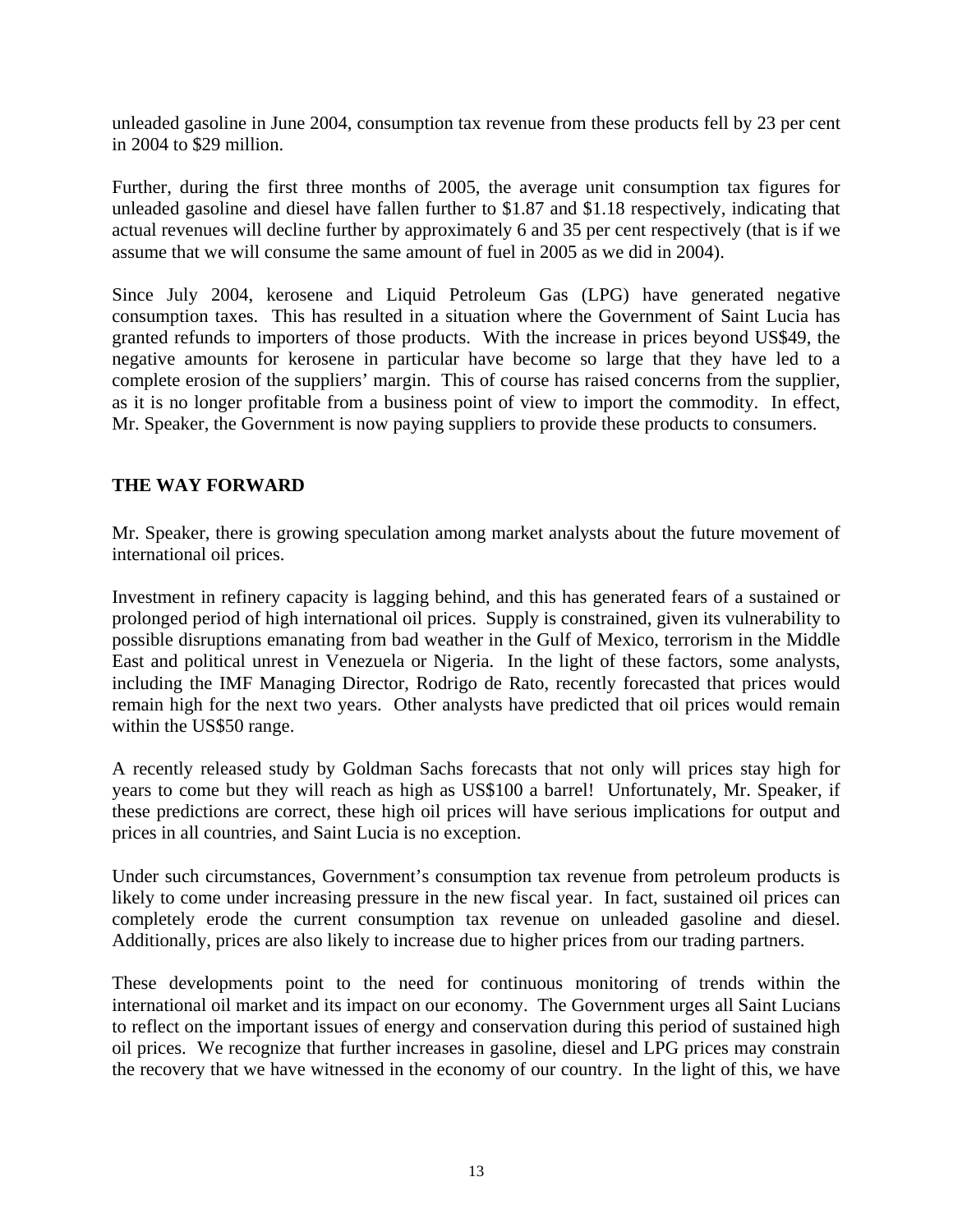chosen to keep fuel prices unchanged, for the time being, but if prices continue to rise, there will be no choice but to increase petroleum prices.

## **SUPPORT FOR ENERGY-SAVING DEVICES**

Meanwhile, in a bid to assist energy conscious consumers, Government will reduce Consumption Taxes on energy-saving devices. This will take effect on August 01, 2005. Government will for a second time, from income year 2005 up to and including income year 2007, allow the deduction of expenses reasonably incurred by a tax payer during the income year in the purchasing and installation of a new solar water heating system, up to a limit of \$6,500.

## **TOURISM COMES OF AGE**

Mr. Speaker, the structure of Saint Lucia's economy has undergone tremendous transformation over the past years, from one where primary production in the form of agriculture, light manufacturing and redistribution accounted for nearly half of the annual GDP. Today, those sectors continue to play an important role in the economic life of this country, but their percentage contribution to overall output has been far surpassed with the rise of the Services Sector, which now accounts for more than 60 percent of GDP.

## *TRANSFORMATION TO A SERVICES INDUSTRY*

Mr. Speaker, over the past seven years, under the stewardship of this administration, Saint Lucia's economy has been transformed to a services based economy. This transformation process has accelerated in the past five years and evidence of this paradigm shift is clearly seen in the contribution that services have been making to our GDP. For example, in 1999, the contributions of Hotels and Restaurants, Communication and the Real Estate sectors were 12.29%, 8.28% and 11.22% respectively. In 2004 however, it is estimated that the same sectors contributed 13.57%, 11.25% and 12.68% respectively. This translates to the Hotels and Restaurant sector contributing an additional \$160 million in value added, the communications sector an additional \$373 million in value added, while the Real Estate sector provided an additional \$184 million in value added.

Mr. Speaker, the evidence speaks for itself. Our strategy to reposition the economy in the light of the pressures from the international and regional economic arena is bearing fruit. While we cannot ignore the contributions that our other productive sectors need to make to our economy, it is clear to us that services represent our best opportunity for accelerating growth.

For completeness, it is important that I summarize some of the policy initiatives to which I refer. This Government, conscious of the economic potential of the tourism sector, developed specific incentives aimed at encouraging investments and the development of the tourism industry. The private sector has taken advantage of those incentives and there has been a rapid expansion of the ancillary services associated with tourism. Those operators have benefited from the steady growth in arrivals with the continued strategic marketing supported by Government's increasing allocations to the Saint Lucia Tourist Board.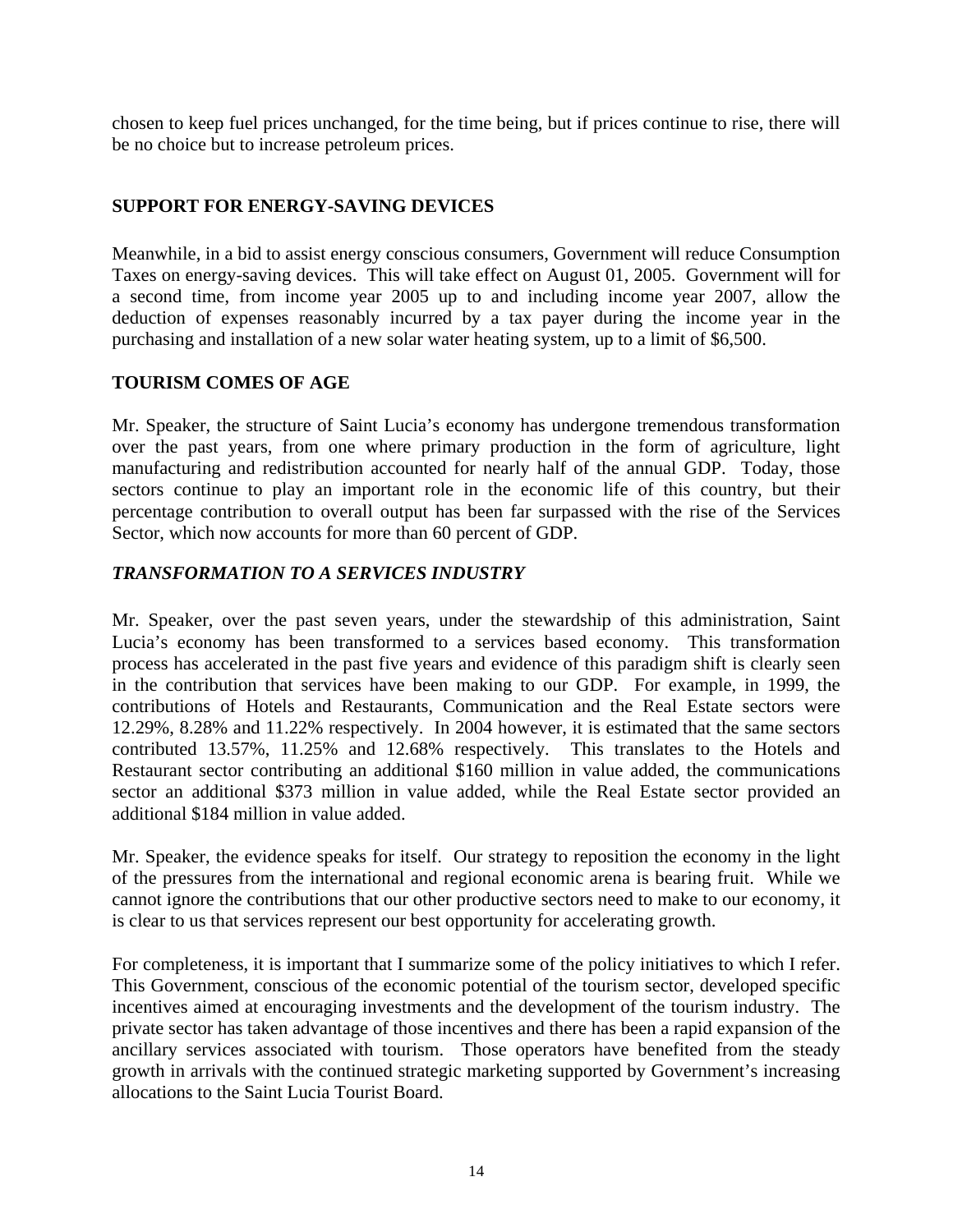Mr. Speaker, our Government took the bold initiative to enter the international financial services environment and our nation has benefited. Today we can boast of operating a clean jurisdiction, with 1,517 registered institutions. These include International Trust Companies, International Business Companies, International Mutual Funds, International Mutual Fund Administrators, Registered Trustees, Registered Agents, and International Banks.

Further, we have facilitated public participation in the ownership of a state owned financial enterprise, the Bank of Saint Lucia, by offering the sale of shares to the public. Last year, the Bank of Saint Lucia reported a pre-tax profit of \$18 million.

The liberalization of the telecommunications market was another important step in the transformation process. You will recall that this administration was at the forefront of those initiatives within the region and enacted legislation to create the enabling environment for liberalization. As a result of our endeavours to date, there have been two new entrants providing mobile telecommunications services, after investments of over \$120 million locally within two years. Consequently, we have seen the creation of over 540 new jobs. We enjoy lower rates from the resulting competition as well as a wider range of services. Further, the establishment of the Eastern Caribbean Telecommunications Authority has facilitated the regulation of the telecommunications industry. Already, we are reaping the benefits of this initiative with a 20 percent reduction of the rates on fixed lines. In the future, benefits of the liberalisation process will be extended to other telecommunication services.

As a Government, we have spared no effort in attracting Foreign Direct Investment to assist with the development process to complement the enabling environment we have created through supportive legislation, incentives and the confidence we inspire.

## **INVESTMENTS IN TOURISM**

Mr. Speaker, this Government has created an incentive environment that is fair and attractive. We know this because of the large number of investors who have had the confidence to finance tourism infrastructure within this country. And they should have confidence, because the macroeconomic performance of the Saint Lucian economy under this Administration has been sound.

Using the provisions of the Tourism Incentive Act and the more recent Cricket World Cup (Accommodation) Incentives Act, there have been significant inflows of foreign direct investment into this country. The sheer scale of these investments is phenomenal and has never before been witnessed in Saint Lucia.

Permit me, Mr. Speaker, to outline some of these new developments.

(1) *A new upscale product, The Landing at Rodney Bay,* with an estimated investment of US\$120 million, is due to commence by the middle of 2005. This property will comprise 50 villas and 144 condominiums and will include an impressive array of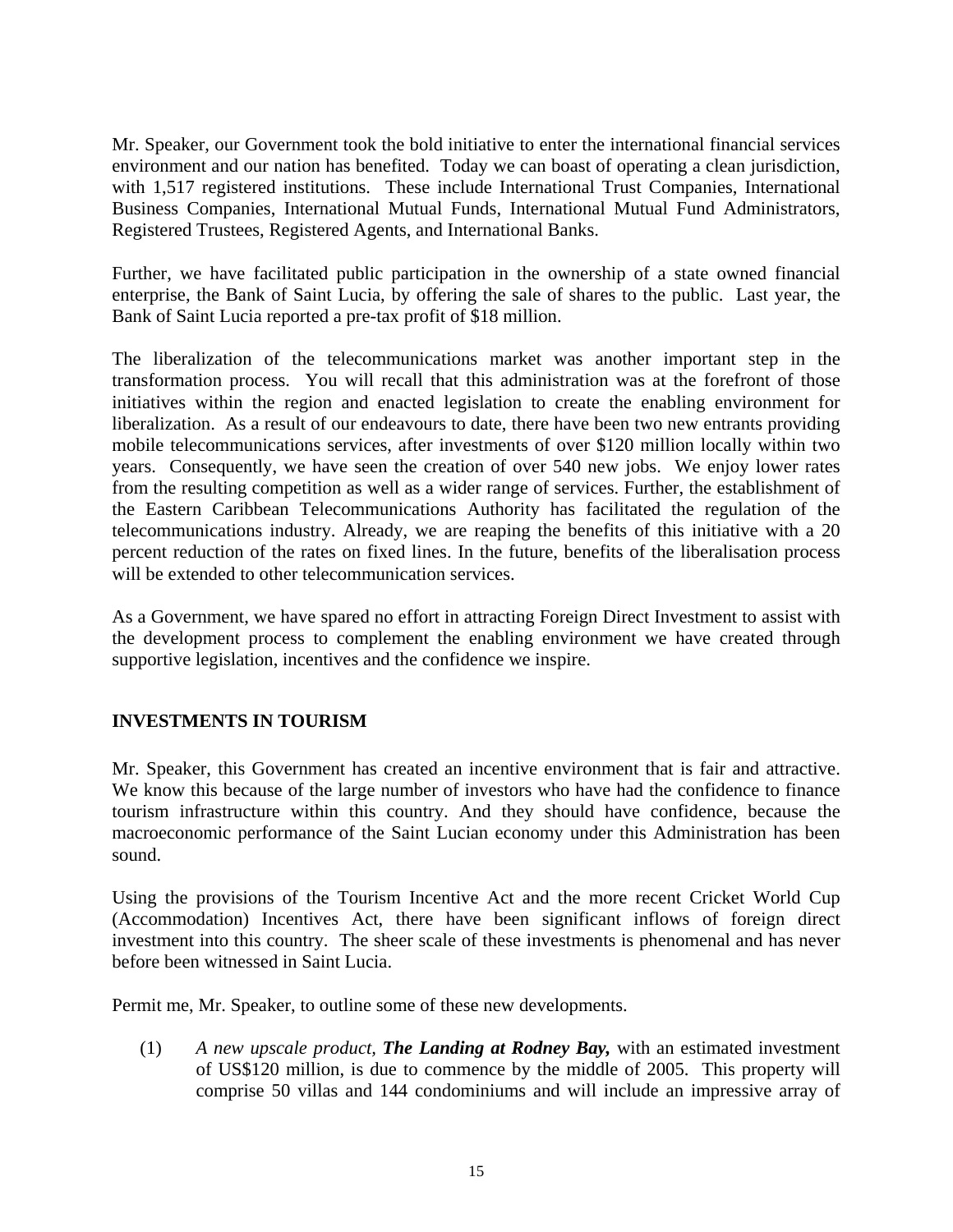marine facilities. According to the developers, 500 persons will be employed during construction and 500 will be employed on completion.

#### *(2) Beaches: A New Sandals Product*

This hotel has been labelled as a premier family all-inclusive. The value of the development is estimated at US\$80 million and will consist of 300 upscale rooms. According to Sandals, some 250 persons will be employed during construction. Once the hotel is completed and open for business, the Sandals chain says 600 persons will be employed.

#### *(3) Discovery at Marigot Bay nearing completion*

Valued at US\$18 million, this property comprises eight 3-bedroom apartments and forty-four 2-bedroom apartments. This property is currently under construction and should be operational by December 2005. Currently, 150 persons are employed. On opening, the developers expect to employ over 200 persons on a full-time basis.

#### *(4) Praslin Bay on its Way*

This property will be located on the south-east coast and will serve as a nucleus for development in the surrounding communities. The Praslin Bay Resort investment is estimated at US\$90 million. Phase I of that project will consist of five executive suites, 110 two bedroom condominiums, 60 signature high end branded building plots, conference facilities, a health spa and fitness centre, and a showpiece of this phase – an 18 hole signature golf course spread out over 135 acres. Construction is expected to commence later this year. I am informed by the developers that some twenty (20) persons will be employed as of next week to prepare the site. In the first phase, the developers have advised that 500 persons will be employed. On completion, 200 full-time jobs will be available.

#### *(5) St James' Club Becomes Almond*

The existing St. James' Club, formerly Wyndham Morgan Bay, will now come under new ownership under the Almond chain of hotels. This is a branch of an international chain with two successful hotels in Barbados. It is expected that an additional 100 rooms will be added to this property in time for the Cricket World Cup in 2007.

#### *(6) Jalousie Hilton changes Ownership*

The Jalousie Hilton property has been purchased and will be managed by Sun-Swept Resorts, the owners of Le Sport and Rendezvous Hotels. The new owners plan to build an additional 50 units to complement the existing hotel plant.

## *(7) Expansion at Coconut Bay*

Formerly known as Club Med, this hotel has been refurbished, renovated and expanded and now boasts 256 rooms. These developments were undertaken at a cost of US\$19 million. The hotel opened during the Easter weekend and additional developmental works are continuing. It is expected that this hotel will be expanded by an additional 200 rooms later this year.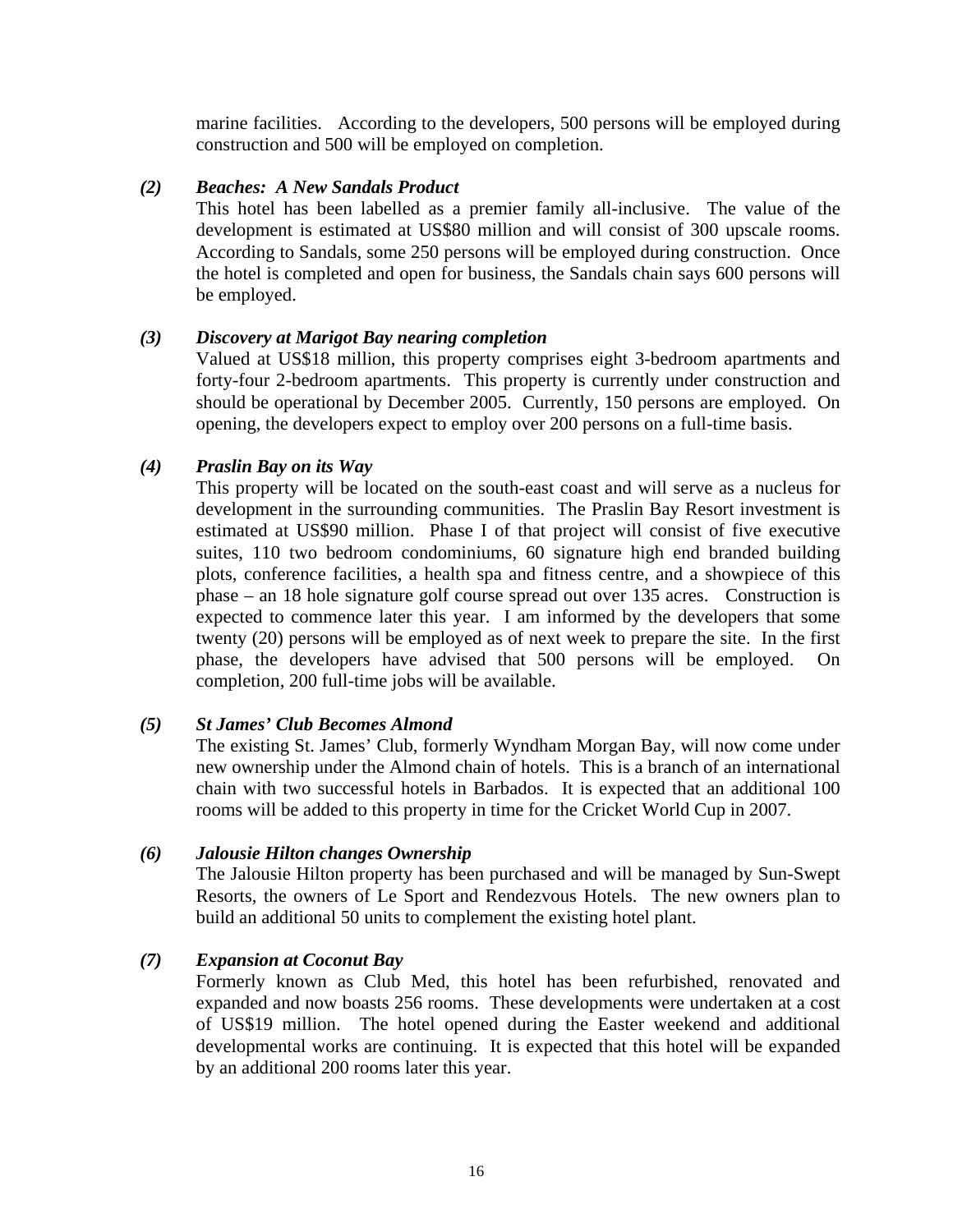#### *(8) Face-lift for Rex Resorts*

The Rex Resorts will embark on a major face-lift during 2005. These resorts have served as the beacon for tourism development in the North and the new face-lift is part of the effort to enhance the product.

#### *(9) Bay Gardens Expansion*

Mr. Speaker, the well known Bay Gardens hotel chain is set to expand on its very successful operations, with an attractive, up-market resort, at a cost of over EC\$35 million.

#### *(10) Lagoon Park at Rodney Bay*

This development is a Condominium complex, with café, yacht mooring and pool. Construction of twenty (20) condominiums at a cost of EC\$20 million started in January 2005.

#### *(11) Coco Resorts at Rodney Bay*

This resort boasts 72 rooms and 12 suites to be constructed in two phases, at a cost of EC\$44 million. Further expansion is expected with a third phase of 51 rooms. At this time, there are 161 persons employed in construction activities. On completion, an additional 80 persons will be employed. The resort should be opened by the end of this month before Saint Lucia Jazz.

#### *(12) Beau Estates Soufriere*

This new time share resort complex boasts 30 homes which are currently under construction. Four (4) of these homes have been completed.

#### *(13) Anse Chastanet Expansion*

This resort is currently undergoing an expansion of 24 new villas, at an estimated cost of US\$18 million.

Mr. Speaker, in addition to these investments, there are two new developments that I wish to bring to the attention of Honourable Members.

#### **Choc Bay Marina and Condominium Development**

The first is the Choc Bay Marina and Condominium Development, a new joint venture between the J.Q. Charles Group of Saint Lucia and the C.O. Williams Group of Barbados, to construct a world-class marina and 200 luxury condominiums at Choc Bay.

This project, which is at an advanced planning stage, could generate employment for over 600 people during the construction phase and create permanent employment for approximately 200 persons within the condominium resort. This development will be styled after the acclaimed Port St. Charles Project in Barbados, and is a welcome addition to our up-market Tourism infrastructure.

The project represents a potential investment in the economy of EC\$320 million, of which some EC\$125 million will occur within the first eighteen months.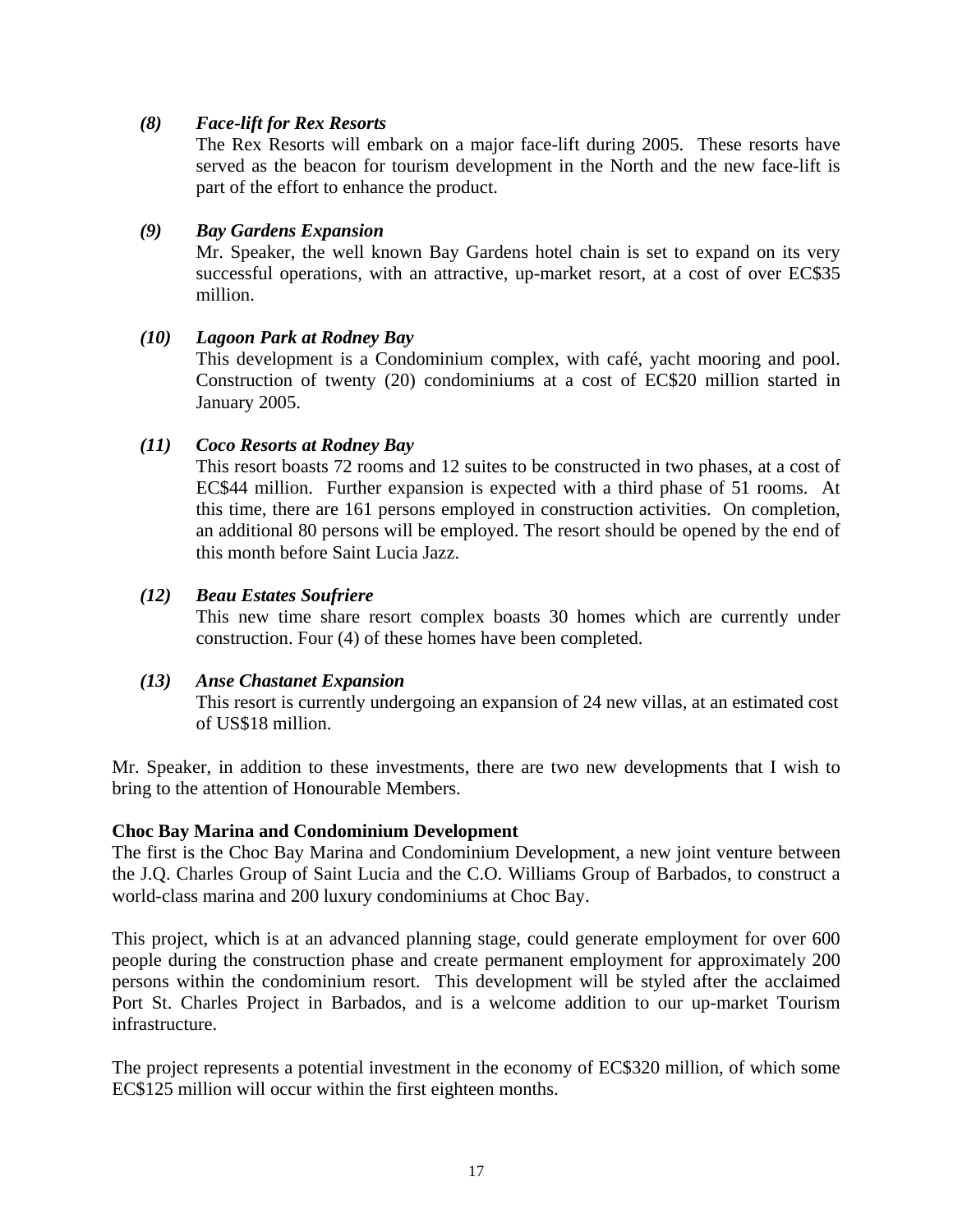#### **Sapphire Cove Resort and Spa**

The second major investment on the horizon is the Sapphire Cove Resort and Spa. This development, which will be located on the former Sapphire Estate, is expected to boost visitor capacity on the island by 3,000 beds. This five star resort will provide a luxurious holiday experience, and among its many amenities will be a 4000 delegate conference centre.

The project will be developed in three phases. The first phase will comprise 447 units, with the second and third phases accounting for 450 units and 280 units respectively.

Approval in principle has been granted to this development, which is expected to be officially launched in May. The Government can only hope that it becomes a reality.

Mr. Speaker, these impressive developments in tourism infrastructure have set the pace for unprecedented growth in the tourism sector. When totalled, they represent a cumulative investment of over EC\$1.8 billion. This level of investment equates to approximately 142 per cent of our annual Gross Domestic Product.

These large scale investments are expected to impact positively on all areas of economic life in Saint Lucia. They will also raise new challenges that we must address. Among these are our ability to supply the necessary trained labour to work and service those investments and the capacity of our public service agencies to process applications and grant approvals in a timely fashion. To deal with the latter, Government will establish a special Fast-Track Mechanism for approvals, which will facilitate efficient collaboration between the Ministry of Physical Development, its Development Control Authority, and all of the referral agencies. Additionally, four new Physical Planning officers will be contracted to the Fast-Track Unit to support its work. We cannot allow public service deficiencies or bureaucracies to frustrate these vital investments.

#### **TOURISM OR AGRICULTURE?**

Mr. Speaker, the recent successes of the tourism sector have stirred a lively debate about the relative merits of tourism and agriculture.

Some believe that the Government is overemphasizing tourism at the expense of agriculture. On the other hand, those in the tourism sector argue that the country would have been better off if the Government had reallocated to the tourism sector the money which has been invested in the banana industry.

This is, Mr. Speaker, a good opportunity for the Government to restate its position and perspectives on this issue.

It is unhelpful if the issue is posed as if the choice is either tourism or agriculture. It is not one or the other. The reality is that the country requires both sectors, albeit in a symbiotic relationship, each sector contributing to the other's sustainability. Put differently, the tourism sector requires a vibrant but diversified agricultural sector. The agricultural sector needs a buoyant but responsive tourism sector. We need to ensure that agriculture derives greater value added from the tourism sector. The fact is that annually, we have over 500,000 tourists to feed and the opportunities for agriculture are obvious.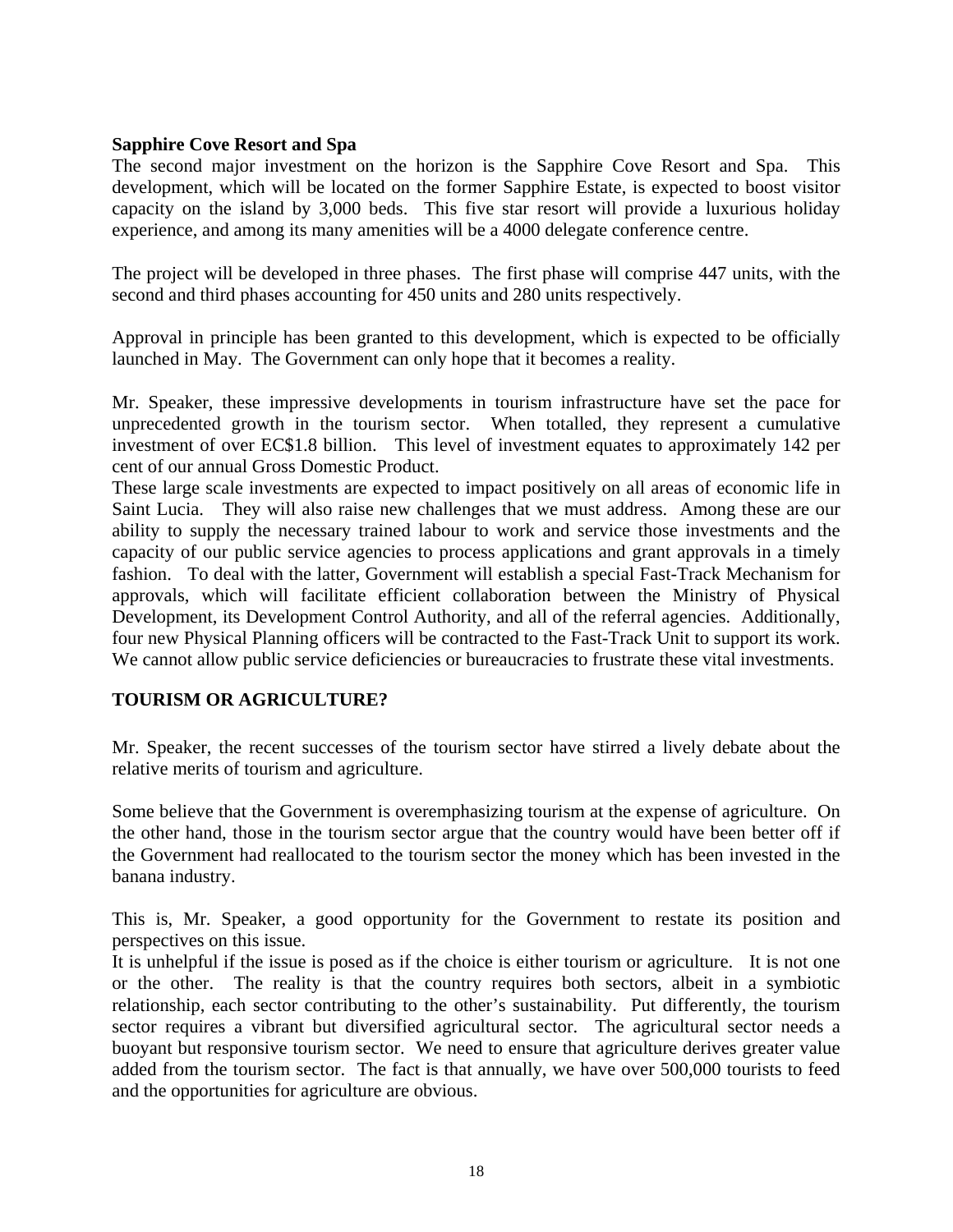The Government has had to encourage expansion in tourism in recent times because that sector, in the face of the contraction in the banana sector, holds out the greatest prospects for growth and development. If it is agreed that unemployment is our greatest concern, then clearly, it is Government's responsibility to turn to the sector that has the greatest potential to help in the fight to reduce unemployment.

What is necessary now, especially in the face of the contraction of the banana industry, is to diversify agriculture as quickly and as efficiently we can. The agricultural sector must not only look to overseas markets, but it must also feed this nation and the rapidly expanding tourism sector. It is for these reasons that the Government has created SLADA, the Saint Lucia Agricultural Diversification Agency Ltd, a state-owned company managed by persons drawn from the private sector, to drive and direct investment in the sector. Indeed, this budget allocates \$11,750,034 solely to agricultural diversification, drawn largely from European Union Special Framework of Assistance (SFA) funds. The Government has deliberately moved diversification away from the Ministry of Agriculture to energize the process and to free the programme of the usual public service restrictions and red tape.

Later in this presentation, Mr. Speaker, when I review Sectoral Initiatives, I shall announce a comprehensive package of incentives to the agricultural sector to support this broader thrust of diversification.

#### **RESPONSIBILITY OF TOURISM FOR ECONOMY**

Mr. Speaker, earlier I explained that Tourism and Services had now become the major contributor to Saint Lucia's GDP. Indeed, as far back as 1994, the tourism sector, as measured by the performance in Hotels and Restaurants, had eclipsed agriculture's contribution to GDP.

A range of consequences flow from the position that tourism now occupies in the economic profile of Saint Lucia. It certainly does not mean a lessening of the vulnerabilities of our country. In some ways our vulnerabilities have become more acute. Until the advent of the World Trade Organisation (WTO) and the attack on preferential treatment, hurricanes posed the principal threat to the banana industry. In the case of tourism, the threat is not only hurricanes but also movements in the world economy and more specifically, the health of the economies of our principal markets, the United Kingdom and the United States. The boundaries of competition have also altered. Our tourism product competes not only with our regional neighbours but also, with products from other countries throughout the world.

This has a double significance. On the one hand, policy makers need to be alive and sensitive to the requirements of the tourism sector. On the other hand, those involved in the industry need to understand now, more than ever before, that tourism must assume a greater responsibility for the economic future of our country. Put crudely, the point is this: the tourism sector has to generate the revenue and resources to meet the ever rising cost of marketing of our product, the cost of providing infrastructure, and services, and income to its employees. A Government cannot continue to borrow indefinitely to do these things on behalf of the tourism industry.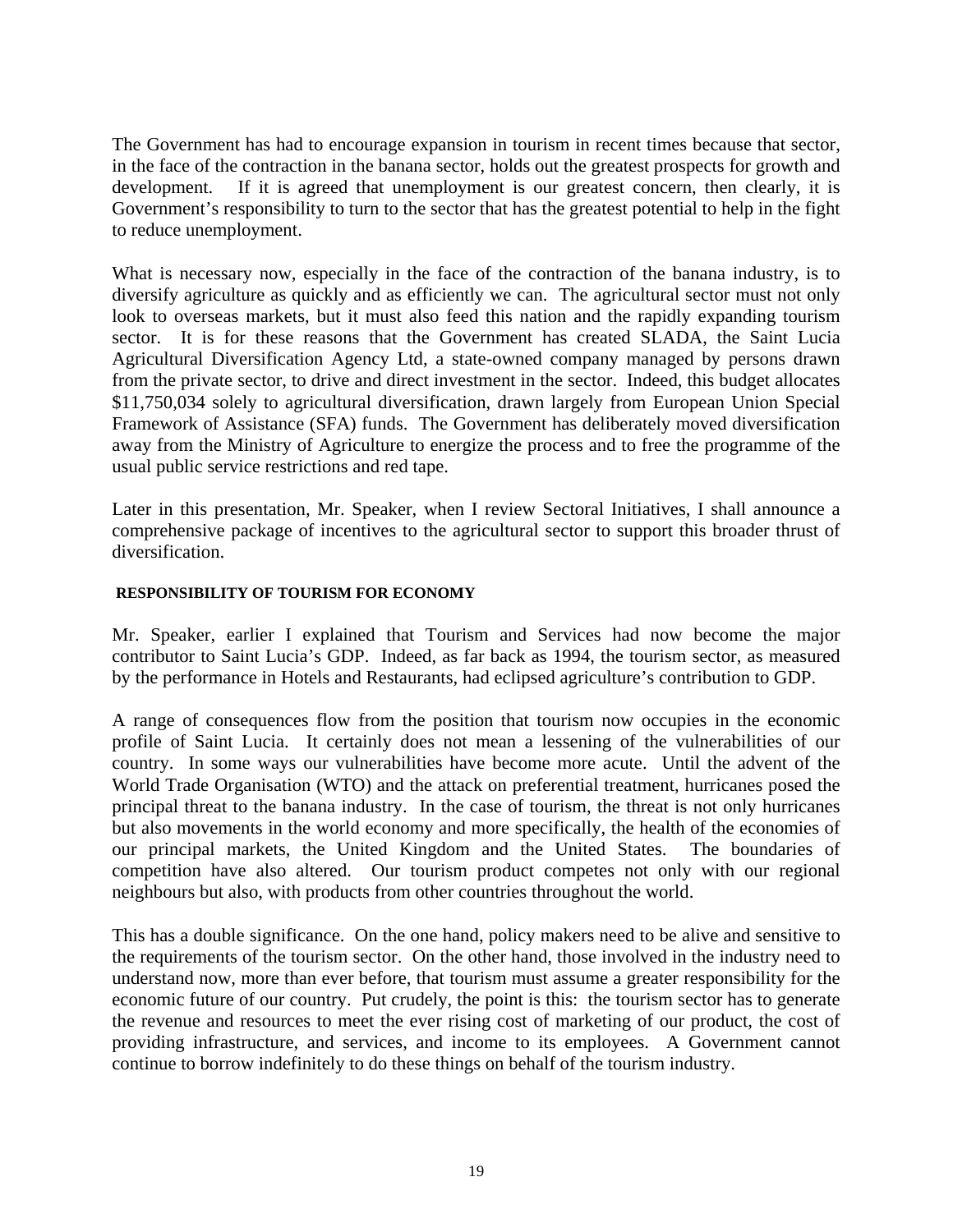Likewise, all stakeholders need to understand the requirements of the industry. This applies to taxi-drivers as it applies to tour operators, employees and citizens. Tourism has come of age, almost suddenly. It is time to bring an end to the squabbling in the sector. This is no time to reinforce differences among stake holders. Rather, the time has come to resolve these differences in the name of protecting and enhancing the product that we sell to the world.

#### **THE 2007 ICC CRICKET WORLD CUP**

Mr. Speaker, I turn now to the issue that will attract the attention of our country for the next two years. Last year, our Government mobilized over 100 Saint Lucian professionals, representing a wide range of disciplines and interests, to produce Saint Lucia's Bid to the International Cricket Council and the West Indies Cricket Board to host matches in the 2007 Cricket World Cup. Our bid was successful, and the whole nation celebrated when it was announced that we had been awarded the highly prestigious Blue Group in the tournament.

Mr. Speaker, our bid for the Blue Package in the 2007 ICC Cricket World Cup was carefully thought out and selected, as we were of the opinion that this package would allow us to derive the maximum possible benefit from the event. We now know that in addition to England, which boasts the "Barmy Army" and the largest contingent of fans in the tournament, Saint Lucia will also be hosting New Zealand – a team that is currently ranked third in the world in One Day cricket, Kenya – one of the four semi-finalists in the 2003 ICC Cricket World Cup in South Africa, and the Associate team that places third in the ICC Trophy in Ireland in July of this year.

These teams will feature in an Opening Round that will comprise six matches spread out over two weeks. And, on top of this good cricket in the Opening Round, we will host a semi-final that will decide one of the two teams to play for the honour of being regarded as the best One Day International team in the world. What is even more remarkable in all of this, is that a mere five years after the opening of the Beausejour Cricket Ground, Saint Lucia will be participating in the third largest sporting event in the world, and our people will be in a position to enjoy the best of both worlds – exciting cricket and great economic opportunities.

Opportunities such as the Cricket World Cup come only once in a lifetime, if you are lucky. The tournament is expected to attract over 760,000 paying spectators, with over one quarter of a million of these coming from outside the Caribbean. It is obvious, therefore, that our country stands to benefit tremendously from a positive showing in the Cricket World Cup, and our image as a tourism and investment destination should improve substantially as a result of the event.

However, in order for us to derive the maximum possible benefits from the Cricket World Cup, there must be meticulous planning and preparation. This event is too important for us to approach it in an ad hoc or unstructured manner. So, we have set about establishing sector teams that will assist with planning in the critical areas. In much the same way we approached the development of our Bid Response, we have again mobilized scores of competent and experienced professionals to work with the Local Organising Committee to address the myriad issues that are critical to the hosting of the 'best Cricket World Cup ever'.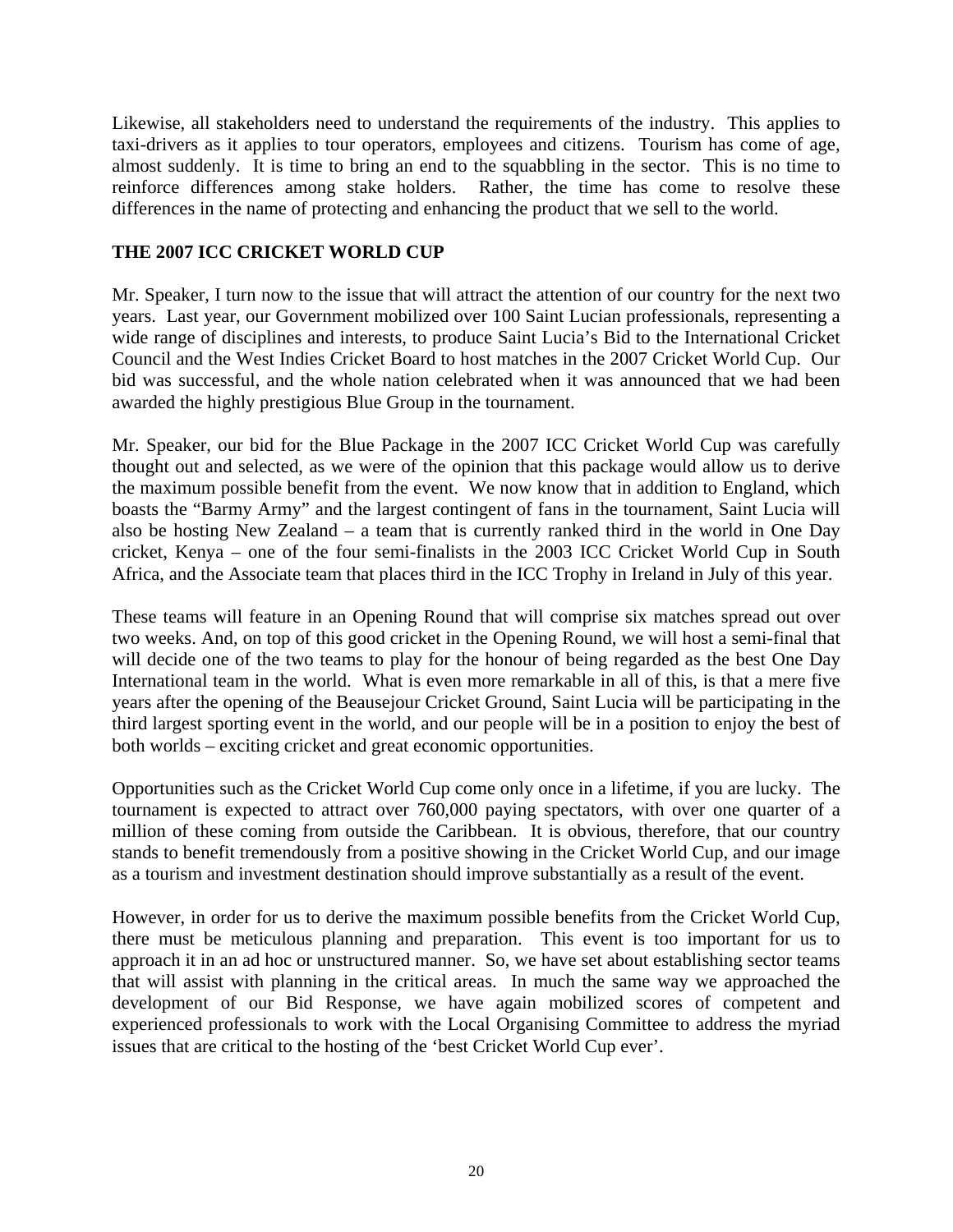Our Master Plan for the 2007 ICC Cricket World Cup, while addressing a large number of issues, focuses on the following critical areas:

- 1. Accommodation
- 2. Transportation
- 3. Security
- 4. Public Education
- 5. Medical and Emergency Services
- 6. Immigration and Customs Processing
- 7. Ambush Marketing and Legal Issues
- 8. Generic or non Match-day Events
- 9. Marketing and Publicity
- 10. Venue Development
- 11. Service Delivery Improvement
- 12. Commercial Opportunity
- 13. Volunteer Programme

The 2007 ICC Cricket World Cup is about much more than preparing Saint Lucia to host a major global sporting event. It is about igniting the passions of our people, stirring the pride of our communities, and mobilising the resources of our nation, towards making the changes necessary to catalyse greater socio-economic development and transform our country into a more tourist and investor friendly destination. The changes that will be made for the Cricket World Cup will also improve the quality of life of Saint Lucians and many will leave legacy impacts that will redound to the benefit of large sections of our society.

#### *EXTENT OF INVESTMENT*

A total of \$56 million will be budgeted over the next two years to meet Saint Lucia's obligations for the 2007 ICC Cricket World Cup. The Mindoo Phillip Park and the Gros Islet Playing Field will be used as practice facilities during the tournament, and an amount of \$1.5 million has been set aside for their upgrade. Funds have also been allocated for training and disaster preparedness.

In order to gain the maximum possible economic benefit from the event, an amount of \$5 million will be assigned for marketing. We believe that Saint Lucia must begin to reap the benefits of our participation in the Cricket World Cup well before 2007. Cricket World Cup Saint Lucia Inc. will therefore work closely with the Saint Lucia Tourist Board to promote Saint Lucia in the relevant markets.

Volunteers will play an important role in the 2007 Cricket World Cup. They are the ones who will serve as the ambassadors for our island, and will see active duty both within the cricket ground and at remote locations. We need to mobilize and train hundreds of Saint Lucians to be the living symbols of our hospitality and warmth. This is a task we hope to assign to the National Skills Development Centre. A sum of \$1.05 million is assigned for this purpose. I want to encourage every Saint Lucian to volunteer some of their time over the next two years to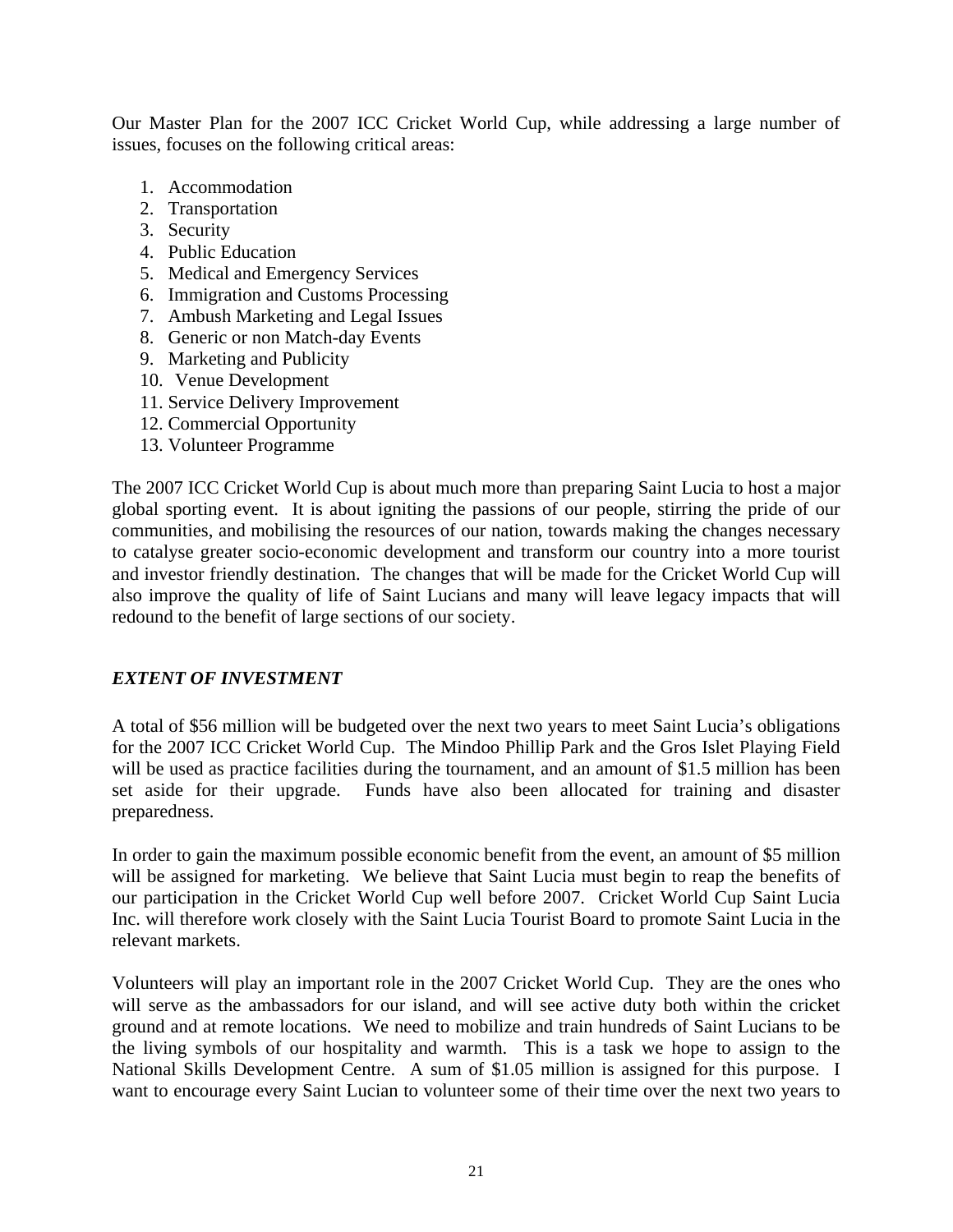assist in preparing our country for 2007. This is a call to active duty. We need the help and support of every capable Saint Lucian if we are to succeed in this endeavour.

Mr. Speaker, it is important to bear in mind that although we are making these improvements to our infrastructure with the 2007 ICC Cricket World Cup in mind, the legacy to our country will be an improved road network; a better and more efficient transportation system that provides options to travellers; an expanded and diversified accommodation stock; an ameliorated water supply to our growing urban centres; expanded facilities at our ports of entry, thereby improving the travel experience for locals and visitors alike; a better trained and more customer-friendly work force, making us a more attractive tourism and investment destination; and a positive image as a country capable of hosting world events, which in turn will increase our marketing profile. We should see the Cricket World Cup as not just the mega event that it is, but also as a much-needed catalyst to get us to improve on our quality of life and our national infrastructure. Saint Lucia will change irrevocably and immeasurably as a result of the Cricket World Cup, and we must make the impact of that change as positive and profound as possible.

## *ECONOMIC BENEFITS OF CRICKET WORLD CUP*

Mr. Speaker, last year I stated that I would commit Saint Lucia to hosting matches in the Cricket World Cup only if "at the regional level, the West Indies Cricket Board (offers) a distribution of profits that is more favourable than the one they are proposing". I also stated that I wanted to be "able to assure the Saint Lucian public that we can meet all of our obligations, that we can raise the financing required without adversely affecting our country's fiscal rating, and very importantly, that we can recover the expenses to our satisfaction". I am pleased to be able to report that these concerns have been addressed to our Government's satisfaction.

As a result of our Government's intervention, the West Indies Cricket Board agreed to a better revenue distribution formula, which in the case of Saint Lucia, will see us receiving 100 percent of the gross ticket sales for matches held at the Beausejour Cricket Ground, minus a ticket administration charge amounting to the higher of 10% or US\$75,000 per event.

Given the level of investment that the Government will be committing to the hosting of the Cricket World Cup, we needed to determine whether the event will result in measurable economic benefits to the country. At the invitation of the Government, Mr. Jeffrey Stewart conducted an Economic Impact Study of the Cricket World Cup in Saint Lucia. His preliminary findings indicate that the overall impact from hosting the Cricket World Cup will arise from four main sources:

- 1. The expenditure which will be made by the Government of Saint Lucia and Cricket World Cup Saint Lucia Inc. to host the matches;
- 2. The dollars spent by visitors during the tournament;
- 3. The indirect and induced economic impact as these expenditures multiply or are re-spent in the local economy; and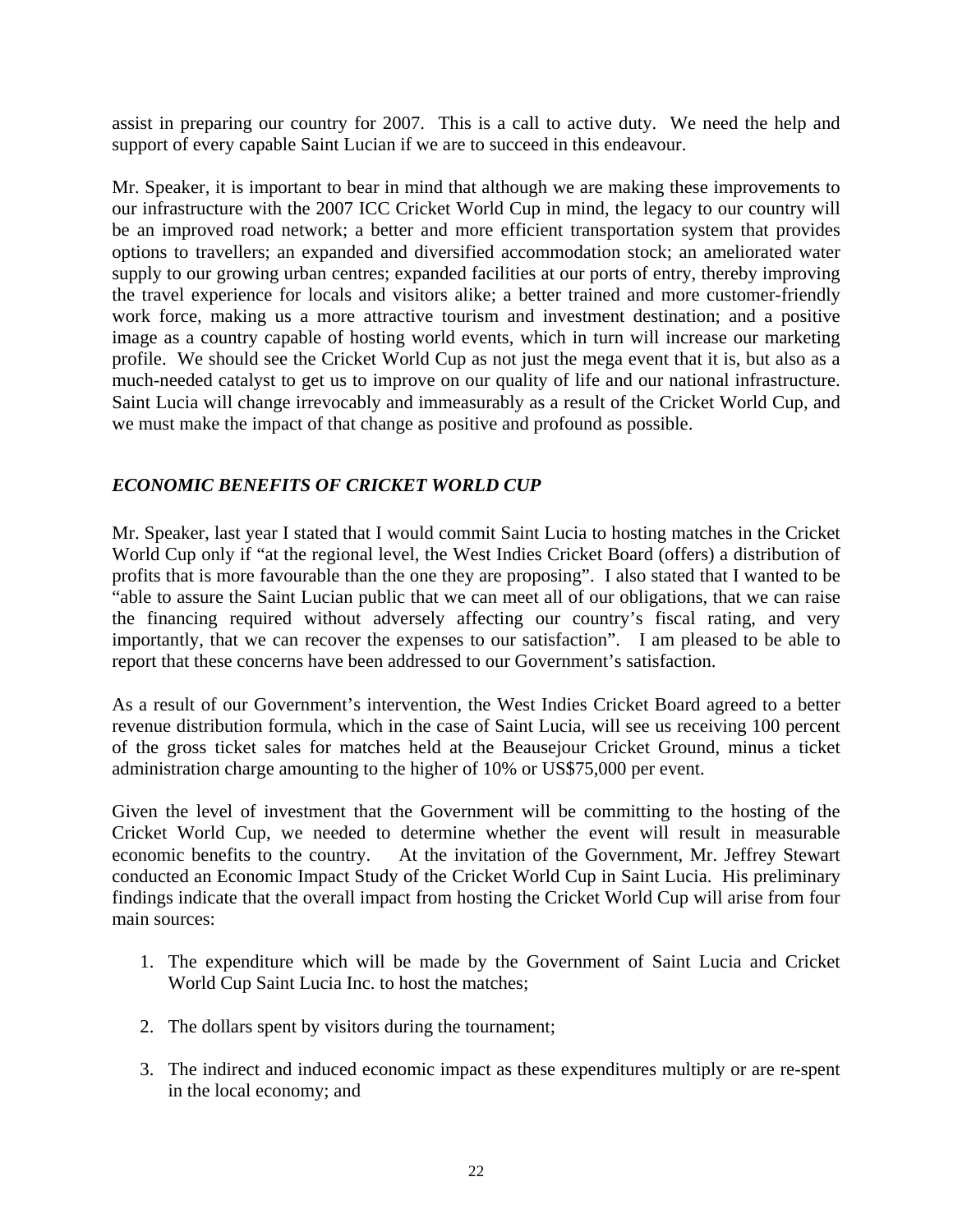4. The long-term benefits which will occur, especially in the tourism industry, due to the increased international awareness of Saint Lucia.

In summary, the report indicates that the following economic benefits will accrue to Saint Lucia:

- (1) Over EC\$134 million in inbound tourism spending;
- (2) Thousands of workers and volunteers who will be trained for their roles at the matches or in construction, tourism and other relevant industries;
- (3) Tax revenues estimated at EC\$71 million;
- (4) Total economic impact estimated at EC\$670 million;
- (5) The attraction of over 21,000 visitors;
- (6) Ticket sales of approximately EC\$23.4 million;
- (7) The injection of over EC\$750 million in infrastructural development; and
- (8) Total expenditure in the economy over a three-year period of EC\$1.2 billion;

It is estimated that Saint Lucia and the other seven venues will enjoy US\$83 million worth of international advertising and promotion, as the broadcasts and telecasts of the tournament are expected to reach an international audience of at least two billion people across 170 markets.

Mr. Speaker, it is interesting to note that the last host of the ICC Cricket World Cup, South Africa, recorded substantial benefits during the tournament period of February to March 2003. The report on the economic impact of the tournament on that country revealed the following:

- (1) The net foreign spend benefit to South Africa was approximately US\$135 million;
- (2) Overall economic activity was approximately US\$245 million;
- (3) 9,800 man-years of work were created around Cricket World Cup activities; and
- (4) 99% of foreign visitors said they would return to South Africa and would recommend it to family and friends.

An audit of the 2003 ICC Cricket World Cup in South Africa suggests that there were 18,515 foreign visitors to South Africa for the tournament. However, per capita expenditure by visitors was over 5 times that of a South African national tourist within South Africa.

These figures clearly demonstrate that an event of this nature will have significant economic impact on a host country. Therefore, by extension, we should expect significant positive economic effects in Saint Lucia.

Mr. Speaker, I wish to express my profound gratitude to Mr. Jeffrey Stewart who volunteered his time to produce this report. It is evidence of the sacrifice and support that should be given to ensure that Saint Lucia hosts the best Cricket World Cup ever.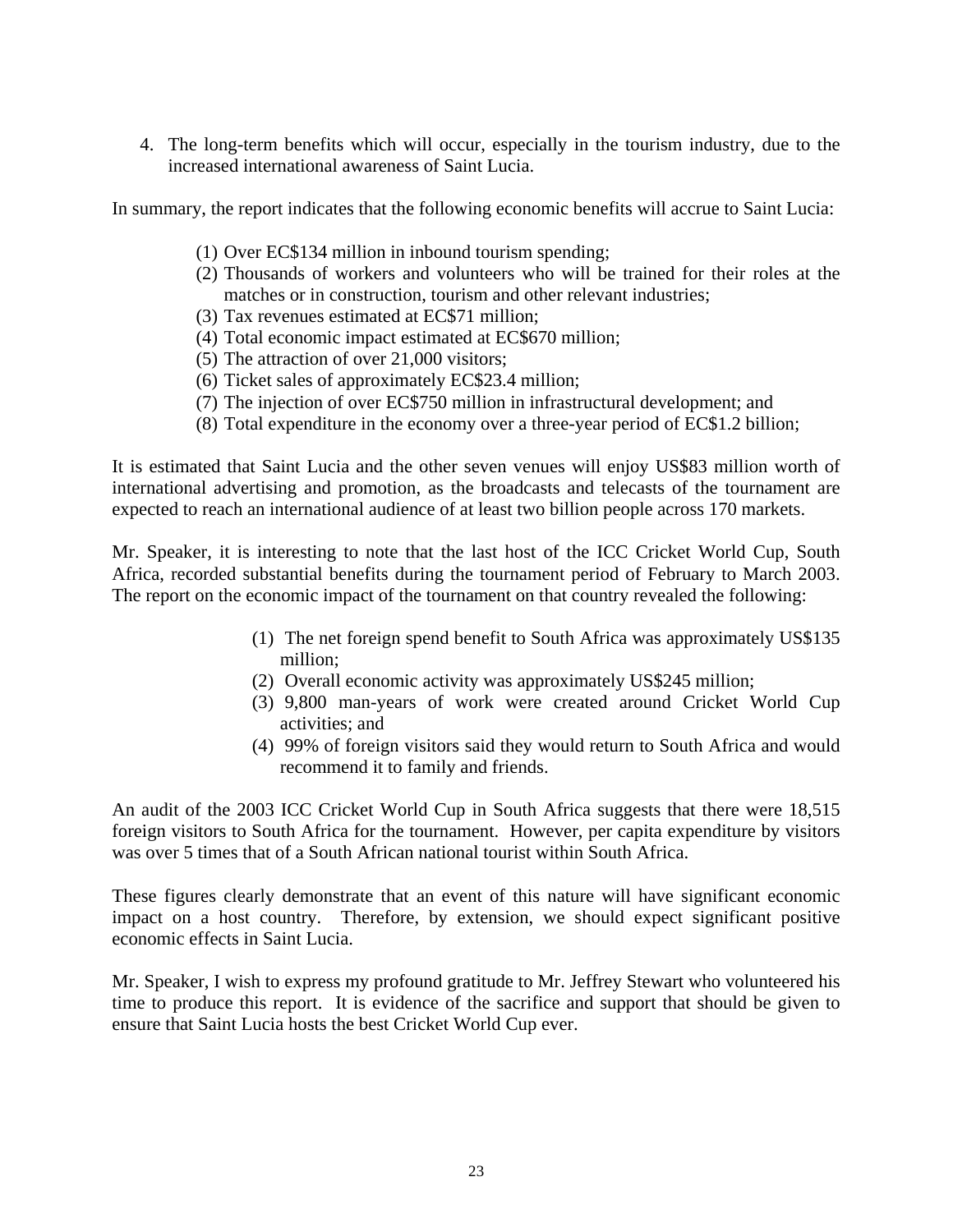## *INCENTIVES FOR BED AND BREAKFAST*

Mr. Speaker, during the passage of the Cricket World Cup (Tourism Accommodation) Incentives Act, No. 6 of 2005, I advised Honourable Members that Government would unveil its package of support to Saint Lucians wishing to invest in providing bed and breakfast accommodation to visitors for the Cricket World Cup.

#### **BED AND BREAKFAST ACCOMMODATION PROJECTS**

In order to assist persons who may wish to expand or renovate an existing property to provide bed and breakfast accommodation, the Government proposes to grant concessions to what may be described as "Bed and Breakfast Accommodation Projects". Properties with six or more rooms are taken care of under the Cricket World Cup (Tourism Accommodation) Incentives Act, so, the challenge is to accommodate those persons who wish to provide accommodation for two or more persons to a maximum of five.

A Bed and Breakfast Accommodation Project will qualify for the following incentives:

- (1) 100% waiver of Duty and Consumption Tax on materials and fittings imported or bought locally for the expansion or renovation of the property;
- (2) An Income Tax Holiday of five (5) years on the income earned from renting the rooms;
- (3) A 50% reduction in Property Tax for a period of five (5) years in respect of the property or the entire property of which the addition or expanded property forms a part; and
- (4) A percentage tax credit for financial institutions providing finance for the accommodation based on the quantum of investment as follows:
	- (a) EC\$300,000.00 and under  $-1\%$ .
	- (b) Over EC\$300,000 and up to E.C\$  $600,000 2\%$ .
	- (c) Over EC\$600,000 3%.

The following conditions will apply:

- (1) Properties will be inspected in advance of approval to determine their suitability for bed and breakfast accommodation;
- (2) Beneficiaries will have to sign an undertaking that the accommodation will be provided to Cricket World Cup visitors. If the incentives are used for purposes other than the Cricket World Cup, they will be revoked as appropriate, and the homeowner or investor will be required to refund Government duties and other taxes foregone; and
- (3) The accommodation must satisfy bed and breakfast criteria published by the Ministry of Tourism.

Mr. Speaker, I wish to make it absolutely clear that the Government is not accepting any responsibility for the success or failure of individual homeowners. Potential homeowners and investors must plan carefully. The Cricket World Cup has a duration of a little over two weeks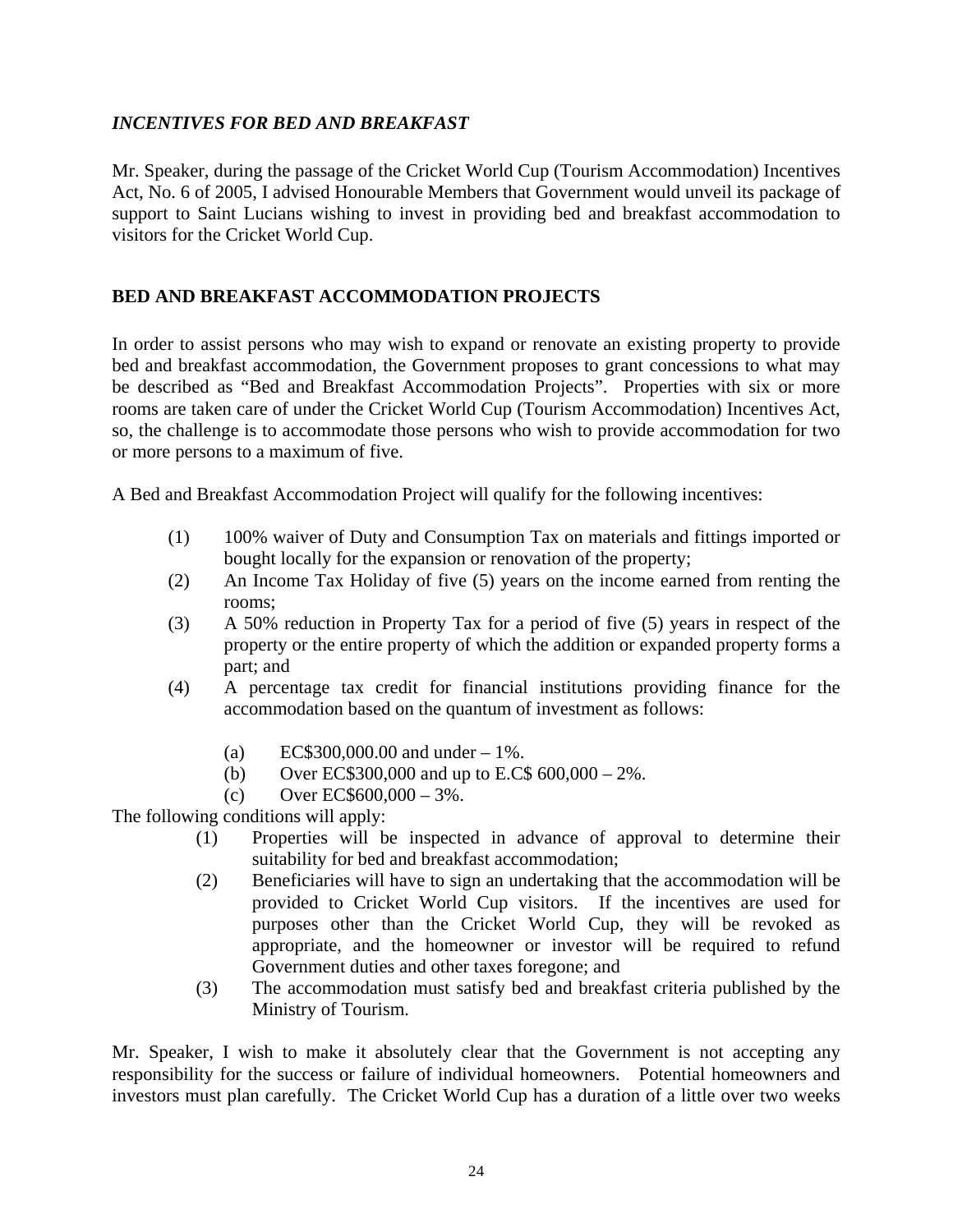in Saint Lucia and seven (7) weeks in the region, so homeowners and investors need to be clear about the future and the viability of their properties beyond the Cricket World Cup. Our marketing strategy will seek to promote Saint Lucia as a home base or hub for the entire tournament, so there may be opportunities outside of the Opening Round and Semi-Finals. Additionally, any increase in our accommodation stock will improve our ability to market Saint Lucia in the future as a venue for mega events. There are, however, no guarantees.

A Cricket World Cup Accommodation Unit will be established in the Ministry of Tourism to process applications and to monitor implementation of the Programme. Government expects that the unit will be operationalised by August 01, 2005.

## *RESTORATION OF INCENTIVES TO BUSINESS PLACES TO RENOVATE PROPERTIES*

Mr. Speaker, over the years, the Government has noted significant improvements in the appearance of buildings in the city centre. Some businesses were able to utilize the incentives offered by the Government in 1999/2000 and again in 2000/2001 to refurbish and modernize their business places.

At the behest of the Private Sector, Government has agreed to reintroduce these incentives. Effective May 1, 2005, business places will be exempted from paying duty and consumption tax on all building materials utilized in repairing, rehabilitating, and renovating places of business in Gros Islet, Castries, Anse La Raye, Canaries, Soufriere, Choiseul, Laborie, Vieux Fort, Micoud and Dennery. In effect, all of the major towns and villages will benefit. These incentives will terminate on January 31, 2007.

Applications supported by a Bill of Quantities should be forwarded to the Cabinet through the Office of Private Sector Relations for consideration.

Mr. Speaker, images of our island will be flashed to millions throughout the world during the Cricket World Cup. We need to ensure that our island radiates its beauty and its personality. We will be making a statement about our country and ourselves. Appearance therefore, matters. This applies to our roadsides, our beaches, our public places and, as well, our buildings.

I want to take this opportunity, Mr. Speaker, to impress on all Saint Lucians the importance of beautifying our country. As I have already stated, our entire country will be open and on display to the world, and we must project the right image. If we all were to take responsibility for the area where we live and not do anything to destroy the appearance of the places that we frequent, our task would be substantially easier. Let us agree to make Saint Lucia a clean and pristine island so that we may look with pride when images of our country are televised in 2007, and not have to cringe and bow our heads in shame when a television camera focuses on a pile of strewn garbage, a road verge littered with plastics and other used items, or a landscape defaced with indiscriminately and illegally posted signs and billboards.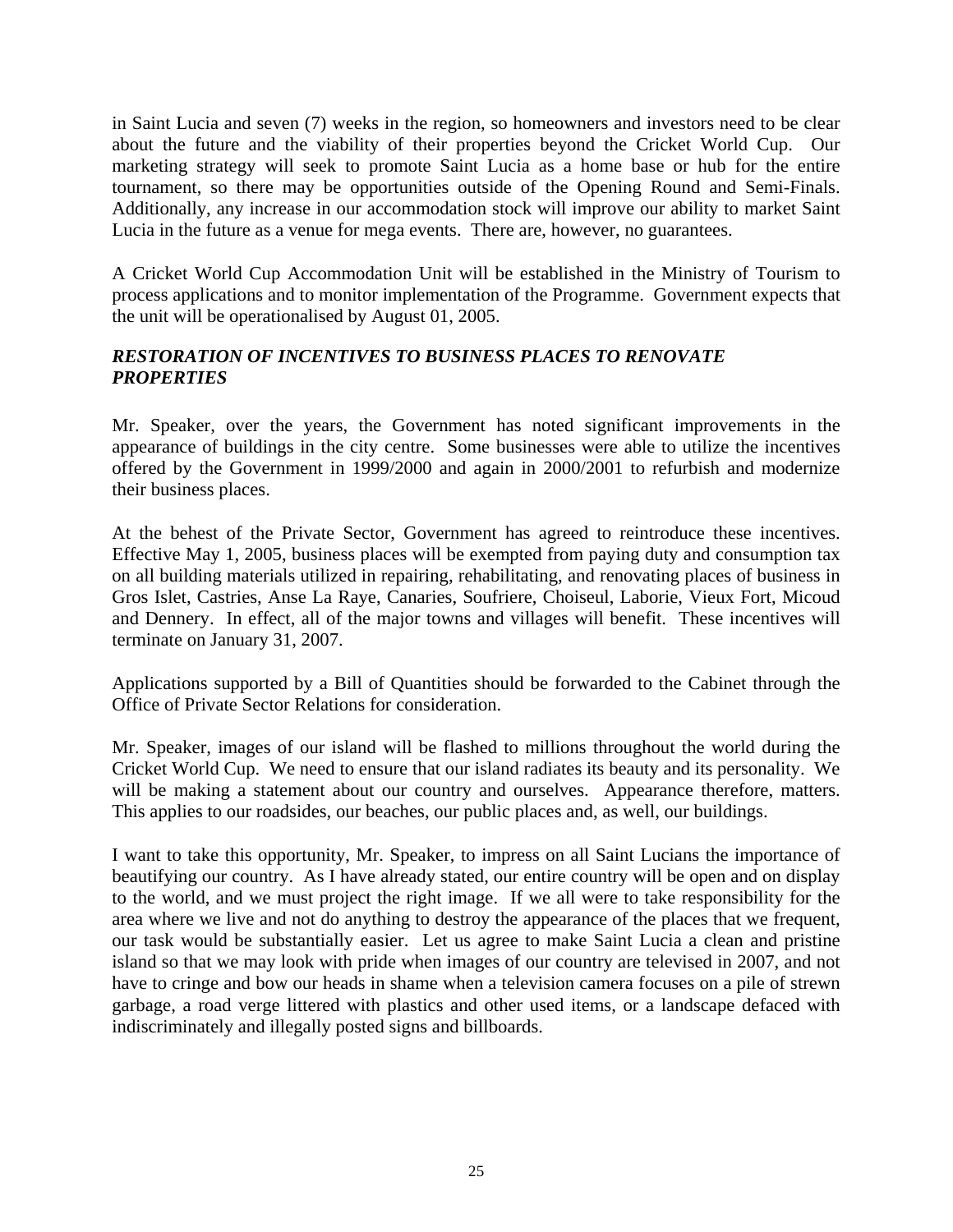## *CONSTRUCTION OF ACCESS ROAD TO BEAUSEJOUR CRICKET GROUND*

Mr. Speaker, as a host venue for the 2007 ICC Cricket World Cup we have a head start. We already have excellent stadium facilities which only need to be enhanced with the establishment of temporary facilities. However, there will also be some permanent or legacy enhancements to the facility which will improve the stadium's stature as one of the best cricket grounds in the region.

One such permanent development will be the construction of a ring road which will provide access to the ground utilizing a one way system. The one-way system will see traffic moving eastward along the Beausejour road until it reaches the WASCO Sewerage treatment ponds, then south along the perimeter of the WASCO facility, and then westward towards the Johnson's Marine Centre to end adjacent to the CLICO development on the Castries-Gros Islet highway. The proposed road, inclusive of the already constructed Beausejour road, will be approximately 4 kilometres.

While the road will be specifically designed for traffic flow to the cricket facility on match days, its construction will allow residents of the area easier access to their homes. The proposed drop off points along the route will allow for the establishment of bus stops, thus enhancing the use of the road for the travelling public.

The construction of the road and drop off stops is estimated to be EC\$6.1 million.

## *EXPANSION OF BEAUSEJOUR FACILITIES*

Mr. Speaker, there will also be enhancements in and around the Cricket Ground. The enhancements will be both permanent and temporary and will cost approximately EC\$ 17.5 million.

The permanent work will involve extensions to the parking area, paving of roadways and parking areas, plumbing and drainage infrastructure. A Police Command Centre will be built. The facilities in the Media Centre and the Corporate Boxes will also be enhanced. Cricket World Cup Saint Lucia is also considering the installation of lights for the purposes of hosting night cricket. If successful, Beausejour is likely to be the first cricket ground to be available to host night cricket in the region. That, Mr. Speaker, will be a legacy worth treasuring.

The temporary alterations to the Beausejour Cricket Ground will include the installation of temporary seating to increase the capacity to 21,000 seats. There will be temporary accommodation arrangements for VIPs, photographers, Doping Control and additional toilets. It is expected that there will be approximately 300 media personnel that will need to be accommodated at the cricket ground. Consequently, temporary media and broadcast facilities will have to be built.

Mr. Speaker, it is our intention to make the hosting of Cricket World Cup 2007 the best ever, and we believe the enhancements that will be done to the stadium will do just that.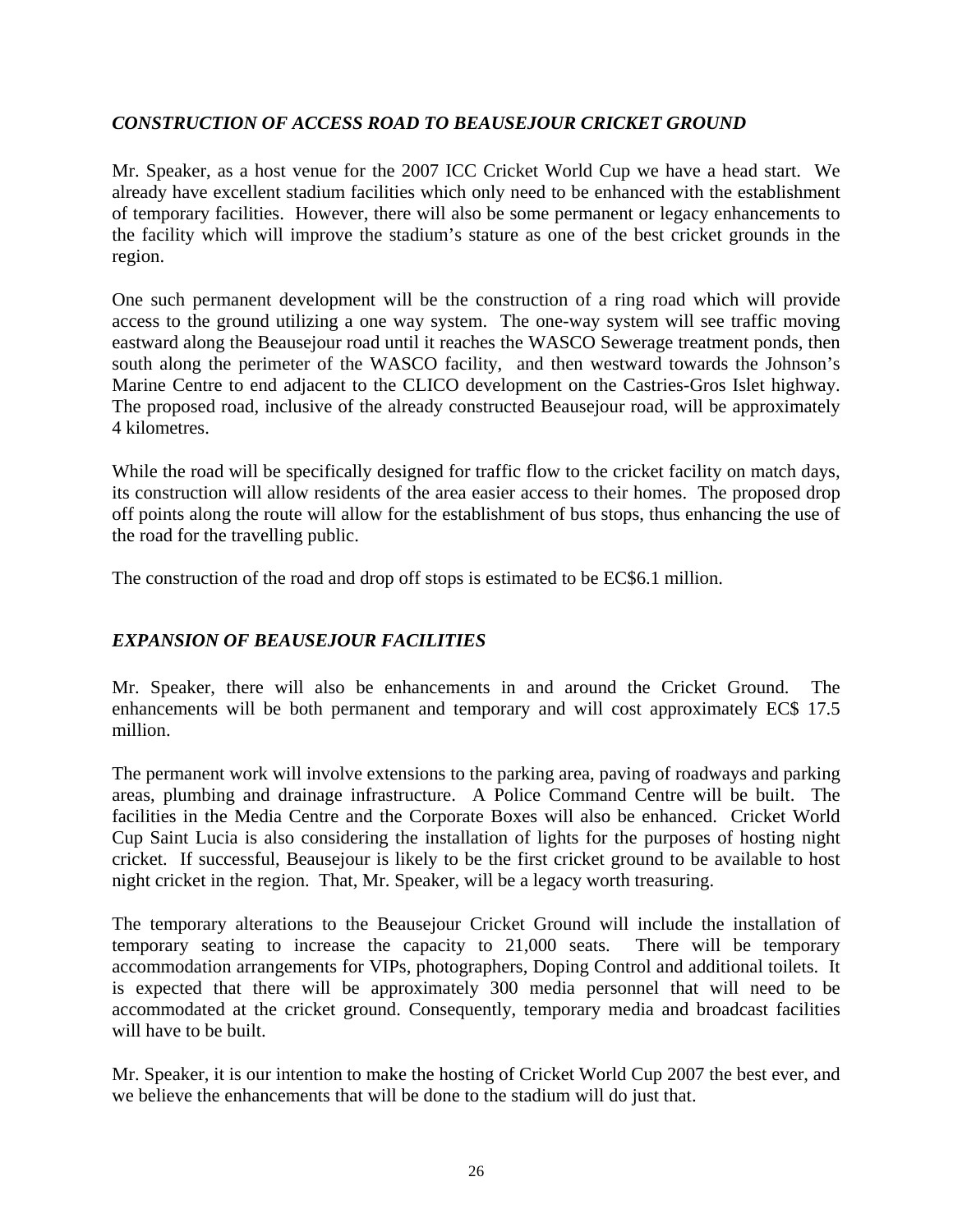#### *THE ISSUE OF SECURITY*

Mr. Speaker, I know that the matter of security for visitors during the Cricket World Cup is a concern of Saint Lucians. Staging a mega world event like the ICC Cricket World Cup brings with it a tremendous degree of responsibility on the part of the host country for the safety and security of patrons and guests. The eyes of a worldwide television audience will be focused on our island and every major regional and international media house will have a presence in our region during the fifty-one days of the tournament. While a positive experience of patrons in Saint Lucia can cause our profile as a tourism destination to soar to heights hitherto unknown, a negative, crime-troubled experience can cause our image to plummet to depths from which it will never recover. Therefore, it is the responsibility of every Saint Lucian to ensure that we have a crime-free country leading up to and during the tournament.

The results from the 2003 ICC Cricket World Cup in South Africa with respect to crime paint a very revealing picture. Over the entire tournament, there were only nine incidents of mugging, three incidents of theft, and one hijack. Of the thirteen affected persons, twelve reported that they would visit South Africa again. There were no reported incidents of crime in and around the cricket grounds. Mr. Speaker, our commitment to "hosting the best Cricket World Cup ever" means that we must better these impressive figures from South Africa. I believe this is possible. But all of us must take responsibility.

We must bear in mind, however, that every world event carries with it a security threat. Therefore, although we may do a good job of providing for the safety of our guests, we also have to be extra vigilant and take all necessary measures to ensure that our easy and relaxed way of life is not exploited by someone wishing to make a violence-punctuated statement. The movement of large numbers of persons into and out of our countries during the tournament will make this job even more difficult. I would not be overstating the cause by saying that security must be one of our major priorities in preparing for 2007.

I am aware that ICC Cricket World Cup West Indies 2007 Inc., the company established by the West Indies Cricket Board to manage the event, has established a security directorate that will manage the security plans across all of the venues. However, there is a significant amount of capacity building that must take place locally. We have allocated an amount of \$2.2 million to address Saint Lucia's security concerns.

In order to ensure we have a peaceful and incident-free event, we must start training our security forces immediately, and for this our Government intends to enlist external assistance. There are countries such as South Africa that have excellent records in managing large events, and we believe that it is necessary to solicit their support. Given that the largest group of visitors that we will have to entertain during the tournament will come from the United Kingdom, our Government also intends to seek the assistance of Her Majesty's Government in the training of our security forces.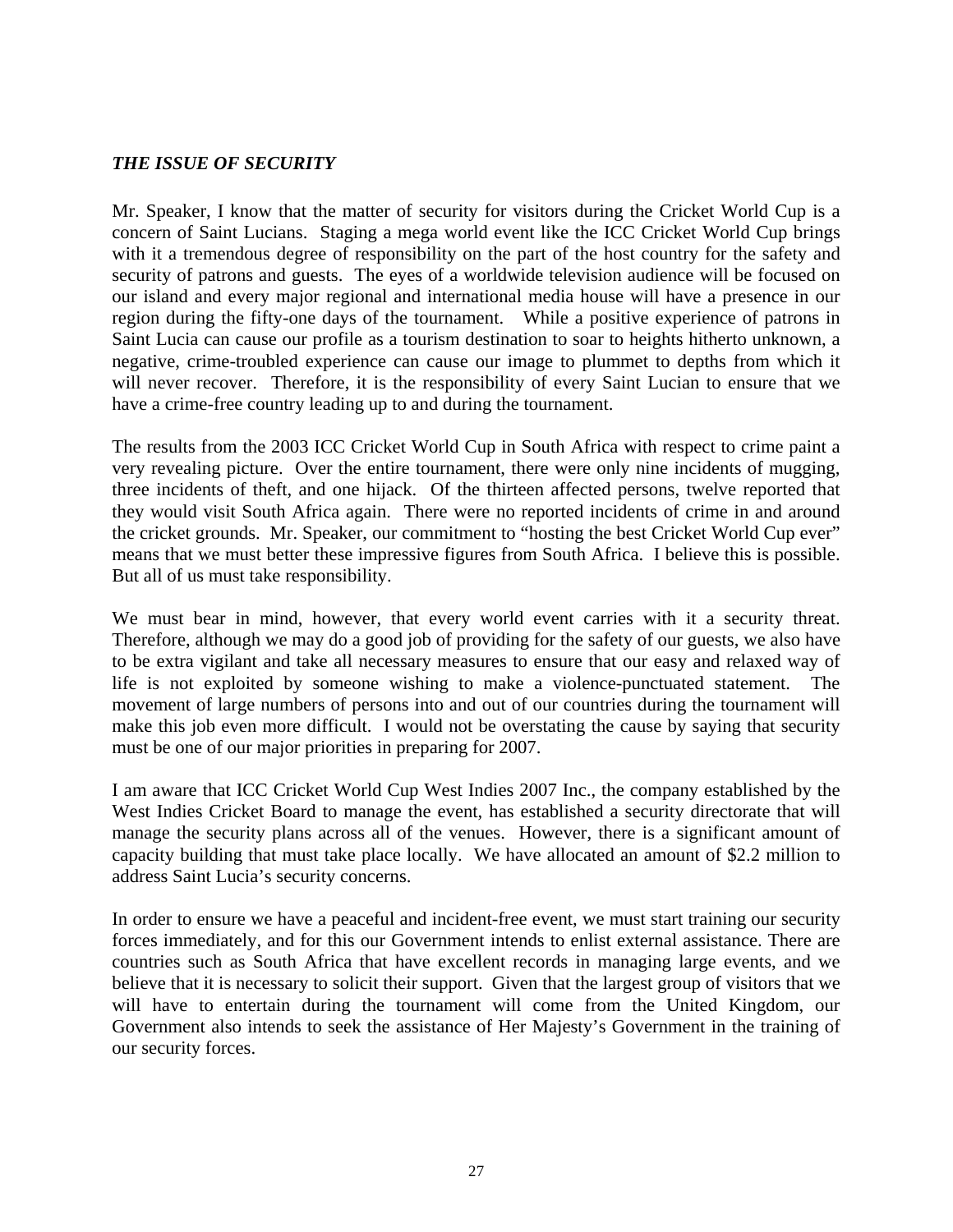Private security companies will have an important part to play in providing security during the event. Up until now, these companies have operated in an unregulated and unsupervised environment. As a first step, Government intends to hold discussions with these companies with a view towards introducing legislation to govern their operations. The Cricket World Cup will carry with it strict requirements for accountability and liability, and it is necessary that we address these issues up front. We will also seek to facilitate some level of training for our private security companies.

Once again, as it is with almost every aspect of our preparations for 2007, the investments that we will make in security will not be solely for the benefit of the Cricket World Cup. I can speak with confidence when I say that almost every Saint Lucian would welcome any initiatives that are pursued to make our country safer and more secure.

In closing on this subject, I want to reiterate the sentiments echoed by Her Excellency in the Throne Speech this morning – "we are all custodians of our country". We must be the eyes and ears that remain always vigilant for suspicious activity and take whatever action necessary to save our country from embarrassment. Saint Lucia has too much at stake in this event for us to allow the senseless actions of a few to imperil our investment and sully our country's name. Our Government will spare no effort in making our country peaceful and crime-free in the months leading up to 2007. But we need everyone's help to make this work. Let us all demonstrate our resolve to get rid of this scourge.

Mr. Speaker, I will now move to other Sectoral initiatives.

## **INTRODUCTION OF TEXT BOOK RENTAL PROGRAMME**

Mr. Speaker, one of the major new initiatives in education to be implemented this year is the Textbook Rental Programme, designed to assist needy students in obtaining the required textbooks for school attendance.

In September 1997, this Government – recognising that there were thousands of students across the country who were not able to derive the full benefit of school attendance because of the inability of their parents or guardians to provide them with the textbooks needed for use in school – introduced a full-scale book bursary programme to assist needy students. Between September 1997 and now, an investment of \$4.7 million has been made in the book bursary programme and 7,256 students have been assisted in the process.

But, Mr. Speaker, as we prepare to usher in the era of universal secondary education in Saint Lucia, Government felt that a more organised system needed to be put in place. In the same way that we will guarantee every child in this country a place in secondary school, so too we want to guarantee every child attending secondary school affordable access to the required textbooks.

This will be achieved, Mr. Speaker, by investing the sum of \$1.7 million in the purchase of secondary school textbooks to be made available on a rental basis for students attending Forms 1 to 3.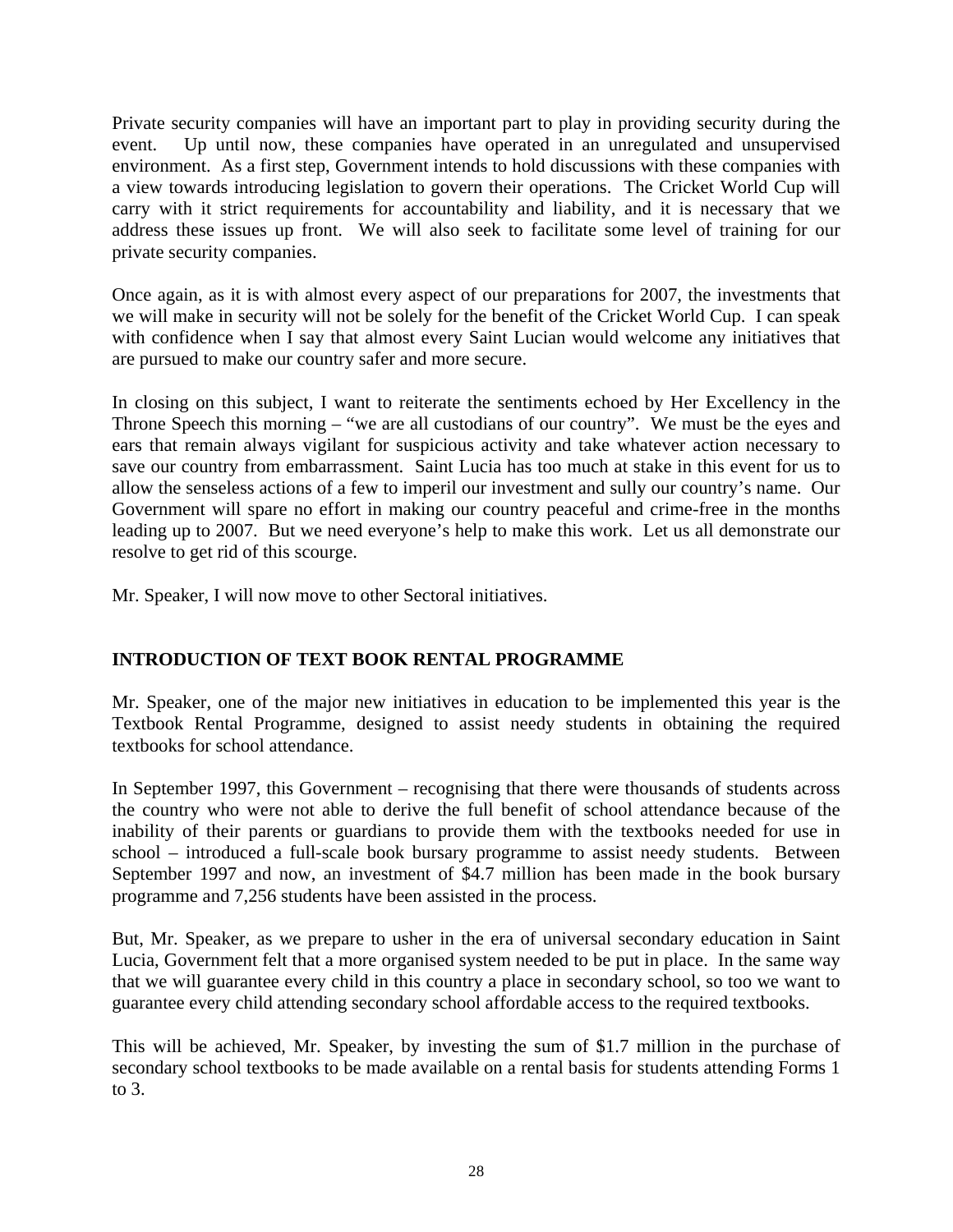The reason for targeting only Forms 1 to Forms 3 at the outset of the programme is that for these Forms we are able to mass purchase textbooks. Also, that is the stage where the foundation of a proper secondary education is laid. Therefore, the book rental programme will cater to the foundation stage of the secondary education system where the subjects taken and the books used are more standardised across all schools.

Mr. Speaker, it is expected that the programme will cater to between 25% and 35% of the students attending secondary school, based on a determination by the Ministry of Education that between one quarter and one third of our students require assistance in equipping themselves with the necessary books and supplies for school attendance.

The Textbook Rental Programme will be administered at the school level by a committee comprising representatives of the school (probably one teacher and one PTA member) and a representative of the Ministry of Education, selected by the Minister after appropriate consultations.

It is expected that a set of textbooks will be rented at a cost of \$175.00 per year per student, with discounts of up to 15% for students who take exemplary care of the rented books and penalties of up to 15% of the replacement cost of a book for loss or damage to rented books. A system is also expected to be put in place for complete rental waivers for the neediest of cases.

With the implementation of the Textbook Rental Programme in September 2005, no new bursaries will be issued to students attending secondary schools, but students already on the bursary programme will be allowed to continue to the end of their programmes at their current schools, while the bursary programme, for the time being at least, will remain in place for primary school students.

Mr. Speaker, I will now turn to investments in infrastructure.

Mr. Speaker, this Government's strategic investment in the development of Saint Lucia's road infrastructure is on-going, as two major road reconstruction initiatives targeting the island's most vital transportation arteries will commence this financial year.

## **INVESTING IN SAINT LUCIA'S ROAD INFRASTRUCTURE**

The Government will focus on two major projects, the upgrading of the Castries to Gros Islet Highway and the rehabilitation and resurfacing of the Castries to Vieux Fort Highway.

## *THE CASTRIES TO GROS ISLET HIGHWAY*

Over the past five years, we have witnessed an unprecedented level of development in the northern corridor of the island, fuelled by this Government's conscious policies to enhance private sector investment and increase investor confidence in Saint Lucia's tourism product. Naturally, Mr. Speaker, whenever there is such an expansion in investment and services, both commercial and residential development increase, as it is logical for people to want to live within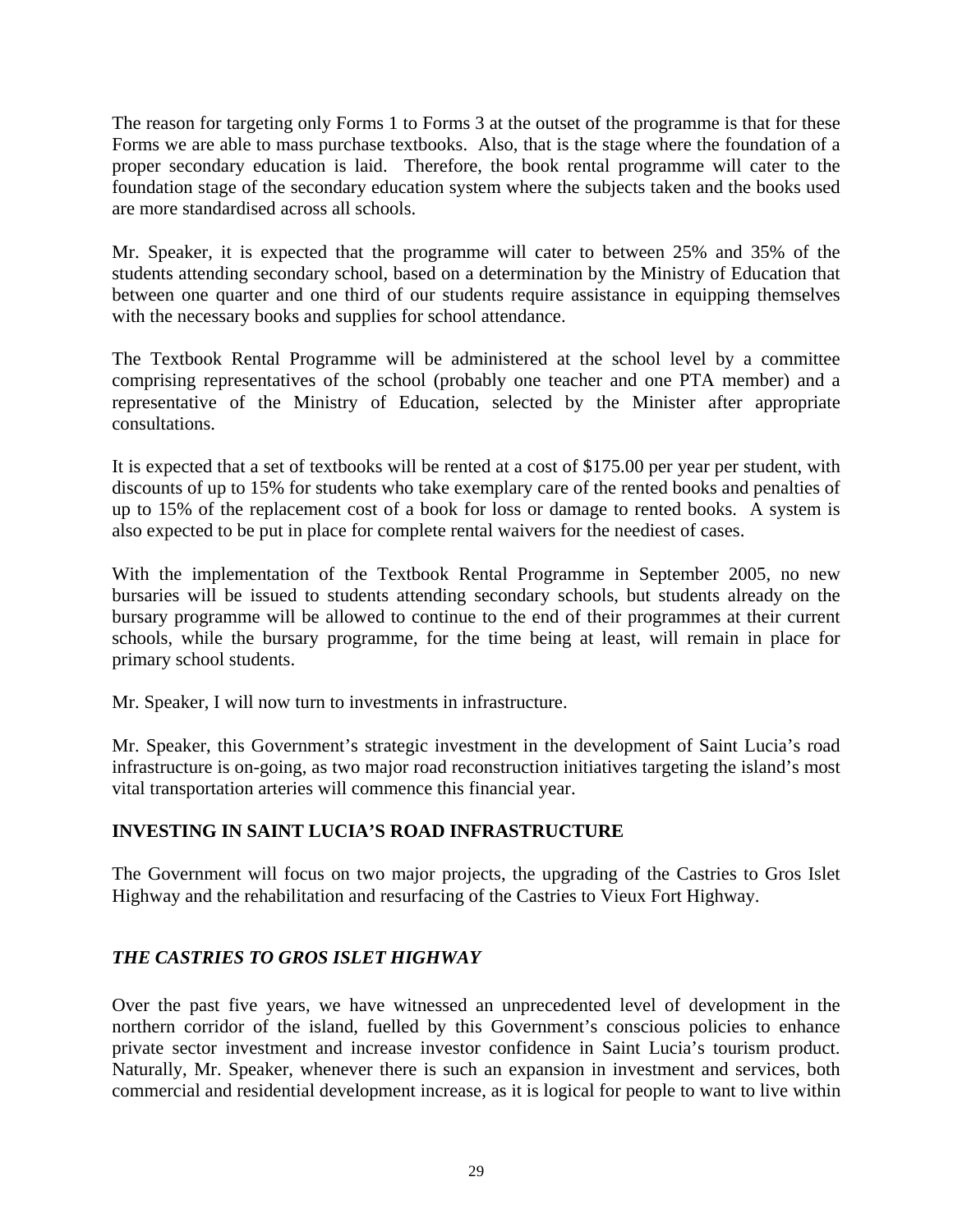close proximity of their place of work and within reach of the heartbeat of economic activity. The end result is the inability of the current configuration of the Castries to Gros-Islet Highway to effectively and efficiently serve as a conduit for our transportation needs.

Originally, the Government had intended to redesign the existing road into a four lane highway, replete with a flyover and several "roundabouts". In the end, this proposal was abandoned in favour of a more modest programme of rehabilitation and upgrading of the existing highway. The cost of acquiring land was simply too prohibitive.

The Ministry of Communications, Works, Transport and Public Utilities will now be charged with the implementation of an integrated but phased approach to the reconstruction of this highway, with commencement of phase one (1) expected by the  $2<sup>nd</sup>$  quarter of this financial year. This will entail the following:

- 1. The upgrading of sections of the highway to two (2) lane dual carriageways;
- 2. The integration of pedestrian bridges, bus-stops and road shoulders, as pedestrian safety is key; and
- 3. The improvement of drainage systems and traffic signage.

## **THE EAST COAST HIGHWAY: CASTRIES TO VIEUX FORT**

Mr. Speaker, the calendar year 2004 will certainly be remembered for the record rainfall experienced in the Caribbean. These torrential rains wreaked havoc on Saint Lucia's road infrastructure, catalysing the erosion and deterioration of the aging road surfaces, blocking drains and water causeways and causing damage in excess of EC\$1 million through landslides and damaged properties.

Throughout that period, the surface of the East Coast Road deteriorated exponentially, causing great discomfort to motorists travelling that route.

In an effort to provide a temporary measure of relief, an extra-budgetary allocation of EC\$725,000 was approved and a potholing maintenance contract was awarded to C.O. Williams Construction (Saint Lucia) Ltd. This notwithstanding, Government saw it fitting to advance the rehabilitation of this road by directly contracting C.O. Williams Ltd. to rehabilitate 5 km from Grand Riviere to Fon d'Or, Dennery.

Tender documents are currently being finalised for the commencement of the remaining phases of this rehabilitation project. Phase two (2) of the rehabilitation of the East Coast Road entails the reconstruction of 29.68 km of road from Castries to Praslin (excluding the 5km currently being addressed) and is estimated at EC\$35.38 million. Phase three (3), covers Praslin to Vieux-Fort and is estimated at EC\$26.3 million. This phase will commence in the Financial Year 2006/07.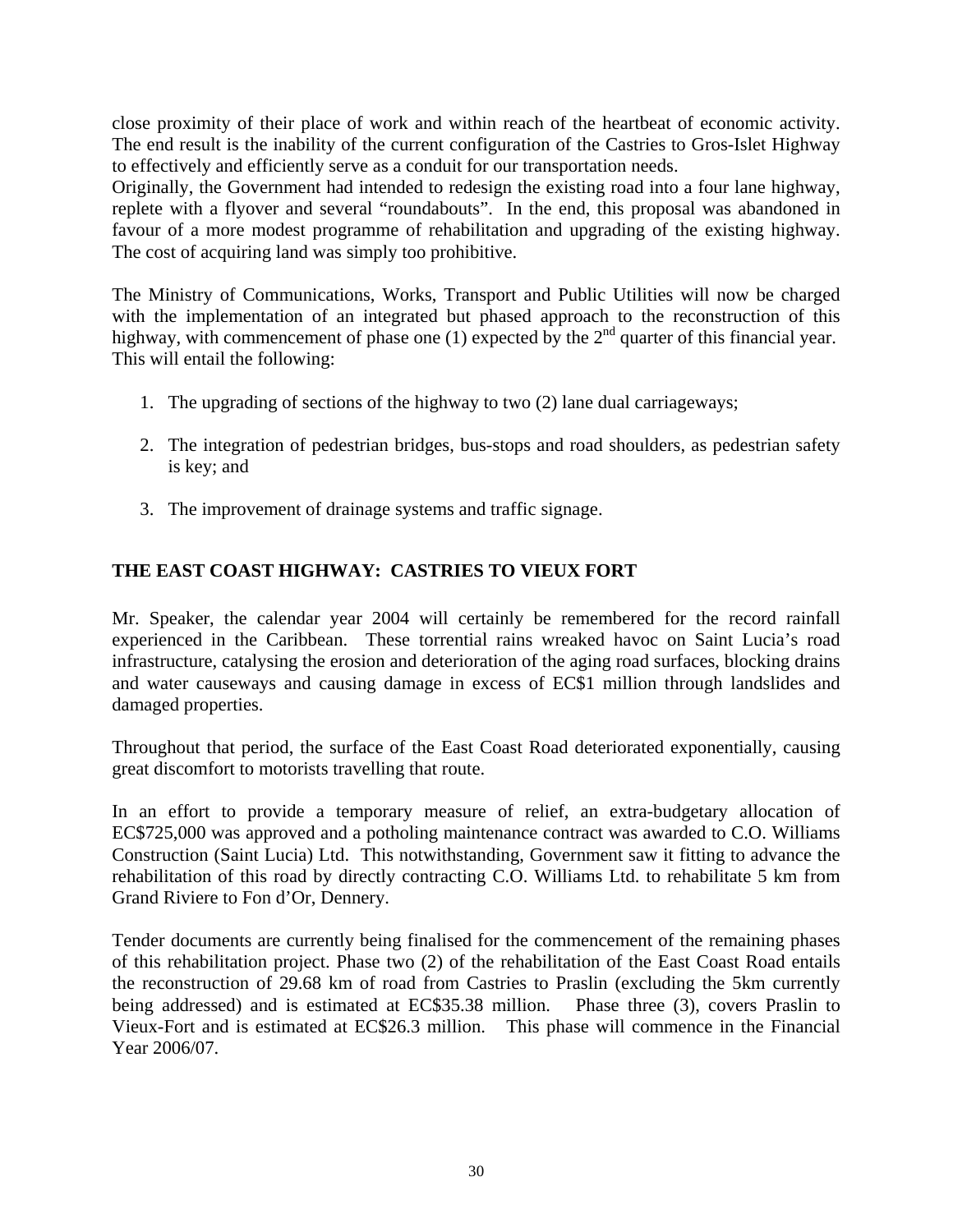Mr. Speaker, this level of investment in infrastructural development is unprecedented in the history of our island, as the total cost of these two major capital projects (Reconstruction and Rehabilitation of the Castries to Gros-Islet Highway and the East Coast Road) is well over EC\$1OO million, injecting a major inflow of resources into the economy, and boosting Saint Lucia's economic and social infrastructure.

#### **RESEALING OF WEST COAST HIGHWAY**

Additionally, Mr. Speaker, the Government is aware of the steady deterioration of the West Coast Highway, that is the road from Cul de Sac to Soufriere. With each passing year, the deterioration intensifies. To forestall further deterioration, the Government has decided to commence the resealing of this highway. An amount of \$338,812 is allocated to commence this initiative in this year's Budget.

#### *PROCURING AND DELIVERY OF A RELIABLE WATER SUPPLY*

Mr. Speaker, it has been several years now since the Government announced its intention to commercialise the water utility company. This process began with the transformation of WASA into a new corporate entity called WASCO Inc. This has resulted in a more private sector orientation of the operations of the utility, with the strengthening of management along with modern day management practices. But that was only the beginning. We are still faced with the challenges of providing an adequate water supply to all areas in the country. In addition, WASCO continues to be challenged by weak cash flow and little investment capital. There are urgent needs related to improving water supply reliability in the north, investing in the Vieux Fort system, rebuilding a supply system in Dennery, and expanding sewerage connections, outfalls and wastewater treatment capacity. Most importantly, there is a desperate need to rebuild the confidence of the domestic and commercial consumers of water in the efficiency and integrity of the utility company.

#### **A THREE-PRONGED STRATEGY**

After a critical review of WASCO and with the assistance of the World Bank and the Caribbean Development Bank, we have decided to pursue a three-pronged strategy:

- (1) Launch an urgent investment program, financed with US\$7.7 million from the World Bank, to relieve the water shortage problems in the north. It is anticipated that this project will be completed in time for the 2007 Cricket World Cup.
- (2) Operationalise the newly established legal framework that establishes efficiency incentives and economic rewards for higher levels of service and performance in the water sector; and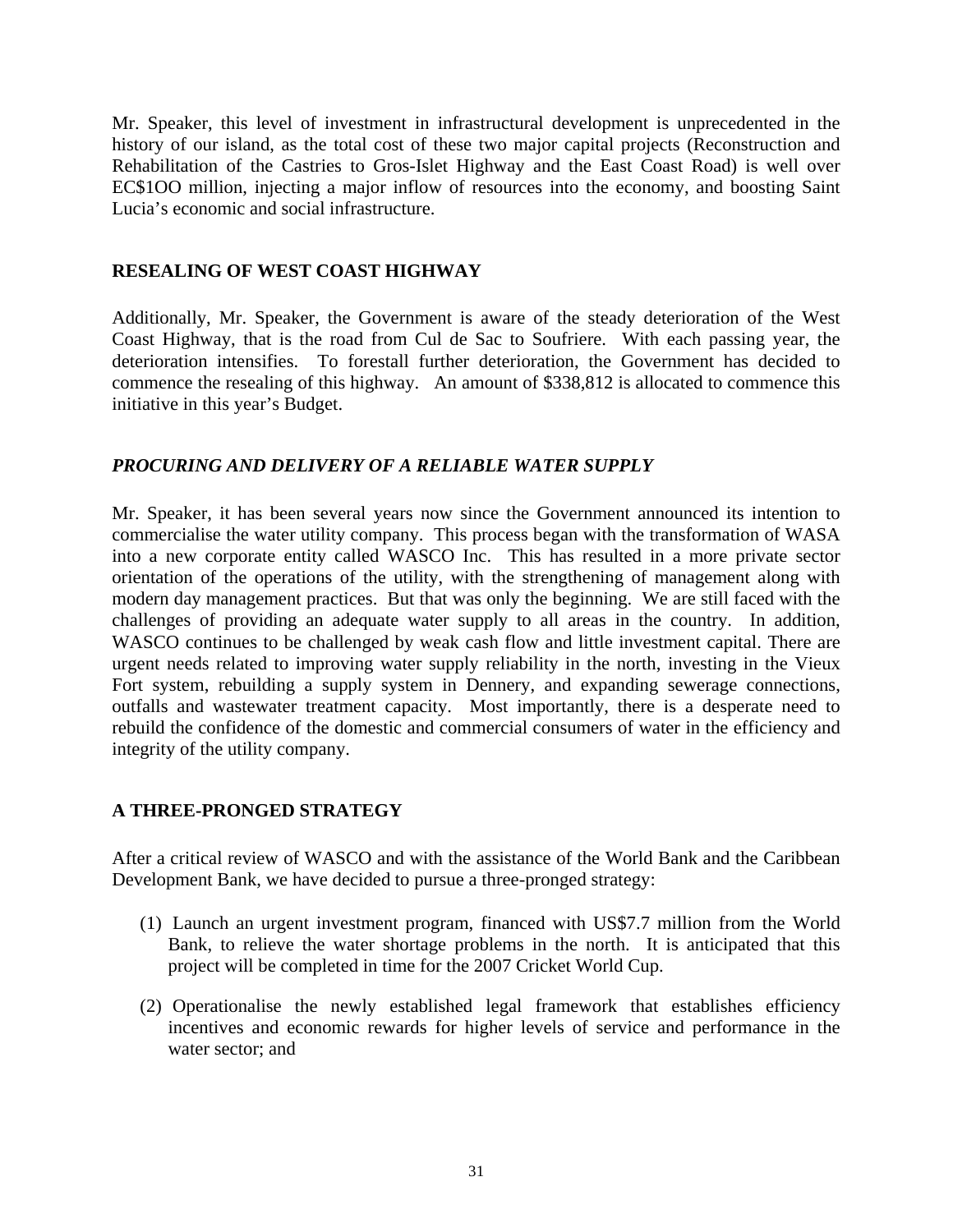(3) Create a public-private sector partnership for the water utility that opens up Board and Management control of WASCO to the private sector, thus facilitating the transition of WASCO into an efficiently managed and operated, financially self-sustainable, customer oriented company.

The investment program to be funded by the World Bank to improve water supply to the north will lead to the following:

- **(1)** *Roseau Dam Pumping Station Upgrade***:** The upgrading of pumping capacity to match forecast demand.
- **(2)** *Vanard-Sarot Pipe Replacement:*The installment of a new 24" ductile iron pipe to be installed from Varnard to Sarot (1.3 km) parallel to the existing 18", which will upgrade the raw water transmission pipeline capacity up to 10 million gallons of water per day.
- **(3)** *Theobalds Treatment Plant Upgrade:*The doubling of the capacity of the treatment plant by adding the treatment units that were envisioned in the original design of the Plant.
- **(4)** *Morne-Bocage Distribution Pipeline:* The construction of a dedicated transmission pipeline directly to existing storage tanks at the Morne and Bocage for enhancing water supply to the Hill 20 area.

Owing to the urgent nature of the works and the close inter-relationship among the components of the project, the World Bank has concluded that a turnkey contract is the safest and most efficient way to implement this project.

Concurrently with the World Bank financed programme, the Caribbean Development Bank will be financing four programmes:

- 1. Metering and Leak Detection;
- 2. Improvement of the Vieux Fort Water Supply;
- 3. Upgrading of Hill 20 Raw Water Supply; and
- 4. Upgrading of the Castries Sewerage System.

I will now explain these programmes.

## *METERING AND LEAK DETECTION*

These works entail the procurement and installation of domestic meters and bulk meters which can be easily configured in the future for electronic and remote sensing, along with all the necessary appurtenances to form a complete looped supply as established by WASCO's Standards. It shall also include the procurement of relevant and appropriate technologically advanced leak detection equipment, which will be used in reducing the level of wastage due to leaking pipes, resulting in the lowering of unaccounted-for water.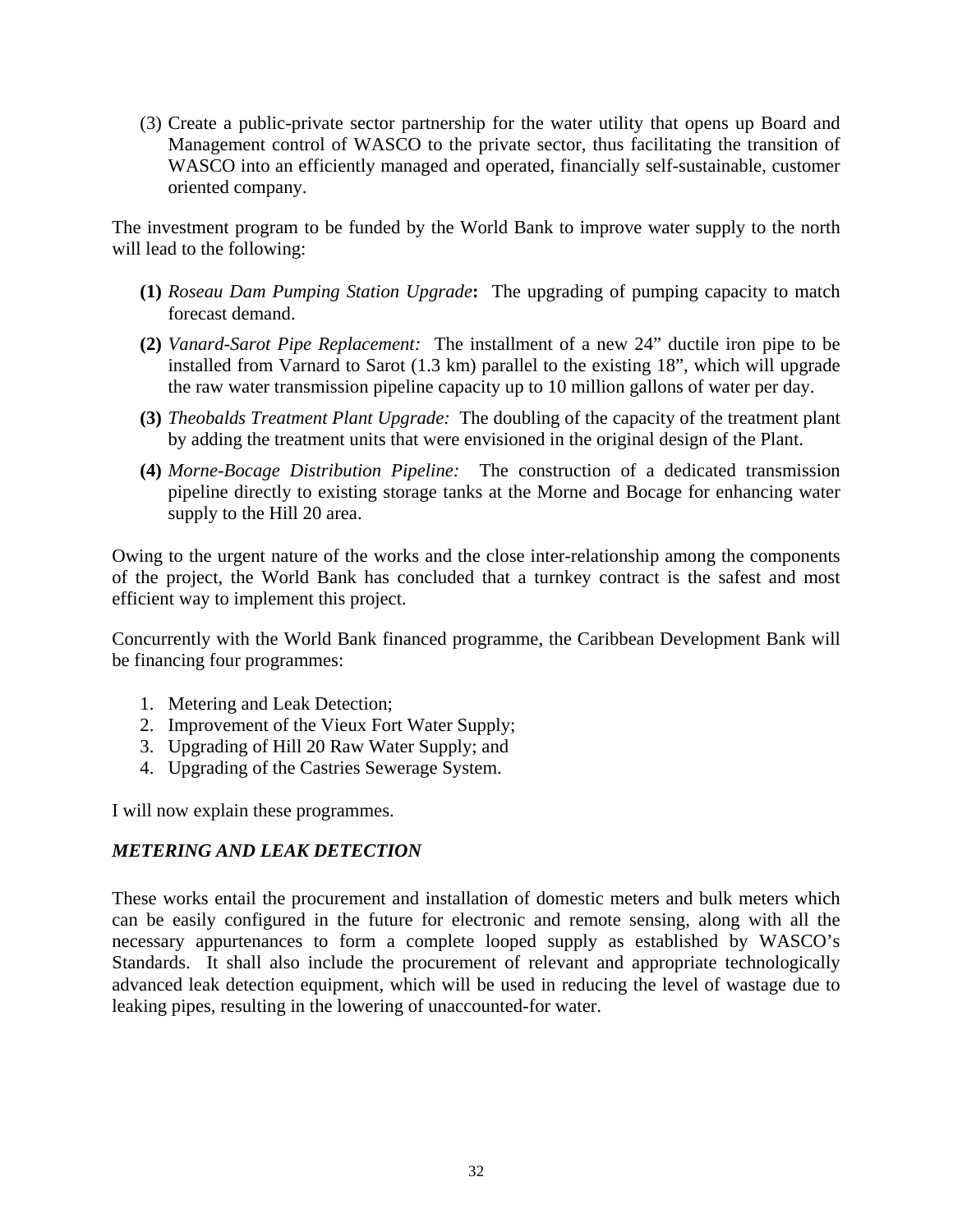## *VIEUX FORT WATER SUPPLY (GRACE)*

These works entail the procurement and installation of a direct immersed, ultra filtration, membrane filtration plant. This plant will have the capacity to produce 1.5 million gallons of water per day. The water intake will be upgraded according to WASCO's design and standards.

#### *UPGRADE OF HILL 20 RAW WATER SUPPLY*

These works entail the procurement and installation of relevant pump sets and switch gear for the Talvern Pump station, complete with the improvement and upgrade of the standby power generation plant, along with the refurbishment and upgrade of all existing structures.

#### *CASTRIES SEWERAGE SYSTEM*

This entails the procurement and installation of five adequately sized grinder pump sets, complete with switchgear, bulk magnetic flow meters and standby power generation, along with the refurbishment and upgrading of all existing structures.

#### **TOWARDS A PUBLIC-PRIVATE SECTOR PARTNERSHIP**

Honourable Members will recall the debate and passage of the new Water & Sewerage Act, which will provide the platform for the quality of service and the protection and management of the resource base to attract private sector investment. In pursuit of this latter objective, the Government has decided to pursue a public-private sector partnership for WASCO that will permit the Government to remain on the Board of Directors as the protector of the public interest, but will also allow for the divestment of the majority shares of WASCO. We have chosen this option for the following three main reasons:

- 1. Our experience with the privatisation of LUCELEC;
- 2. Current international experiences in water utility management that have proven to be innovative and sustainable; and
- 3. The current attitude of the international investment community, who are reluctant to risk their own capital resources in exchange for an operating contract to manage a utility.

The scheme of divestment would involve the transfer of ownership of assets such as pipes, pumps, buildings etc., to the new operator, instead of allowing the operator to utilize assets owned by the Government. One exception would be the Roseau Dam, which will remain in the public domain with the operating company being granted rights and responsibilities associated with its operations and the safe maintenance of the reservoir.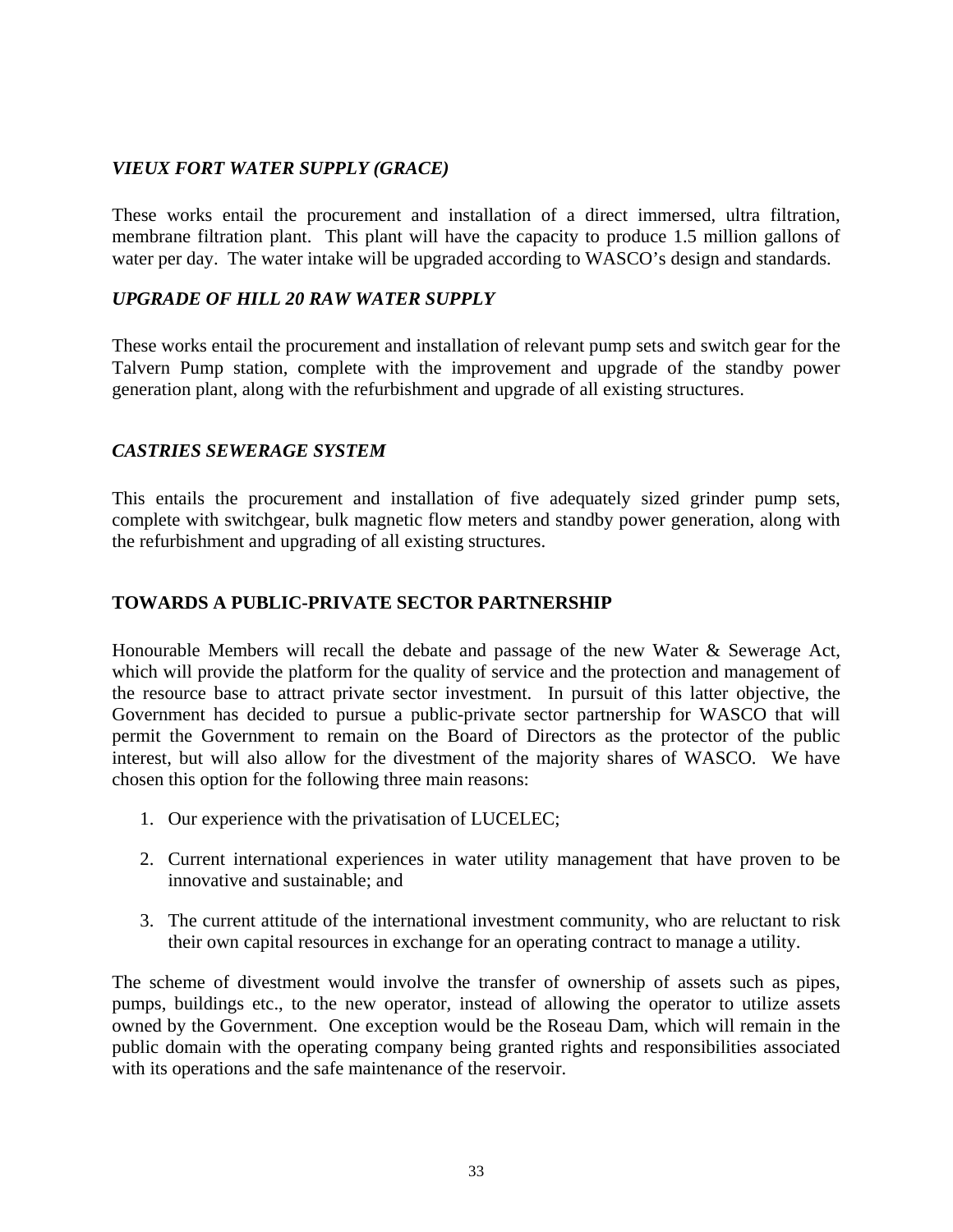Already Mr. Speaker, discussions have been held with prospective national, regional and international investor groups. These discussions have been facilitated by the World Bank. The management of the National Insurance Corporation has expressed an interest in possible participation. Given the commitment of our international and regional partners, we are confident that the process of commercialization of the water sector, along with the necessary oversight of Government, will ensure stability and viability in the provision of this vital resource to our citizens.

## *ADDITIONAL DEVELOPMENT OF WATER INFRASTRUCTURE*

Mr. Speaker you will recall that in my New Year's Address, I indicated that we will be placing some focus on the Dennery water system. It was our original intention to seek funding from the European Union (EU) in order to finance the project, but unfortunately because of new arrangements promulgated by the EU, we were unable to finalise the funding arrangements. This year we will be seeking funds from our own resources. Therefore, we are more confident that we will be able to make some progress in alleviating the water crises that often develop in the Dennery area.

The Dennery area is isolated from the Castries area by the main north/south ridge that divides the island. It comprises a separate group of communities, which would best be served by a single integrated system. WASCO has studied this area and has recommended works to increase the capacity of the supply, provide water treatment and improve distribution. WASCO proposes the development of the Tournesse water supply system at an estimate of \$12.5 million as a long-term solution. This year, short-term amelioration works totaling \$2 million will commence. The proposed works will see the maximization of the supply capacities of existing sources. This would have two major benefits:

- 1. The utilization of the daily loss due to turbid water, approximately 680,000 gallons per month, which averages 13 percent of monthly production.
- 2. Improvement of the water quality in the distribution system.

The Dennery South area has been severely affected by supply constraints. The situation is further exacerbated in the dry season. Accordingly, this year we will seek to upgrade the infrastructure through the following:

- 1. The use of new sources of water, namely the main Errard River.
- 2. The installation of a raw water transmission main from Errard to Bois Jolie.
- 3. The upgrade of the water treatment through the installation of an automatic backwash rapid sand filter.
- 4. Improved storage and distribution within the village of Dennery.

This project is estimated at a total cost of \$5.7 million.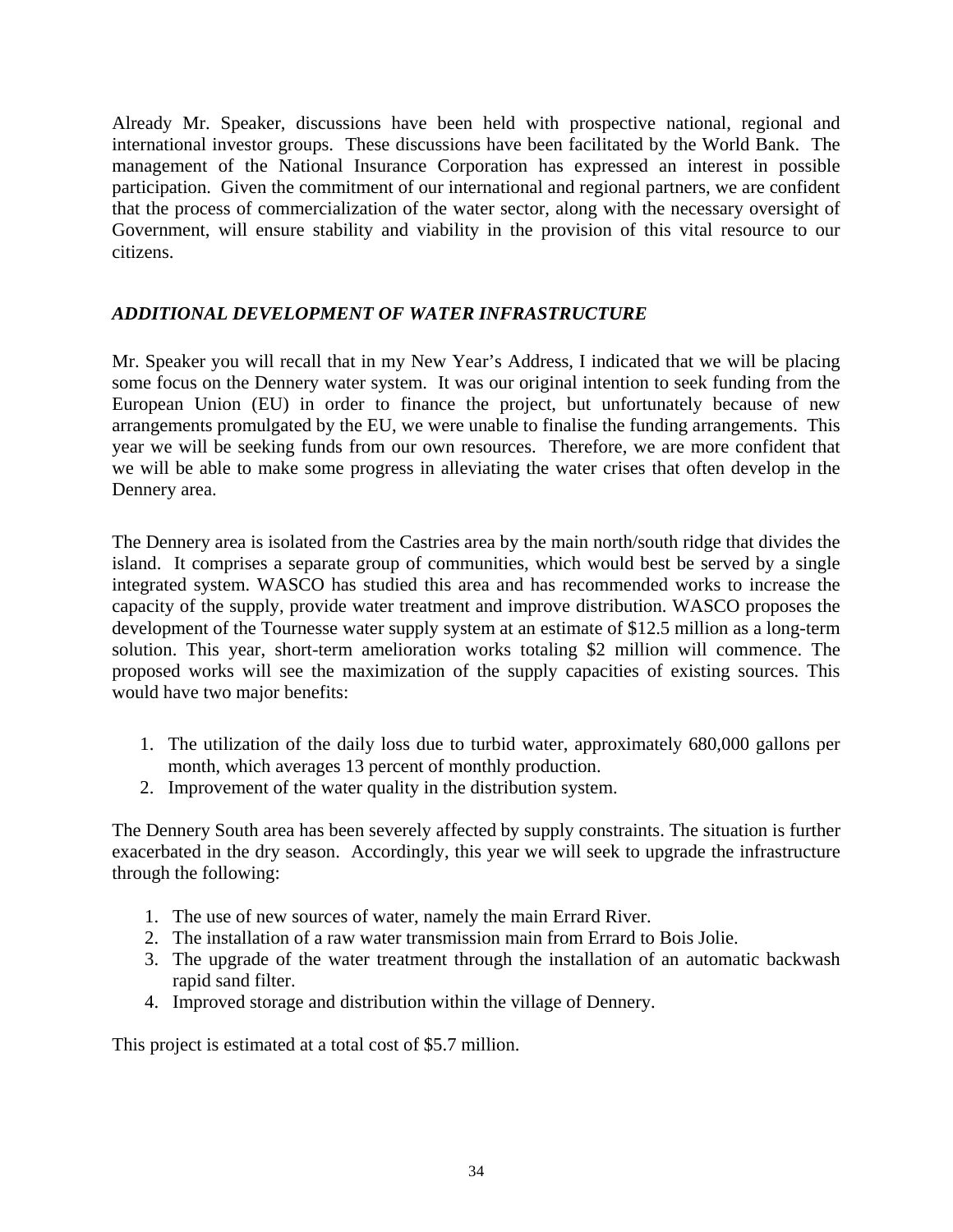## *INFRASTRUCTURAL PREPARATIONS FOR NATIONAL HOSPITALS*

This financial year, Mr. Speaker, will bring the construction of the new national hospitals a step closer to reality. It is expected that construction of the new Psychiatric Hospital will commence within the next three months. Architectural drawings for the new National Hospital are in the final stages of completion.

It is the responsibility of the Government of Saint Lucia to prepare the sites for construction. To that end, provision is made for the expenditure of EC\$4.4 million for constructing an access road to the sites of the hospital and a "roundabout" to facilitate traffic to and from the Millennium Highway.

Additionally, Mr. Speaker, a sum of EC\$1.5 million dollars has been allocated towards the construction of a retaining wall to arrest any potential instability arising from the site location of the Psychiatric Hospital.

## *JOURNEY TO UNIVERSAL HEALTH CARE (UHC)*

In last year's budget, I outlined the Universal Health Care (UHC) proposal produced by the National Health Insurance (NHI) Task Force. I concluded that section of my address with the statement the "the journey is a long one, but one that is worthwhile and necessary for us as a people". Let me report on the progress made in this journey.

One of the major issues identified by the NHI Task Force, health care workers and the general public is the quality of care. Therefore, we contracted the Canadian Council on Health Services Accreditation to address this issue. This is an internationally recognized accreditation body with experience in the Caribbean region, and is the body that accredits health institutions in Canada. A team of Consultants arrived in Saint Lucia in October 2004 and conducted in-depth assessments of Victoria Hospital, Saint Jude's Hospital, Tapion Hospital, Golden Hope Hospital and Turning Point. In February 2005, they delivered individual reports for each institution, a report on Standards and Criteria and an overall report with their findings and recommendations. They returned in March 2005 and conducted consultations with each institution and the Ministry of Health to help these institutions with the implementation of the recommendations. The process towards accreditation has now started, and every institution, including the Ministry of Health, is required to have a documented quality improvement plan with specific defined deliverables in a structured review process. This ongoing initiative will drive the health system towards the goal of international accreditation, which would translate to improved quality of health care for our people.

Another major issue identified is human resource development and management. A consulting firm is in the final stages of a detailed human resource plan for the health sector. This will be complemented by a detailed health sector training plan which will be produced this year as part of the national health strategic plan.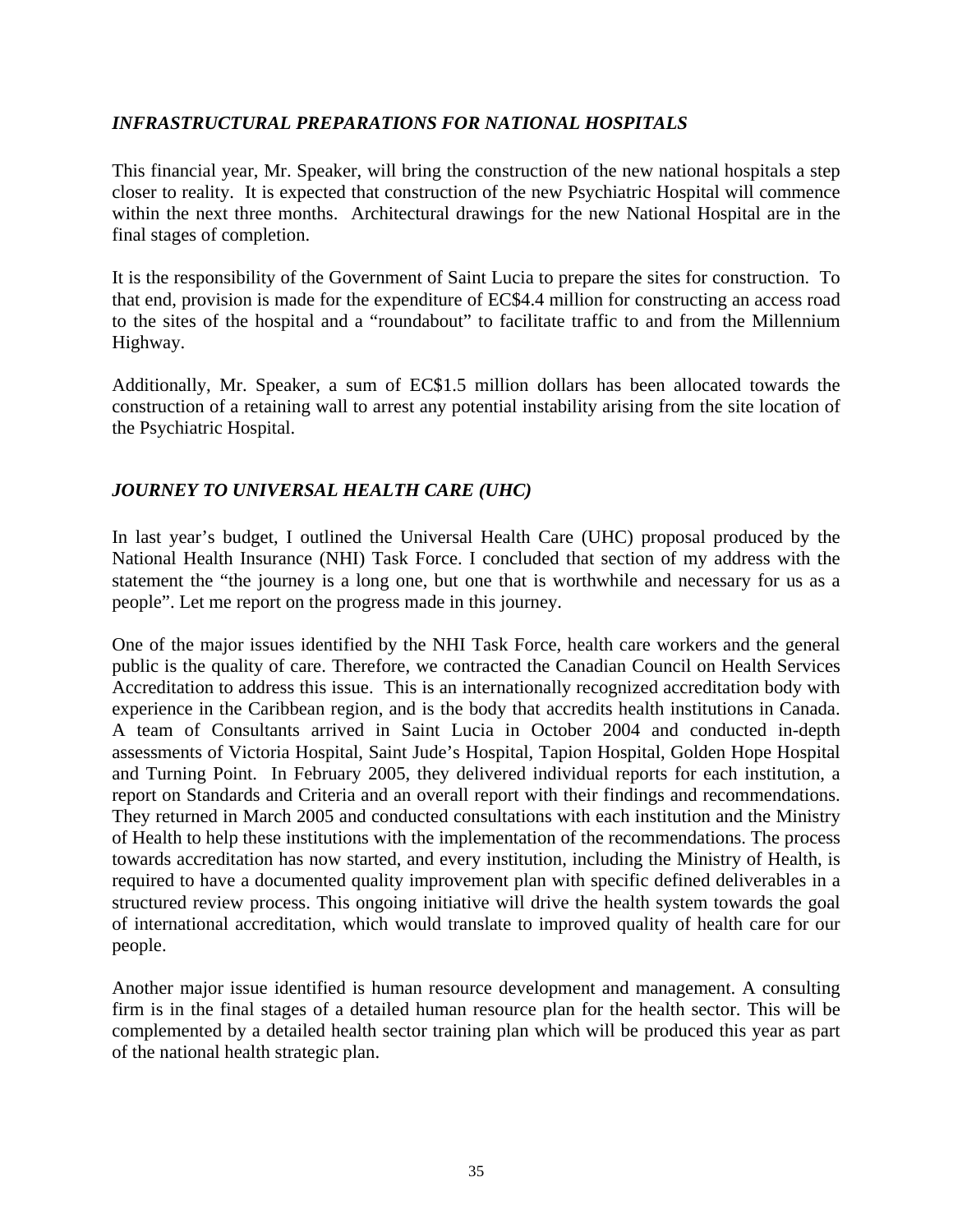Mr. Speaker, we need joint national action to ensure that we manage these forces and produce the type of health service that we need and indeed deserve.

Members of the UHC have had discussions with no less than eight (8) communities. The business sector, workers of the various institutions, as well as members of the opposite side of this Honourable House have been consulted on the programme. These discussions have also considered the funding mechanism. To date I can report that these public discussions have indicated that people prefer an earmarked, broad, transaction based tax. This is in keeping with the principle of a universal tax for a system of universal access to health care.

Mr. Speaker, this Government has placed the health of our people very high on our agenda.

We believe that our people deserve an improved health system and I call on members on the opposite side to work with us in attaining this noble goal.

## *INTRODUCTION OF MACHINE READABLE PASSPORTS*

Mr. Speaker, the events of September 11, 2001 changed the world forever. For the United States, security and the threat of terrorism became preoccupations, understandably so.

One consequence has been the introduction of tighter passport controls at ports of entry in the United States, Europe and elsewhere. Most of these countries now require machine readable passports for travellers.

There are, however, other compelling reasons why we must improve the security features of our passports. Saint Lucian passports have become attractive to persons who engage in the fraudulent production of passports. As a result of the unlawful trade in our passports, Government has had to introduce heavy fines on individuals who have unlawfully procured Saint Lucian passports.

These factors have led the Government of Saint Lucia to move towards the introduction of machine readable passports and its complementary system of Border Controls. The Border Control System (BCS) will comprise the following key elements:

- (1) A personal computer-based programme with a reader to check whether a passport is authentic and whether it is compliant with the prescribed standards of the International Civil Aviation Organisation;
- (2) The acquisition and installation of machine readers for Machine Readable Passports and ancillary equipment at the various Ports of Entry;
- (3) The establishment of a system for non Machine Readable passports; and
- (4) The establishment of a Passenger Watch List.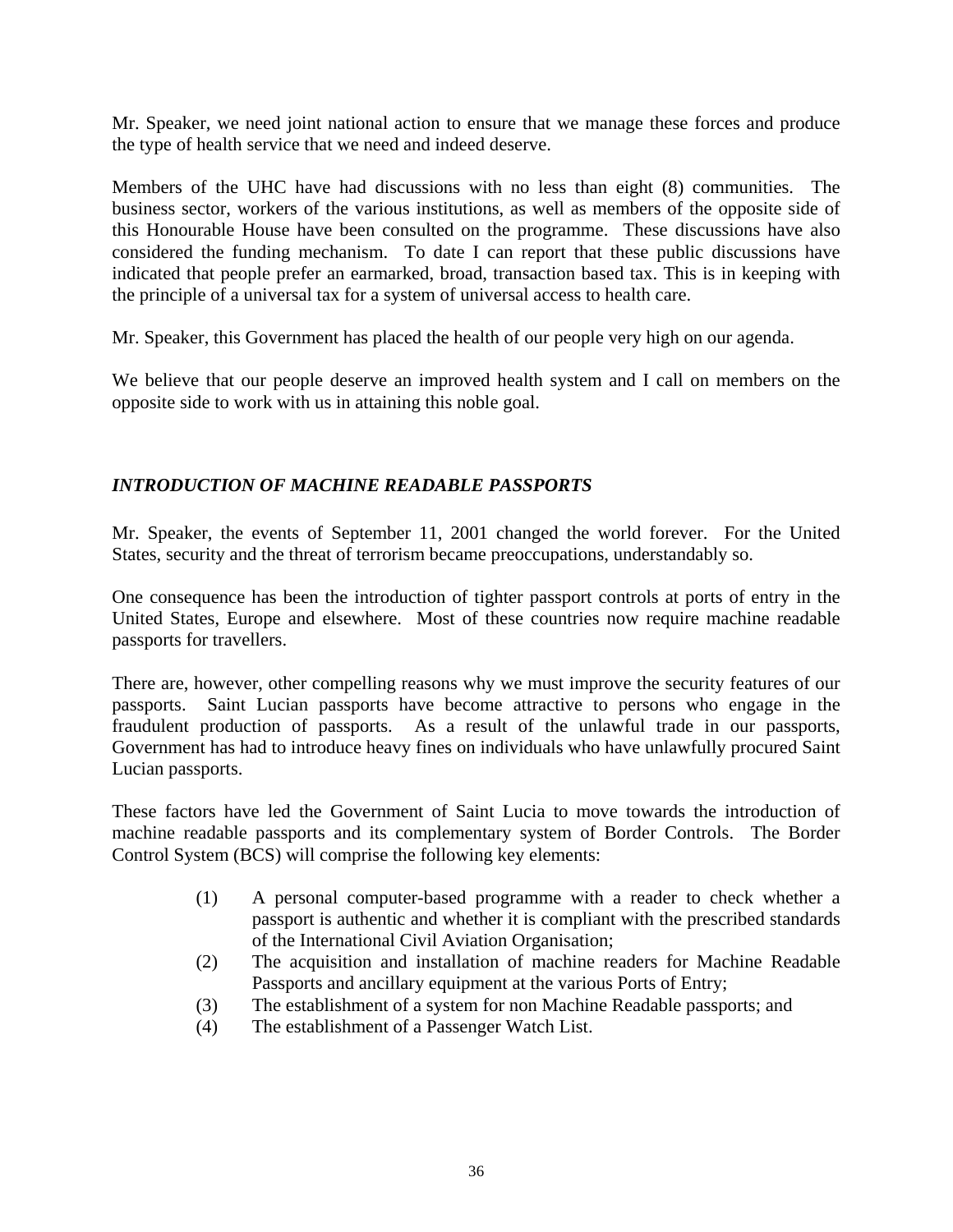Government plans to introduce Machine Readable Passports by November 01, 2005. The introduction of these passports will be preceded by an extensive public education campaign to explain the features of the new passports and the timetable for their issuance.

The introduction of the Machine Readable Passports and the Border Control Systems is budgeted to cost EC\$3 million. This year, Government proposes to fund the equipment for the Machine Readable Passports at a cost of EC\$1.35 million.

## *INVESTMENTS IN PORTS INFRASTRUCTURE*

Mr. Speaker, during the course of the year, the Saint Lucia Air and Seaports Authority (SLASPA) will be undertaking two major capital projects. Both projects are scheduled to commence at the end of May. The first project is the rehabilitation of the runway at the George F. L. Charles Airport, while the second is the rehabilitation of the Northern Wharf at Port Castries. It is estimated that the two projects will cost SLASPA approximately \$35 million dollars.

## **RESURFACING OF GEORGE F.L. CHARLES AIRPORT RUNWAY**

The scope of the first project involves the complete resurfacing of the runway and construction is expected to last nine weeks. As Honourable Members are aware, the airport is a very busy facility. Consequently, the works to be undertaken have to be carefully planned so as to minimize disruptions to travellers.

In evaluating the planned works, SLASPA considered the following three options:

- 1. Allow only night-time construction;
- 2. Complete shutdown; and
- 3. Construction by sections

## *NIGHT-TIME CONSTRUCTION OPERATIONS*

Night-time construction operations would mean that the facility would be shut down from approximately 6 pm to 6 am to allow for construction activities. It is estimated that the airport would have to be closed to night traffic for approximately twelve weeks. This would cause disruptions to flight schedules as all nocturnal flights would have to be diverted to Hewannora International Airport during construction.

#### *COMPLETE SHUTDOWN*

The second option, a complete shutdown, would mean that the airport would have to be closed for approximately six weeks, and all flights would have to be accommodated at Hewannora International Airport.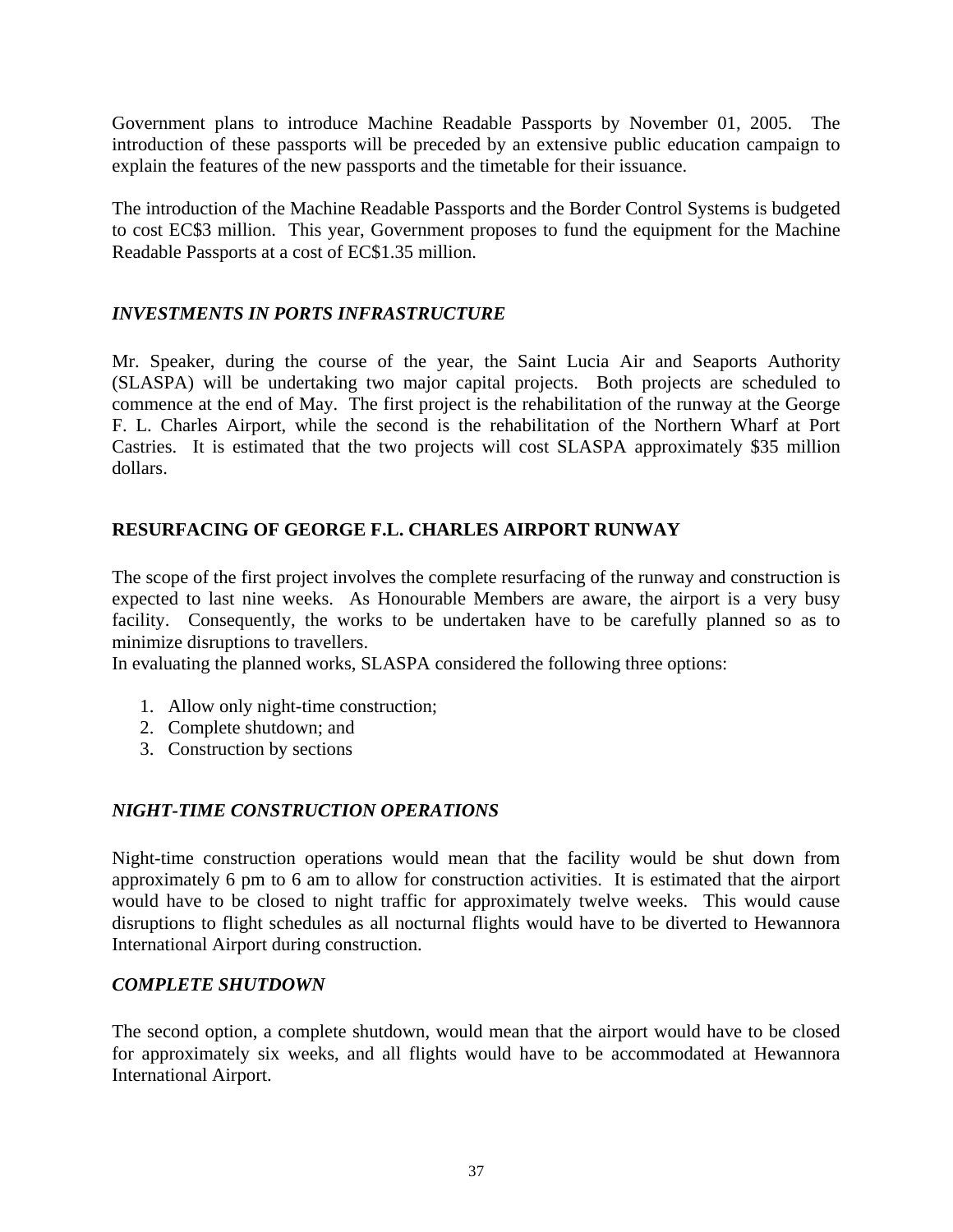## *CONSTRUCTION BY SECTIONS*

The third option explored is to phase construction by sections. This option will see resurfacing being undertaken in sections. Sections one and three would be undertaken at night, while section two will see the complete closure of the airport for a shorter period of approximately one week. Under this option there will be minimum disruptions to flights, as the regional airlines will reschedule to accommodate the night closure.

SLASPA has decided to go with Option 3. The successful contractor will be asked to engage two paving crews so that work can be expedited to meet the project time lines. SLASPA is cognizant of the fact that the Airport would be in great demand for the Jazz and Carnival activities and so have scheduled the works to accommodate these activities. Allowances have been made for the inevitable rainy season.

Mr. Speaker, I would expect that during the construction period, many of our travelling citizens, the taxi drivers and all who depend on the operations of the Airport for their livelihood will feel the displacement that this construction activity will inevitably cause. But we cannot compromise on the safety of the travelling public. So, given the necessity of this construction activity, I urge patience and consideration by all.

## **REHABILITATION OF THE NORTHERN WHARF AT PORT CASTRIES**

Mr. Speaker, the second major capital project which SLASPA will be undertaking this year is the rehabilitation of the Northern Wharf at Port Castries. The original structure on which the berths now stand is over one hundred years old, having been constructed of concrete caissons in 1888. Since then the berths have undergone rehabilitation to modernize the structures to cope with the increasing tonnage and technological advances made to ships that use the berths.

However, Mr. Speaker, as with most assets that are in continuous use, the passage of time will cause some deterioration of the assets. This fact and the increased sophistication of the thrusters employed by the mega cruise vessels that berth at the docks have compromised the integrity of the berths. Consequently, there is a need for urgent remedial work.

The rehabilitation work is also expected to commence at the end of May and will be for a period of approximately five months. SLASPA expects to have the berths ready for use by the beginning of the next cruise season.

The design methodology involves the stabilization of the structure, removing the concrete caissons that are failing and constructing a new quay structure. An interesting development in the design of the rehabilitation of the berths is the contributions made by design engineers of the cruise lines. This collaborative approach will ensure that the design meets the specifications of the cruise lines.

During the construction period, SLASPA expects that there will be minimum disruption to port operations as visiting vessels will be accommodated elsewhere.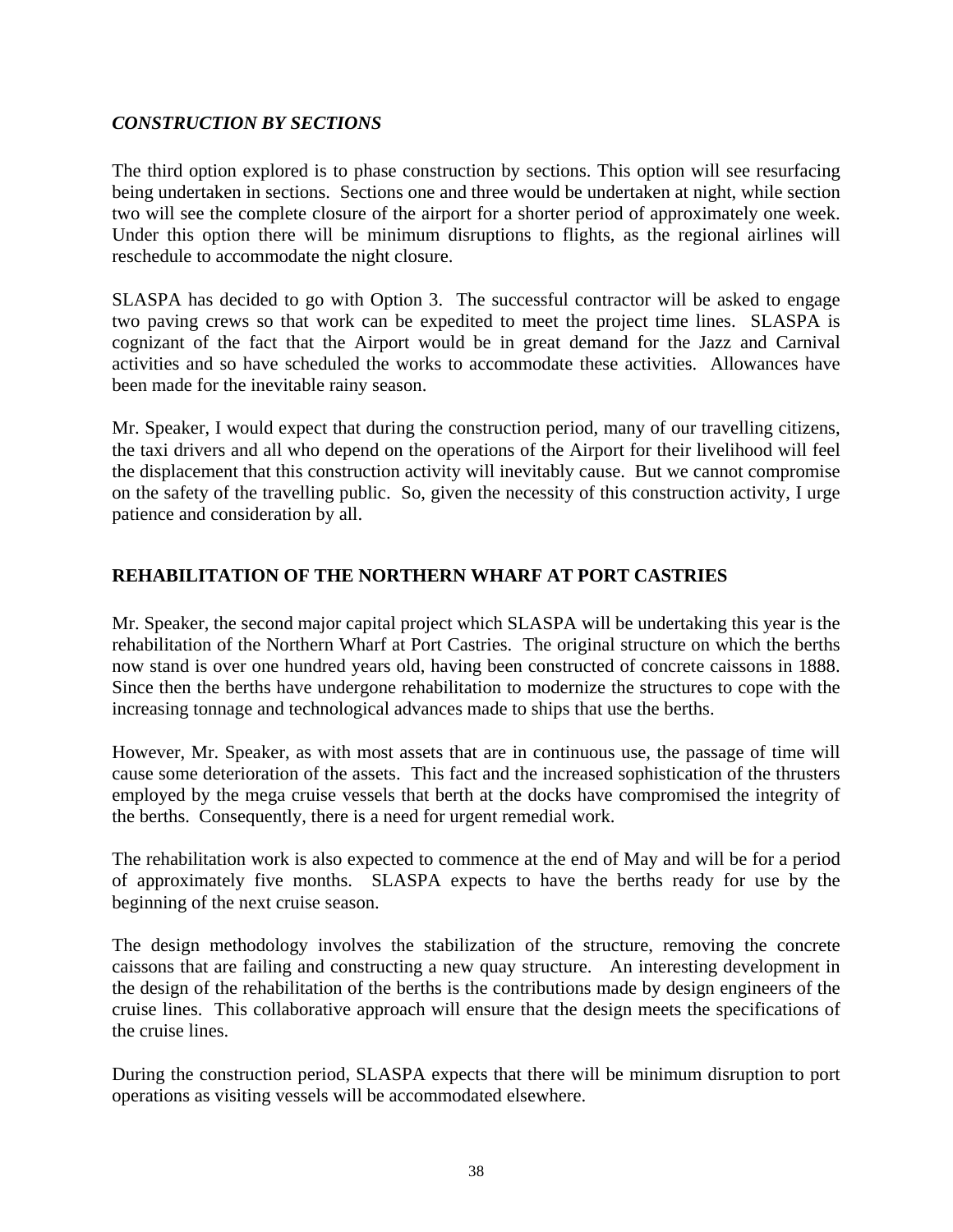## *BEAUTIFICATION OF CITY CENTRE*

Mr. Speaker, you may recall that in the 2003/2004 Budget presentation, I spoke on the imminent refurbishment of the former J. Q. Charles Building and the implications of such refurbishment on the rejuvenation of the city centre.

I must report Mr. Speaker, that I am deeply disappointed at the delay in the commencement of this project. I have been in constant dialogue with the owners of the building, Blue Coral Ltd, who have assured me that we will see commencement of this project by late June this year.

I am pleased, therefore, to update Honourable Members on the project.

- 1. All architectural work for the design of the building is now completed and has been presented to the Development Control Authority for its consideration;
- 2. The tenders for technical services, namely air conditioners, plumbing and electrical, have been issued and are now being evaluated;
- 3. Tenders for the main contractor are being prepared;
- 4. The gutting of the internal structure is now completed; and
- 5. The owners have conducted a feasibility study on the utilization concept presented by the architects and have used the result of this study to modify the original concept.

Mr. Speaker, I am informed that the building will be substantially remodelled at an estimated cost of EC\$16 million and will include the following:

A café and some large tenants on the ground floor; Rental units ranging from 600 – 2300 square feet on the first floor;

A cinema/theatre, a bar/lounge and an open space for a fitness centre on the second floor; and

A restaurant, roof terrace and bamboo garden on the third floor.

Mindful of the delays on this project, the owners are requesting a double shift arrangement from the contractors to reduce the construction time. It is anticipated that the project will be completed by June 2006.

Mr. Speaker, I believe that although we have had delays on this project, we will not be disappointed with the final product.

#### **DEVELOPMENT OF BOULEVARD PROMENADE**

Mr. Speaker, during working hours, the city of Castries is a focal point of commerce and activity. However, the city appears to lose its appeal after hours. Moreover, despite the efforts of some business houses, most notably the banks, the city centre is still in need of some aesthetic enhancement. Therefore, in order to spur even further the revitalization of our city, Government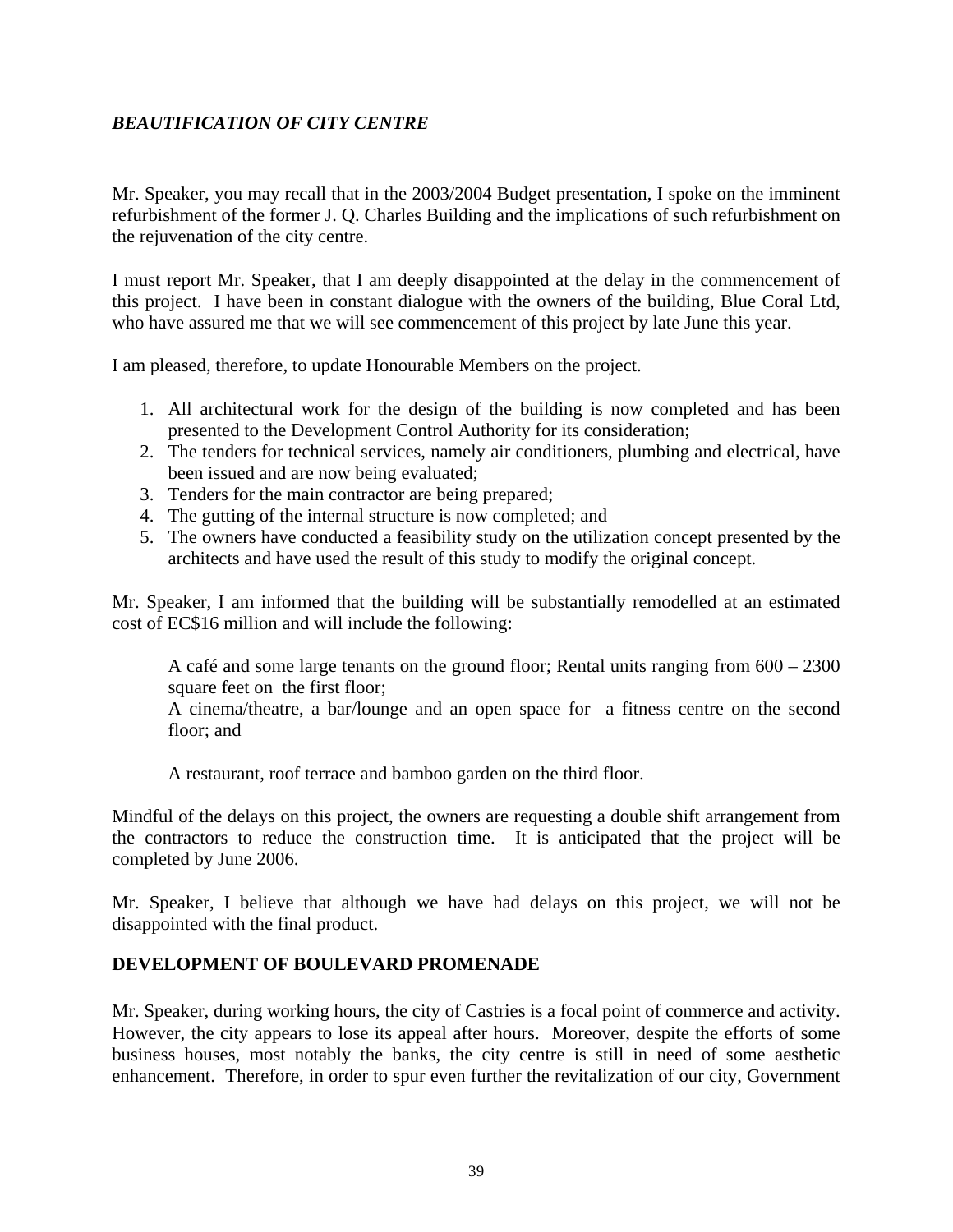has now decided to allow the National Insurance Corporation (NIC) to take responsibility for the conversion of the William Peter Boulevard into an attractive pedestrian-only promenade.

Originally, I had announced that the Castries City Council would undertake this initiative, but I am satisfied that the NIC is in a much better position to do so, given its overall responsibility for the refurbishment and renovations to the former J.Q. Charles Building.

Working together with the business houses that operate on the Boulevard and the Castries City Council, the NIC will be expected to transform the area into a modern, energized, and pleasing commercial and tourist centre. This development must be carefully designed, planned and executed, and it must not give rise to greater traffic congestion in adjacent streets or more problems with unsolicited vending.

## *VOICE AND DATA NETWORK FOR POLICE*

Mr. Speaker, in this cycle of expenditure, Government proposes to invest in a new Voice and Data Network with Frame Relay Connectivity for the Royal Saint Lucia Police Force at a cost of EC\$1.89 million.

Currently, Police Stations island-wide operate their own individual telephone systems with no direct connection to Police Headquarters at Bridge Street. In essence, there is no centralized voice or data network in operation at the Department, which results in many challenges. These include:

- (a) A separate network for voice, and no substantive data network island-wide to allow for seamless and secure exchange of information between sites;
- (b) No data link interconnecting branches;
- (c) No possibility of real-time exchange of information between branch offices, thus limiting crime solving capability and intervention;
- (d) A confusing variety of non-standard interfaces in the current Voice Network this is expensive, inefficient and limits the freedom of movement between sites;
- (e) No centralized control or management of telephone expenses; and
- (f) Difficulty in planning, due to the absence of a shared database to facilitate sound decision making.

The Police Department's current telephone system (Mitel  $SX - 50$ ), which is installed at La Toc and is the core of the network, has no expansion and growth capability. It is, therefore, unsuited to the Department's present and future requirements. The maximum number of extensions is currently being utilized by the Department.

The new Voice and Data Network with Frame Relay Connectivity is specifically tailored to meet the needs and requirements of the Royal Saint Lucia Police Force. It is expected to fulfill and surpass the expectations of their clients (the general public, as well as other Government Agencies) who contact them daily on sensitive, urgent and important State and private matters.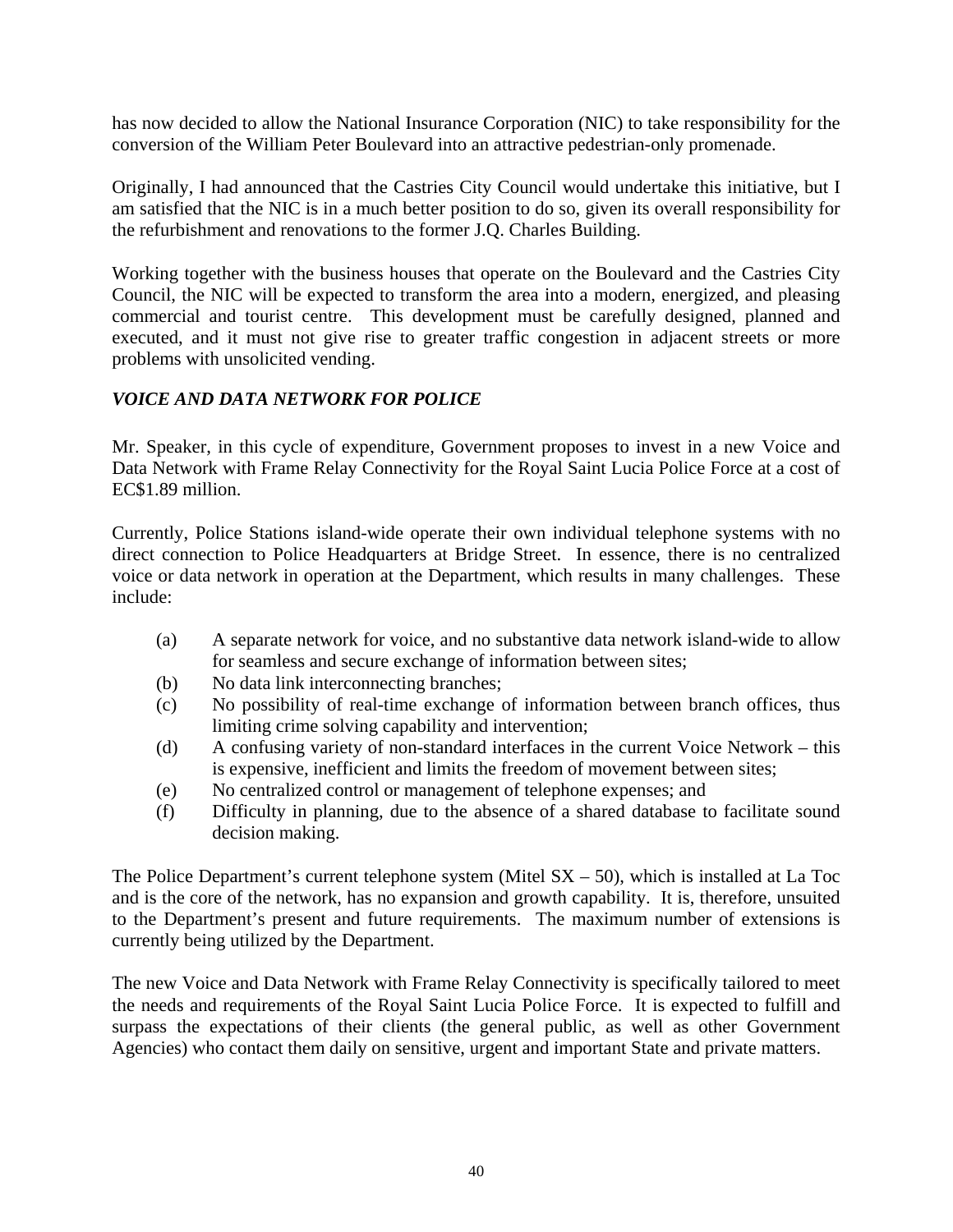The new system will allow police stations to share files and access each other's information in real time, whenever needed. Management at Police Headquarters will now have a shared database, accessible by Police Stations island-wide, which will provide management with swift and detailed information to help improve service, reduce costs, improve and speed-up decision making, for effective management of the Police Department.

With the advent of increasing technological advancements and the recent construction and refurbishment of several Police Stations, the ability to communicate rapidly and securely is critical for the speedy and efficient dissemination of information, management of information, and decision making.

The system is expected to realize appreciable savings through a reduction in the current level of expenditure for telephone services.

## **INVESTMENTS IN AGRICULTURE AND FISHERIES**

Mr. Speaker, earlier I spoke of the need to support our diversification efforts through the development of a regime of incentives for agricultural development.

## *INCENTIVES REGIME FOR AGRICULTURE*

While our Government has invested heavily over the past eight years in repositioning the banana industry to allow it to cope with the challenges and vagaries of the new global marketplace, we recognize that there is still some work to be done in the non-banana sub-sectors. This has become even more necessary in the light of new and evolving regimes with our traditional trading partners.

Therefore, in a bid to lend further support, Government is pleased to announce a new incentives regime to support agri-business development. In this regime, we clearly articulate the criteria for qualification, the range of goods and services that will be supported, and the administrative process by which persons or businesses may apply for concessions. Attention is also paid to special incentive measures that encourage youth participation in agriculture programmes and promote sustainable land management.

Let me now explain the key elements of the regime:

## **QUALIFICATION**

To access concessions all applicants will need to present a proper business plan that unequivocally demonstrates the viability of the proposed enterprise. Persons already engaged in agri-business who are applying for new concessions or renewals will need to provide evidence of relevant prior business transactions. For new enterprises, evidence of access to financial resources to invest will also be required. Another important pre-qualification for crop or livestock production will be title to the land. For agro-processing enterprises, it will be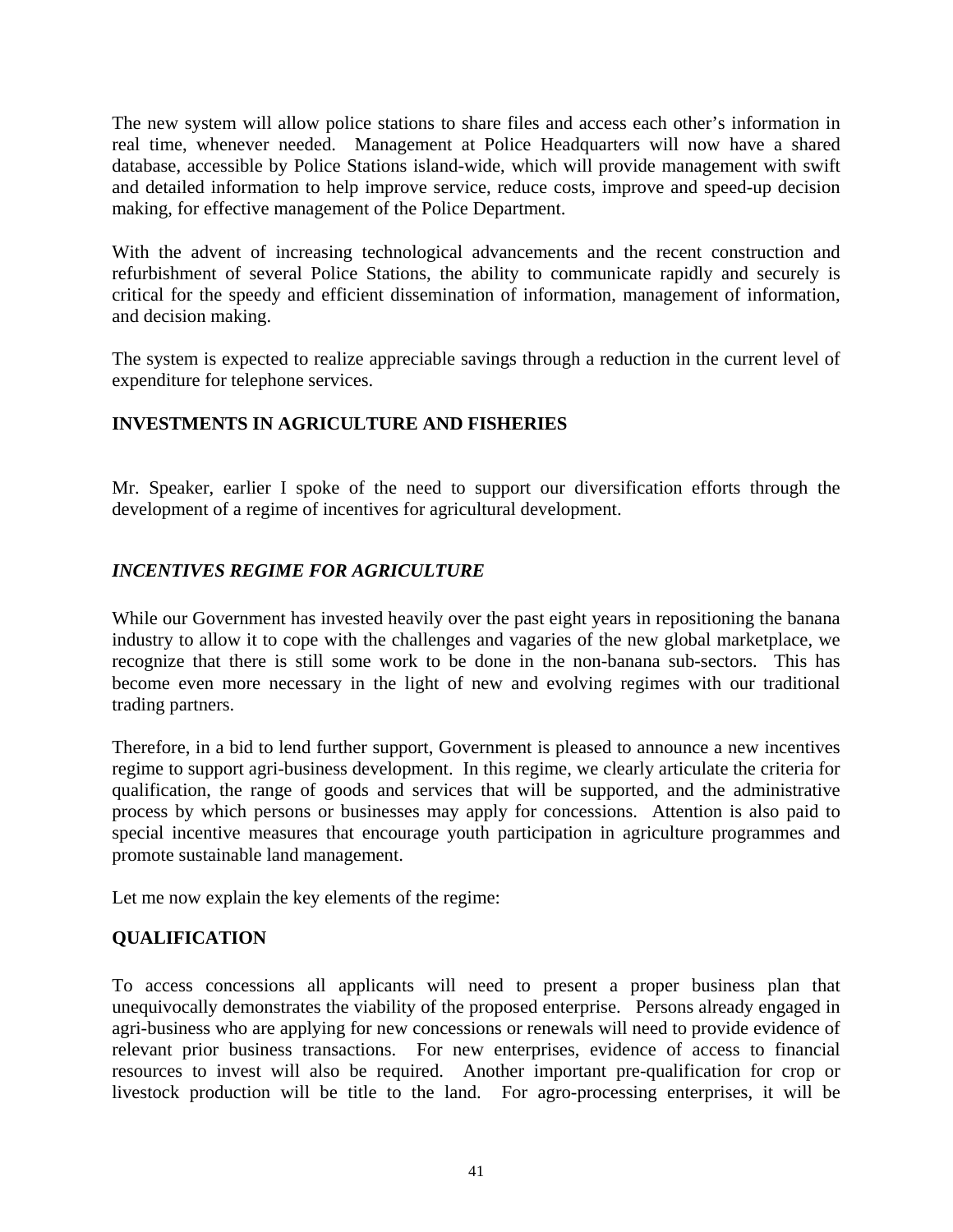necessary to demonstrate evidence of access to appropriate facilities, which meet standards established by the Saint Lucia Bureau of Standards.

#### **EMPHASIS ON COOPERATIVES**

A major constraint of our agricultural production systems lies in the absence of economies of scale. Our banana industry has been able to survive in the United Kingdom market because of a pooling of resources of the banana farmers in the four Windward Islands. Unfortunately, we have not been able to replicate that success in other sub-sectors. Consequently, a key element of the incentive regime will be the focus on groupings, associations or cooperatives. Registered cooperatives or associations will receive a benefit that is greater than what will be given to individual farmers.

Therefore, although all local enterprises, once they meet the qualifying criteria, will be eligible for concessions under the regime, there will be expanded accessibility for farmers and fishers through legally established cooperative groups or associations.

#### **CONCESSIONS AVAILABLE**

As an example, a registered cooperative will qualify for a 100 percent waiver of import duty and consumption tax on generic materials and supplies, such as fertilizers and animal feed, which are imported through an approved distributor, while an individual farmer will qualify for a partial waiver of import duty and consumption tax on the same items. In that way, the viability of the cooperative is increased, as is its ability to service the needs of its members, while the members benefit from both the bulk purchasing discount of the cooperative as well as the added concessions made available to it.

The regime will make concessions available through a partial or complete waiver of import duties, consumption or excise taxes on a very wide range of items and inputs used in agricultural production and processing.

Waivers will be applicable for goods vehicles, refrigerated trucks and farm equipment such as tractors. Also covered are fertilizers, agro-chemicals, medications, safety gear (in the case of fisheries), and land preparation tools and equipment. The regime also seeks to enhance the adoption of technologies that will assist producers in meeting compliance for product standards based on Good Agricultural Practices and enhancing environmentally sustainable practices. In this regard, concessions will be made available for the procurement of improved plant and livestock varieties and associated tools and equipment that include irrigation infrastructure and energy saving devices. Similarly in the fisheries sub-sector, the regime will maintain concessions on vessels and equipment.

Mr. Speaker, I wish to sound a strong note of caution. Government will not provide incentives for enterprises that involve poor land use practices or compromise the integrity of water courses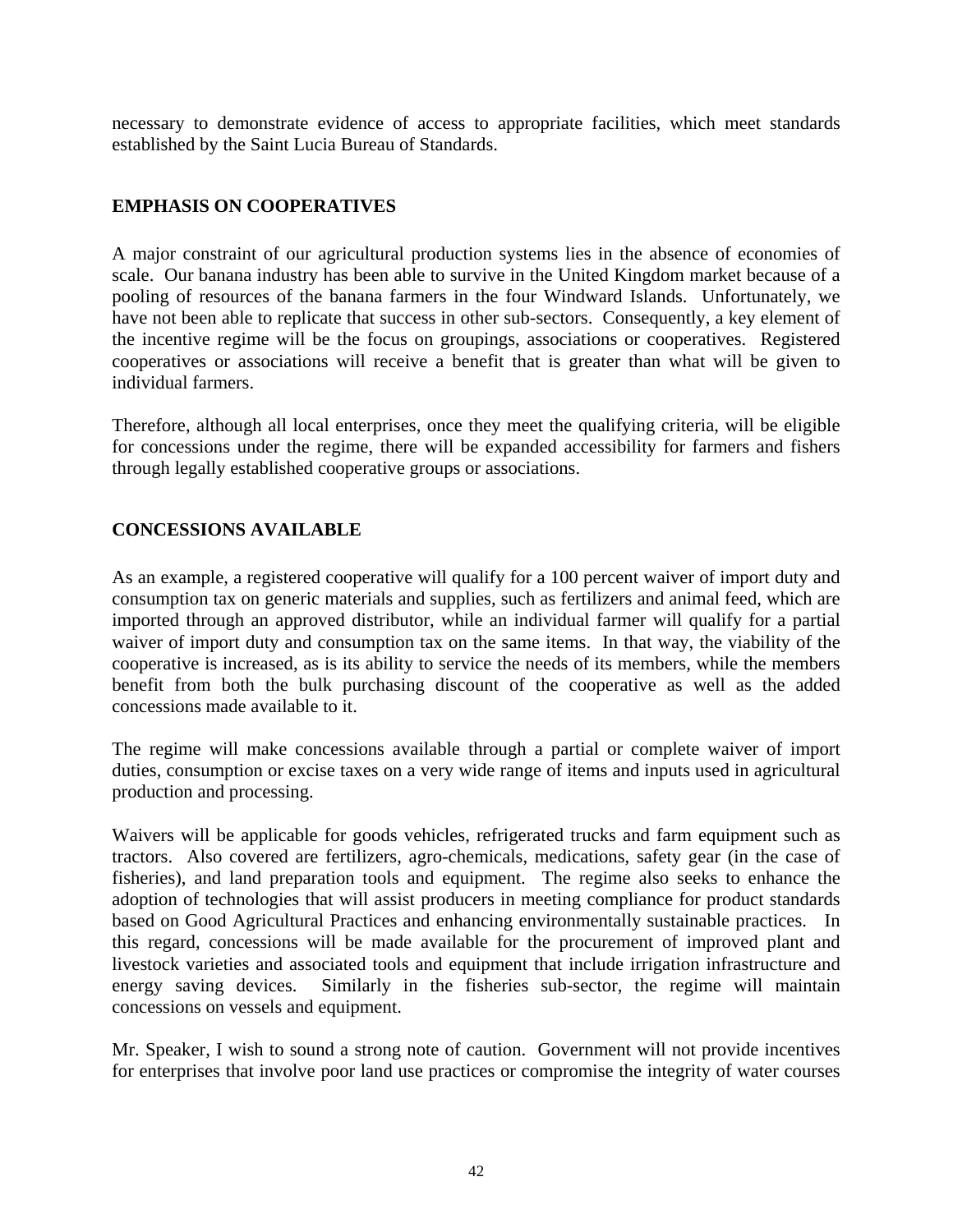or other natural resources. Similarly, a development that may create a public nuisance or problem will not be encouraged.

#### **COMPATIBILITY WITH WTO AND CSME**

The level of support being offered through this new incentives regime is compliant with the support measures allowed under the World Trade Organization Agreement on Agriculture (WTO-AoA) and the CARICOM Single Market and Economy.

#### **MONITORING AND EVALUATION**

An important feature of the agriculture incentives regime will be the obligations of the recipients of concessions. At the end of each year, recipients will be required to submit declarations that provide evidence that the concessions granted were used for the specified purpose. Additionally, each recipient must supply monthly production and relevant statistical data to the Ministry of Agriculture, Forestry and Fisheries so that the Ministry may better monitor and plan the development of the sector. Failure to comply with this reporting policy may result in the withdrawal of the concession.

The Ministry of Agriculture, Forestry and Fisheries in turn, must monitor all beneficiaries to ensure that the concessions are being utilized for the purposes intended and are having the desired impact.

#### **ADMINISTRATION**

On a final note, the incentives regime will seek to simplify the bureaucratic process that currently exists when one applies for concessions. Currently, all applications go to the Cabinet of Ministers for consideration. Under the new regime, requests up to a threshold of EC\$100,000 will be subject to the consideration of an internal committee within the Ministry of Agriculture, Forestry and Fisheries, headed by the Permanent Secretary. The Permanent Secretary in the Ministry of Agriculture will be required to submit a monthly listing of approvals to the Minister for Finance.

Beyond this threshold, applicants will be considered at Cabinet level, given the potential impact on revenue generation.

The Government is hopeful that this incentives regime will provide a strong stimulus for further development in the agricultural sector, and together with the Saint Lucia Agricultural Diversification Agency, facilitate the emergence of a vibrant agricultural sector. This regime provides further evidence, although none should be necessary, of this Government's strong commitment and support for agriculture and for our farmers and fishers.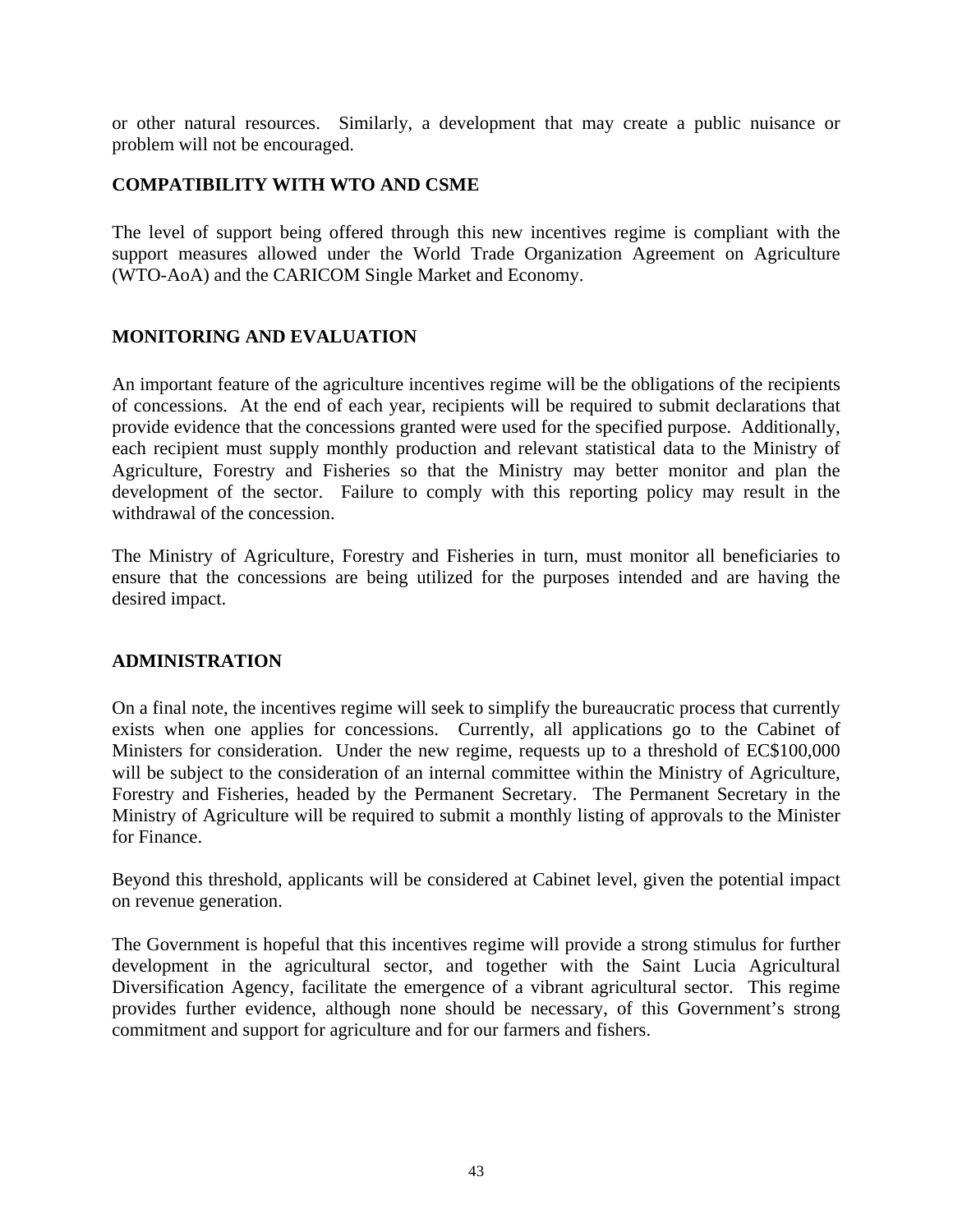## *CONSTRUCTION OF ANSE LA RAYE FISH LANDNG FACILITY*

Mr. Speaker, for sometime now, the people of Anse La Raye have expressed the wish to either repair or construct a new jetty in their village. Their request has been given further impetus by the Fish Friday Fiesta, now a "must visit" event in the calendar of visitors.

Originally, Government had planned to construct a new jetty, but had to revise its approach to accommodate the planned construction of a Fishing Landing Facility by the Japanese Government.

I am pleased to advise that during this financial year, construction of a Fish Landing Facility in Anse-La-Raye will commence. This improvement project will assume a multi-sectoral nature with tourism issues at the waterfront also being addressed.

The project is expected to provide for the transformation of the old jetty structure into a suitably designed modern jetty. Shoreline protection works will also be undertaken through an appropriately engineered rubble revetment system that will provide for the stabilization of the beach area and the waterfront.

The existing facilities will be demolished and rebuilt to provide this fishing village with critical support in stimulating its economy and enhancing its capacity for fish production.

Tourism has become a very important component in the economic landscape of Anse-La-Raye. In recognition of this and the popular Friday Fish Fry, the project will transform the area with the construction of a number of vending booths, smartly designed to enhance the appearance of the Waterfront and to allow for the handling of food, in keeping with internationally accepted standards.

## **NATIONAL EXPORT DEVELOPMENT STRATEGY**

Mr. Speaker, during the course of the year, the Ministry of Commerce will be initiating a National Export Development Strategy. The overall objective of the strategy is to coordinate and direct the efforts of Government and the private sector in export development, combining competitive advantages with production and marketing interventions to enhance export growth.

Saint Lucia's commitment to CSME and its participation in other trading arenas make it imperative that we pursue the goal of competitiveness. Therefore, the formulation of a national strategic plan for export development becomes pivotal for effective participation in these trade regimes.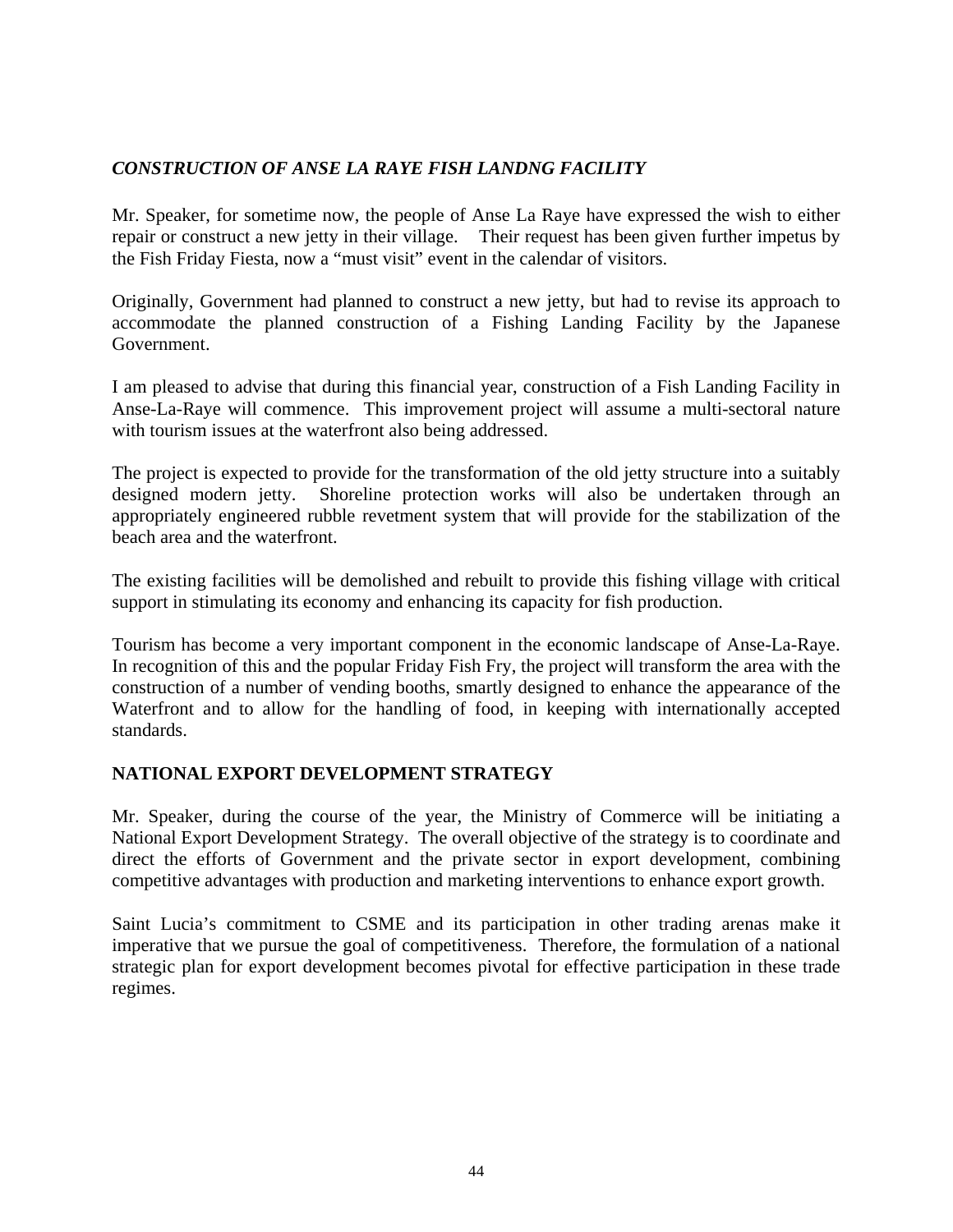The National Export Development Strategy will involve the following interventions:

- Product development and diversification;
- Product and service development;
- Product diversification and the development of new and improved products;
- Market development and expansion.

To accomplish these interventions a number of supporting institutional and legal changes will be implemented.

The total cost of developing the strategy is \$1.5 million, and for this financial year \$200,000 has been allocated.

## **INVESTMENTS IN THE SOCIAL SECTOR**

Mr. Speaker, this Government is very concerned about issues of social protection and social vulnerability. This concern is reflected in the myriad social programmes implemented under this administration. Some of these programmes have focused on providing relief to the unemployed through the labour intensive programs of the Poverty Reduction Fund and the Short Term Employment Programme (STEP). Other programmes have focused on the development of a pool of entrepreneurial talent through institutional support provided by the Small Enterprise Development Unit (SEDU), the James Belgrave Enterprise Fund, the National Skills Development Centre and the Youth Apprenticeship Program.

## *FARMERS AND FISHERS PENSION PROGRAMME*

 While this Government is concerned about the section of the population that forms part of the workforce, it also wants to ensure that those who have made significant contributions to the development of this country are catered for during their retirement. Rudimentary analysis, Mr. Speaker, reveals that the farmer and fisher folk stand out as sections of the workforce where automatic financial provisions for retirement have not been made. I hasten to add that while members of the workforce should challenge themselves to set financial resources aside during their productive years to handle post-retirement expenses, we should not turn our backs on those who have laboured to promote the development of this country, during the sunset period of their lives.

Mr. Speaker, as recently as 1993, agriculture was second only to the Wholesale and Retail sector in terms of contribution to GDP. During that year, the contribution of the Agriculture Sector to GDP stood at 11.3 per cent. It should be noted that the Agriculture Sector stands out as the only sector which has made a contribution to GDP in excess of 17 per cent in any one year. In the light of the significant contribution of this sector to development, and the challenges faced by farmers in the banana industry, this Government felt compelled to evaluate the possibility of developing a pension fund for farmers and fishers of this country.

The National Insurance Corporation, under the Sociological Data Capture Analysis Program, funded by the European Development Fund, engaged the services of consultants from the International Labour Organization (ILO) to determine the feasibility of extending pensions to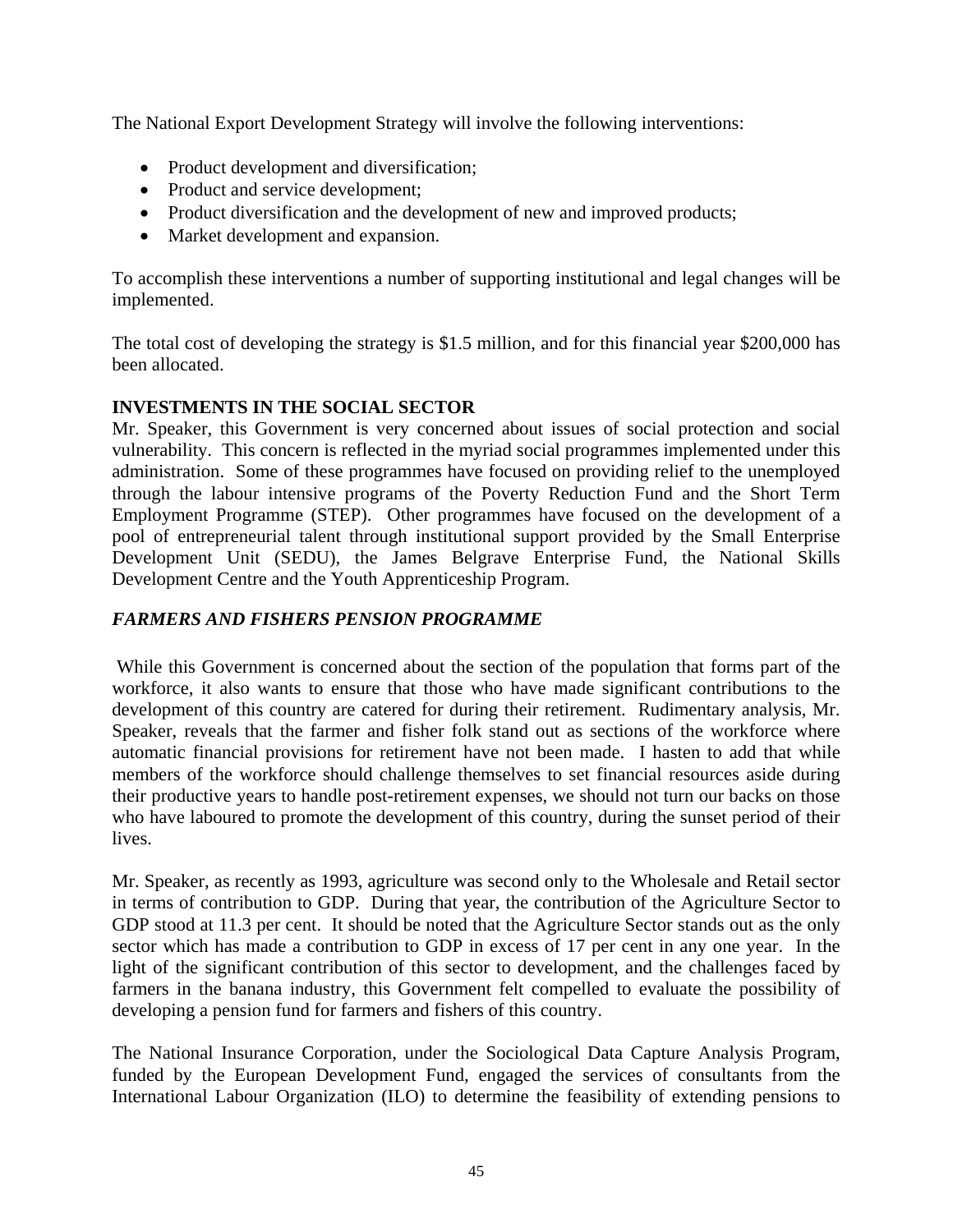farmers, fishers and ex-farmers. The National Insurance Corporation and the Government of Saint Lucia are currently evaluating the details of the report.

 Mr. Speaker, while we examine the modalities for providing pensions to farmers, fishers and exfarmers, this Government has set aside \$1 million of the funds allocated for the Sociological Data Capture Programme to facilitate the establishment of a pension fund for those farmers and fishers who have made invaluable contributions to the development of this country. I have no doubt that the establishment of such a fund will positively impact on the living standards of retired fishers and farmers. This is, therefore, a first step in ameliorating living conditions of an important group of people who have made an immeasurable contribution to the development of this country.

## *LANDSLIDE RISK REDUCTION PROGRAMME*

Mr. Speaker, over the past seven years this Government has had to contend with several landslides. First there was Boguis, then Black Mallet, and in recent times, Tapion. We have paid dearly for these slippages. Indeed, the removal and relocation of persons from Black Mallet has cost this Government \$16.7 million. Most of that expenditure has been incurred in providing alternative housing, surveying lots, and constructing roads and drainage in Carellie to receive the relocated residents.

The lessons are hard, but we must draw and learn from them. Unquestionably, the communities which are most vulnerable to landslides and land slippages are the unplanned communities habituated by the poor and the dispossessed.

"Prevention is truly better than cure," and so, Mr. Speaker, the Government proposes to reduce landslide risk by implementing a programme of low cost, community-based slope drainage improvements.

At the invitation of the Government, the Mossaic Team of Professor Malcolm Anderson and Liz Holcombe of the School of Geographical Science, University of Bristol, have designed a programme of low-cost, community based, slope drainage improvements to reduce the risk of land slides. Such a low cost, community intervention programme will provide an offset to the potentially large Government costs that could be encountered if relocation of communities were necessary due to landslide occurrence. Black Mallet is a stark reminder.

The Mossaic Team identified and prioritized five communities within the Castries Basin requiring low cost, landslide risk reduction measures. These are Skate Town, Trou Rouge, Pavee/Parkers Hill, Bagatelle and Morne Du Don, including the Black Star and Gaboo Lands. Additionally, one community in Vieux Fort, Bruce Ville, was similarly identified and prioritised as requiring landslide risk reduction measures.

Essentially, the programme will entail the provisioning of guttering, down pipes, and water tanks to individual households. In some instances, the programme will involve the construction of household drains as well as feeder and main drains.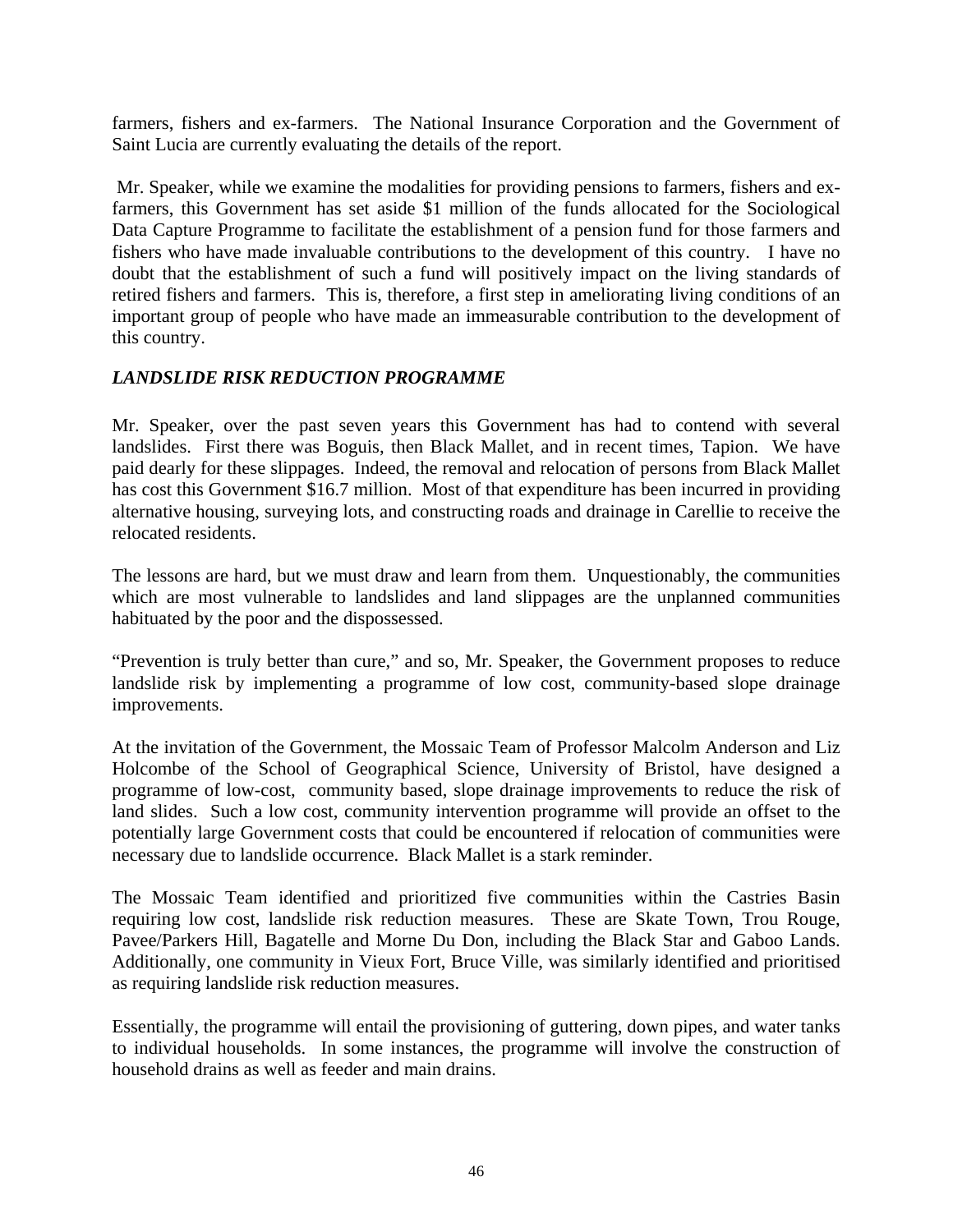The programme will be managed by the Poverty Reduction Fund. The total cost will be EC\$1.35 million and it will benefit 428 house owners, distributed as follows:

| <b>COMMUNITY</b>           | NO OF HOUSEOWNERS | <b>COST</b>  |
|----------------------------|-------------------|--------------|
| <b>TROU ROUGE</b>          | 66                | \$237,000.00 |
| PAVEE/PARKERS HILL         | 52                | \$175,900.00 |
| <b>BAGATELLE</b>           | 100               | \$323,000.00 |
| MORNE DU DON (Including    |                   |              |
| Black Stars & Gaboo Lands) | 120               | \$385,000.00 |
| <b>BRUCE VILLE</b>         |                   |              |
|                            | 90                | \$236,500.00 |
| <b>TOTAL</b>               | 428               | \$1,357,400  |

## *CONWAY RELOCATION (PHASES 1, 2 AND 3)*

Mr. Speaker, this financial year will see the commencement, or more accurately, the recommencement of the relocation of residents of Conway. Attempts to relocate households out of this community commenced as far back as the 1980's. However, the absence of a development plan for Conway and the apparent lack of will to take decisive action to control unauthorized development, have led to the reoccupation of the sections that had been cleared but left undeveloped. This administration, however, is committed to bringing closure to this age-old problem and within this financial year a programme of relocation will commence. Plans are also in train for the redevelopment of the Conway site.

The Conway Relocation Programme will be implemented in three phases and will be guided by a comprehensive resettlement plan, which focuses on improving the overall quality of life of the targeted households. The exercise will involve the transfer of over 115 households to new and/or existing communities where planned developments provide access to serviced lots, i.e. with access to water, electricity, proper sanitary waste disposal, drainage and other social amenities. The residents of Conway will be given the opportunity to become landowners, as they will be offered the option to purchase serviced lots at affordable rates. Government will also assist with the construction of replacement homes at the resettlement sites.

It must be noted however, that any household/individual who has benefited under previous resettlement schemes will not be considered in the current programme.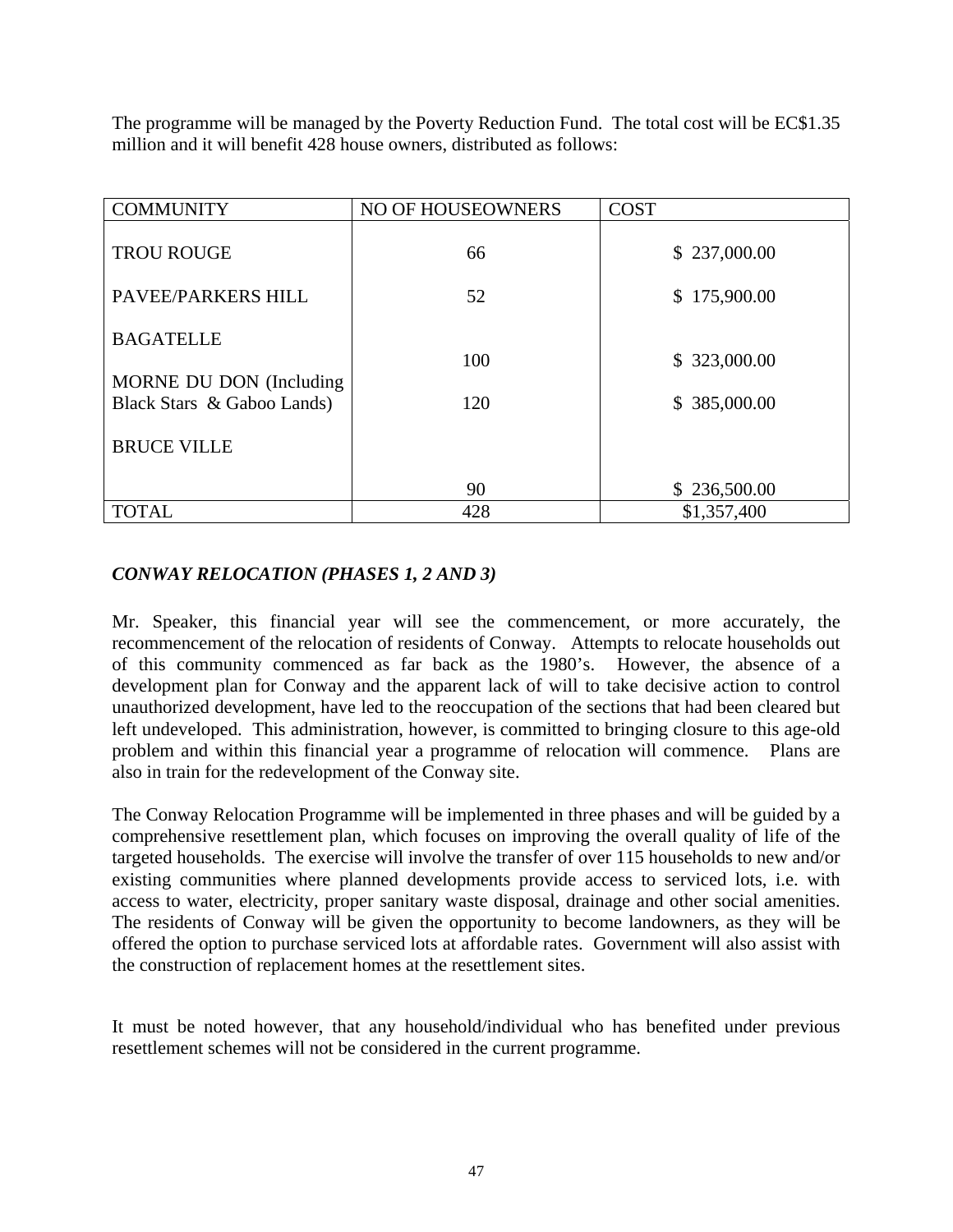## **PHASE I: RELOCATION OF FIRE VICTIMS**

Implementation of Phase I of the Relocation Programme has commenced, having been spurred on by the fire of June 6, 2004, which created an immediate need to resettle the households. Five sites have been identified and approved for resettlement. They are as follows:

- **Morne D'or** 10 lots
- **Fond Manger** 6 lots
- **Belair** 1 lot
- **Pays Perdu** 3 lots
- **Cendre De Feu** 2 lots

Implementation activities are expected to be completed by December 2006, given that two of the resettlement sites, Morne D'or and Fond Manger, require major infrastructure input such as roads, water and electricity.

Government has provided a sum of \$521,000.00 to facilitate Phase 1 of the resettlement process. Ninety three percent (93%) of the funds, or approximately \$486,000.00, will be utilized to provide infrastructure at Morne D'or and Fond Manger. The remaining funds will be used to provide housing and other types of assistance.

Each household has been offered a **relocation assistance package**, which shall comprise a combination of the following:

- 1. A **recuperation grant** for expenses incidental to resettlement;
- 2. A **materials grant** valued at ten thousand dollars (\$10,000.00);
- 3. **Technical Assistance** to facilitate the construction of a replacement home; and
- 4. The **opportunity to purchase land** at the subsidized price of \$1.50 per square foot.

## **PHASE II: RELOCATION TO RESETTLEMENT SITE**

Under Phase II of the Programme, thirty (30) households will be relocated to a resettlement site at Monchy. The Government has acquired 42 acres of land in this community for the purpose of a proposed residential development, which will be funded under the Sites and Services Revolving Fund component of the Shelter Development Project.

The development plan for the Monchy site makes provision for the regularization of a small squatter settlement, which has become established there. The additional lots, which will be created through the regularization process, will be utilised for the resettlement of the households identified for relocation under Phase II of the Programme.

Implementation of Phase II is expected to commence in October 2006. Government will allocate approximately \$1 million to this phase of the Programme. The funds will be utilized for relocation grants, housing assistance, community consultations and site clearance at Conway.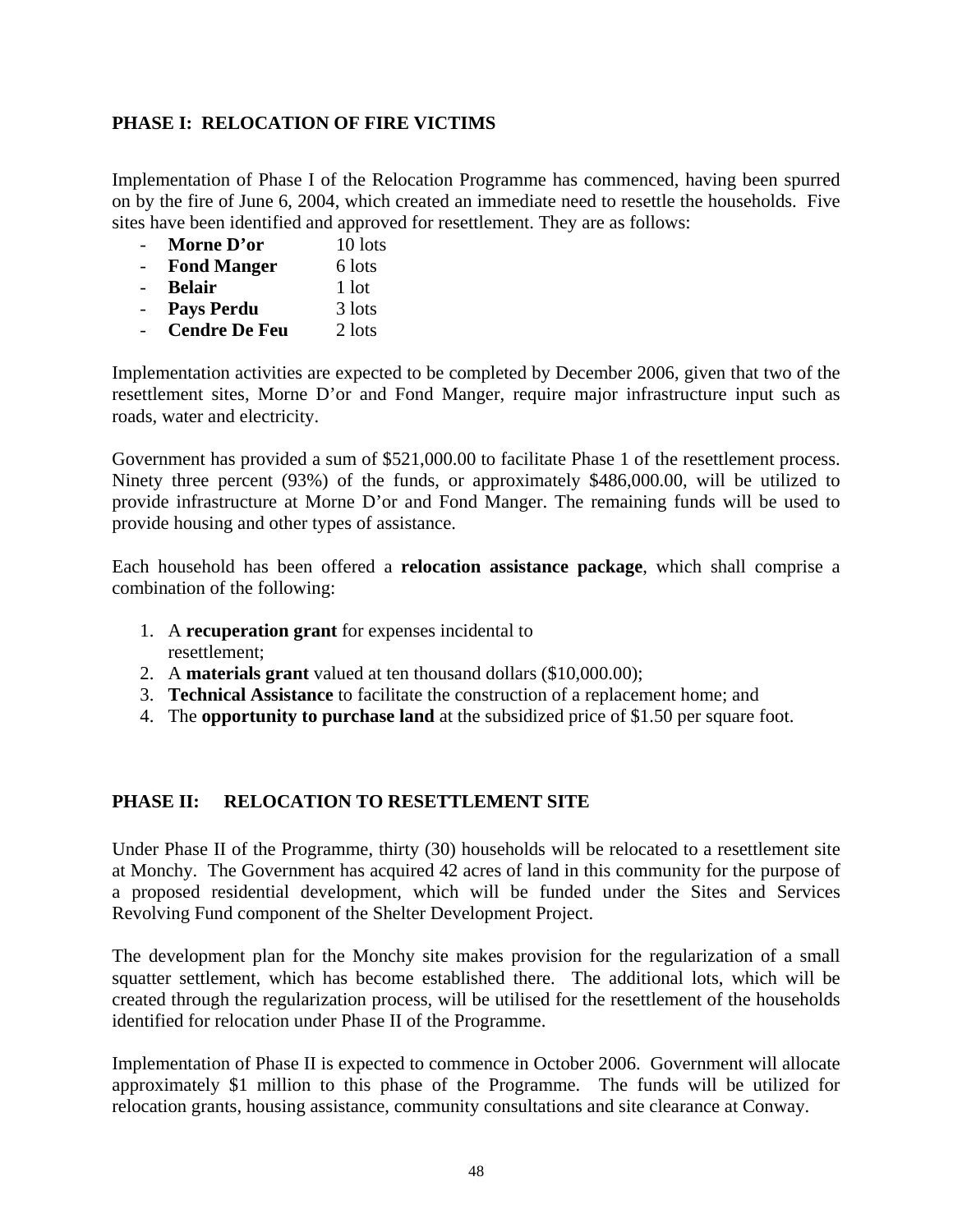#### **PHASE III: RELOCATION OF REMAINING HOUSEHOLDS**

Phase III will involve the relocation of the remaining households. The resettlement site has not yet been identified by the Ministry of Physical Development, and this exercise is expected to benefit from the lessons learnt during implementation of the two previous phases.

#### **RELOCATION ASSISTANCE PACKAGE FOR PHASES II AND III**

The relocation assistance package for Phases II and III shall comprise the following:

- (1) The provision of a house and land package at the resettlement site for purchase at a subsidized price; **or** The provision of a lot of land at the resettlement site for purchase at a subsidized price;
- (2) The provision of cash in respect of equity (for those households that do not wish to be relocated to the approved resettlement site);
- (3) The provision of a relocation grant for expenses incidental to the resettlement.

Other forms of assistance offered under the Programme include:

- 1. Title deeds will be prepared by the office of the Attorney General at no cost to the household;
- 2. Beneficiaries will be exempted from the payment of registration fees and stamp duties that are associated with the conveyance of title to property in Saint Lucia; and
- 3. The tenure of 'Lifetime Enjoyment' will be granted to the head of the household who is a senior citizen (i.e. sixty years and over) and/or a physically challenged person who is unable to purchase property at the resettlement site.

#### *INCREASES TO PENSIONERS*

Mr. Speaker, in my budget presentation for fiscal year 2000/01, I announced an increase in pension payments to Government pensioners. It is true that the real income of pensioners has improved as a result of increases in the tax threshold and their exemption from the payment of property tax. However, there have been some increases in the prices of medication, medical services and the other services that pensioners use often.

This Government is committed to continue looking after the welfare of our senior citizens. I feel it necessary, therefore, to make some adjustment in the monthly pensions paid to former Government employees. Consequently, after careful consideration, I wish to announce the following increases in pension payments.

- (1) For persons who retired prior to April 1, 2000 5%
- (2) For persons who retired prior to April 1,  $2001 4\%$
- (3) For persons who retired prior to April 1, 2002 3%
- (4) For persons who retired prior to April 1 2003 2%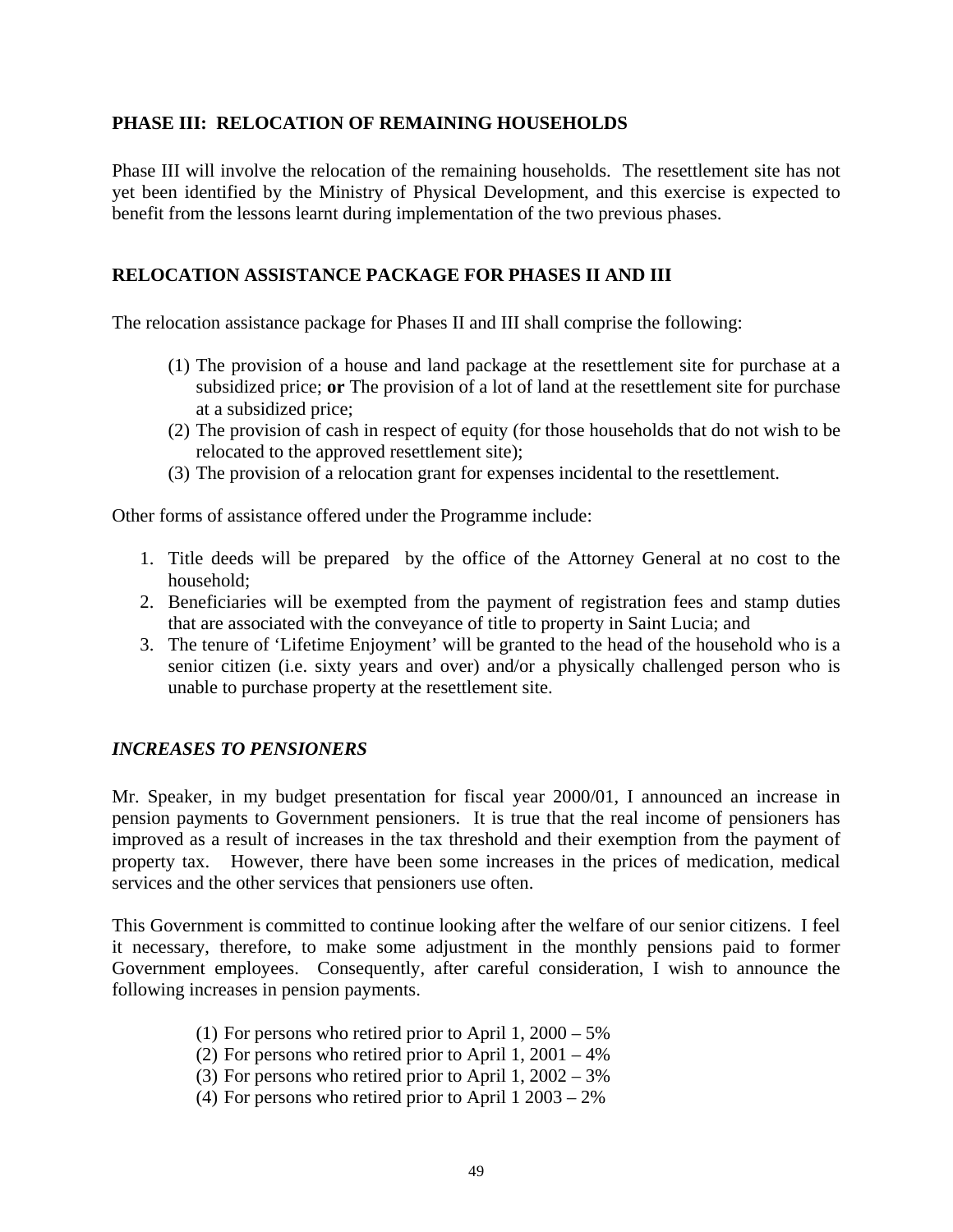Mr. Speaker, the above formula was used to effect increases in pension payments in 2000. I am of the view that this formula best captures an equitable distribution of increases for the more affected persons - pensioners who retired earlier get larger increases as they are most affected by changes in buying power. Also they are older and more likely to incur higher medical costs.

I propose that the increases in pension payments be made effective May 1, 2005.

## *INCREASE IN PUBLIC ASSISTANCE*

Mr. Speaker, there are many among us who by reason of old age, illness, disease, bodily infirmity or mental incapacity are unable to maintain themselves. The Government usually extends support to them through the Public Assistance Programme.

In 1999 the Government of Saint Lucia increased the amount to beneficiaries by 50%. I accept that further support needs to be extended to our poor and dispossessed. I propose, therefore, to increase the level of Public Assistance by amounts ranging from 37.5% to 41%.

Effective June 01, 2005 a single person who receives \$60 will now receive \$85; a family of two persons who receive \$90 will now receive \$125; a family of three or four persons who currently receive \$120 will now receive \$165; a household of five persons who currently receive \$150 will be entitled to \$200, while a household or family of five or more persons who receive \$180 will now be entitled to \$250.

## *INCREASED ALLOCATIONS TO HOMES FOR THE ELDERLY*

Mr. Speaker, consistent with the Government's policy of extending support to the marginalized, those ravaged by alcohol and substance abuse, and to our elderly, I propose to increase the subventions to homes for the elderly by an average of fifty percent, spread out over two phases.

In this budget cycle, the allocations will be increased by 25%, and in the budget cycle of 2006/2007 by a further 25%.

| Institutions       | <b>Current Subvention</b> | 2005/2006 | 2006/2007 |
|--------------------|---------------------------|-----------|-----------|
|                    |                           | Increase  | Increase  |
| Frances & Adelaide | \$60,000                  | \$15,000  | \$15,000  |
| Home               |                           |           |           |
| St. Lucy's Home    | \$80,000                  | \$20,000  | \$20,000  |
| <b>Marian Home</b> | \$58,400                  | \$14,600  | \$14,600  |
| Cornerstone        | \$50,000                  | \$12,500  | \$12,500  |
| Villa St. Joseph   | \$24,000                  | \$6,000   | \$6,000   |

Thus, the various homes will receive as follows: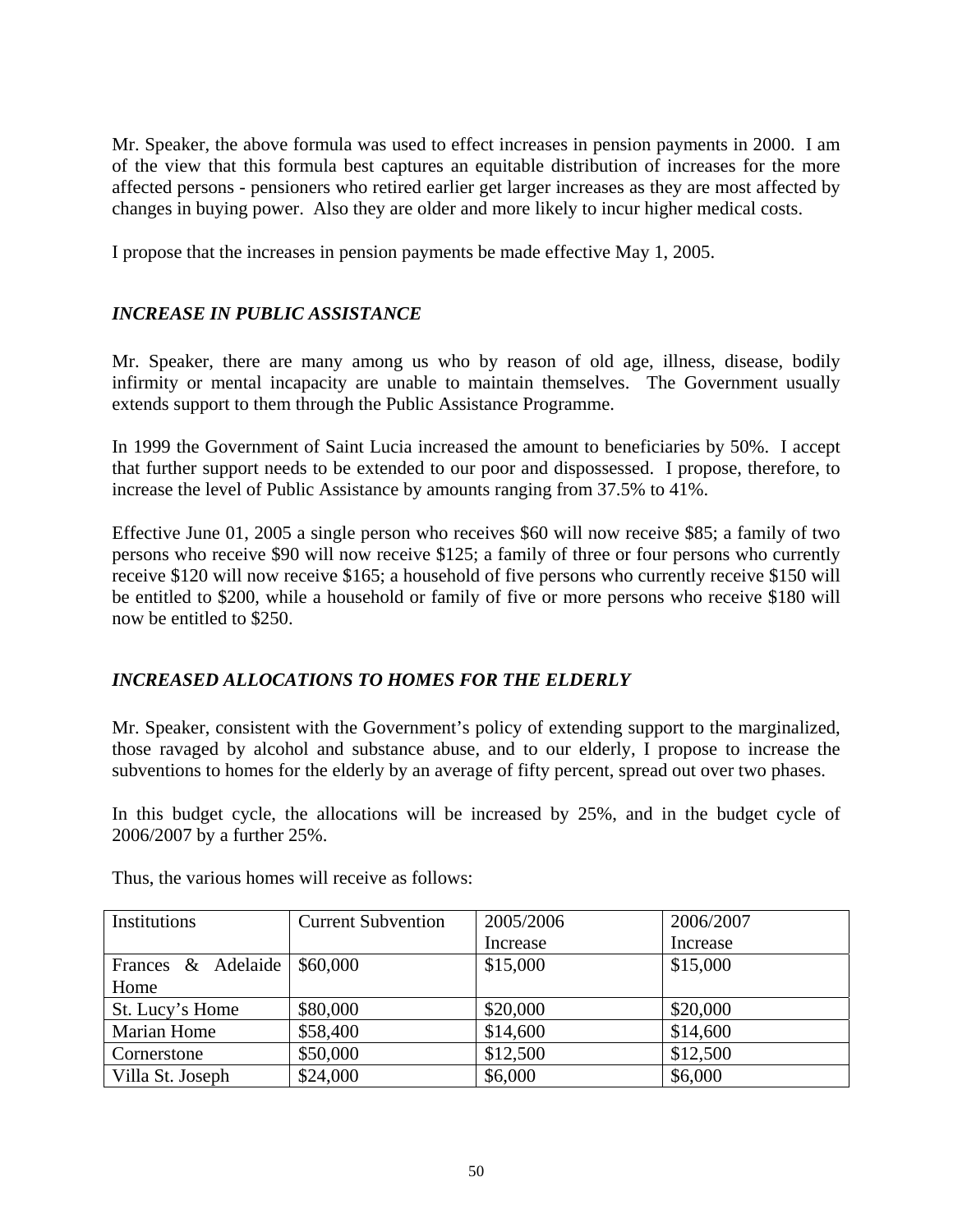#### **EXPANSION IN INFORMATION TECHNOLOGY**

Our Government is cognizant of the critical role of Information Technology (IT) in today's global economic environment. As a result, we have embarked on several IT initiatives within the Public Service. I am pleased to note that information technology now plays a significant role in many of our Ministries and Departments.

## *TECHNOLOGY DRIVEN INITIATIVES*

Over the past years, Government has embarked on several technology-driven initiatives that are aimed at improving the efficiency and reach of services. Among these are:

- 1. The computerization of the Treasury Department and the accounting functions of all line Ministries, including streamlining operating procedures in the procurement and payment processing functions;
- 2. The implementation of a specialized computer system for the Inland Revenue Department (Standard Integrated Government Tax Administration System - SIGTAS);
- 3. The upgrade of the Customs computer system (Automated Systems for Customs Data ASYCUDA++), which is an automation platform for trade facilitation and customs modernization that will serve as the catalyst for achieving the Department's main strategic objective of the attainment of world class administration and operational efficiency.
- 4. The production of Machine Readable Passports, planned for November of this year, and a comprehensive Immigration Management and Control System, including Border Control Systems with databases which maintain pertinent traveller information. These will serve to strengthen security controls at our ports of entry;
- 5. The implementation of a new National Identification System, the key element of which will be a unique number assigned to each individual from cradle to grave, with technology that will allow the card to be swiped through a reader and provide secure access to data and services. In 2002, Cabinet agreed to the 'assignment of a single identification number to an infant from birth to ease the management of records and reduce redundancy', and this has established the basic framework required for the successful implementation of this system.
- 6. The integration of information technology in the education sector. All of the nineteen (19) secondary schools have at least one fully equipped computer lab and an island-wide computer network for all schools and District Education Offices has been set-up.
- 7. Finally, the recently completed island-wide Voice and Data/Frame Relay Network for the Police Department will result in the implementation of several modern systems and software programs for law enforcement;

The use of Information Technology in several other areas is well advanced and will be developed further during this financial year, including the Analysis and Design of Computer Systems for the establishment of Universal Health Care and the new General Hospital; the implementation of a computerized network solution to forecast demand and schedule production in agriculture; and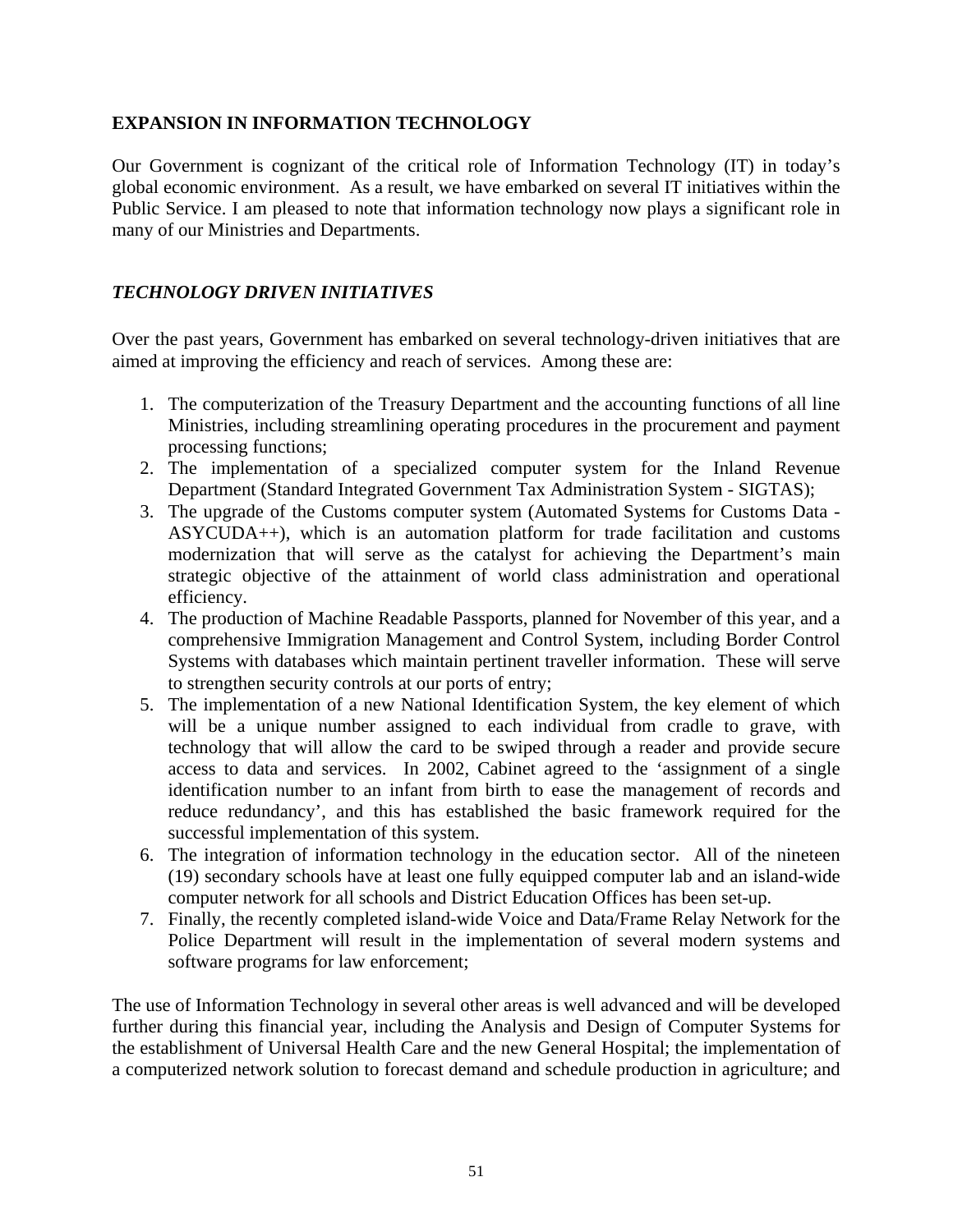the upgrade and rationalization of the Government's Wide Area Network Infrastructure, as well as the Online Services and Web Sites in the Public Sector.

## *E-GOVERNMENT: INTEGRATION OF SYSTEMS*

In order to ensure the strategic and coordinated development at the organizational and national levels, key integration measures must accompany the expansion of Information Technology infrastructure in the Public Service. Computer Systems need to be integrated with each other, with the Data and Information resources that they act upon, with related Business Processes and Procedures, and executed within a suitable Institutional Framework.

## *INSTITUTIONAL FRAMEWORK*

To facilitate this objective, the Electronic Government Unit in the Office of the Prime Minister will be expanded to allow it to coordinate the IT initiatives within the Public Service**.** 

The E-government Unit will also be supported by an Executing/Implementing Agency. This will entail the restructuring of the Government-owned Computer Center Limited (CCL) as the Central IT Executing agency for the Public Service, operating within a clear mandate and with the necessary Policy and Strategic direction.

## *LEGISLATIVE ENVIRONMENT*

An enabling legislative and regulatory environment is critical to the success of these initiatives. Hopefully, this year, Honourable Members will have before them three (3) key items of legislation that were announced last year.

These are:

- (1) An Electronic Transactions Bill, which will establish the legal basis for the safe, but free conduct of electronic commerce, by making provision for electronic signatures, and rules of evidence for electronic transactions, among other areas;
- (2) A Privacy and Data Protection Bill, which will safeguard citizens from the potential abuse of their personal data through Computer systems; and
- (3) A Computer Misuse Bill, which will protect the rights of the owners of valuable data and computer systems.

A total of \$1.5 million has been allocated for the project on "Expanding Information Technology (IT) and Electronic Government" for the current financial year, with a total cost of \$8.4 million over the four (4) year period of the project.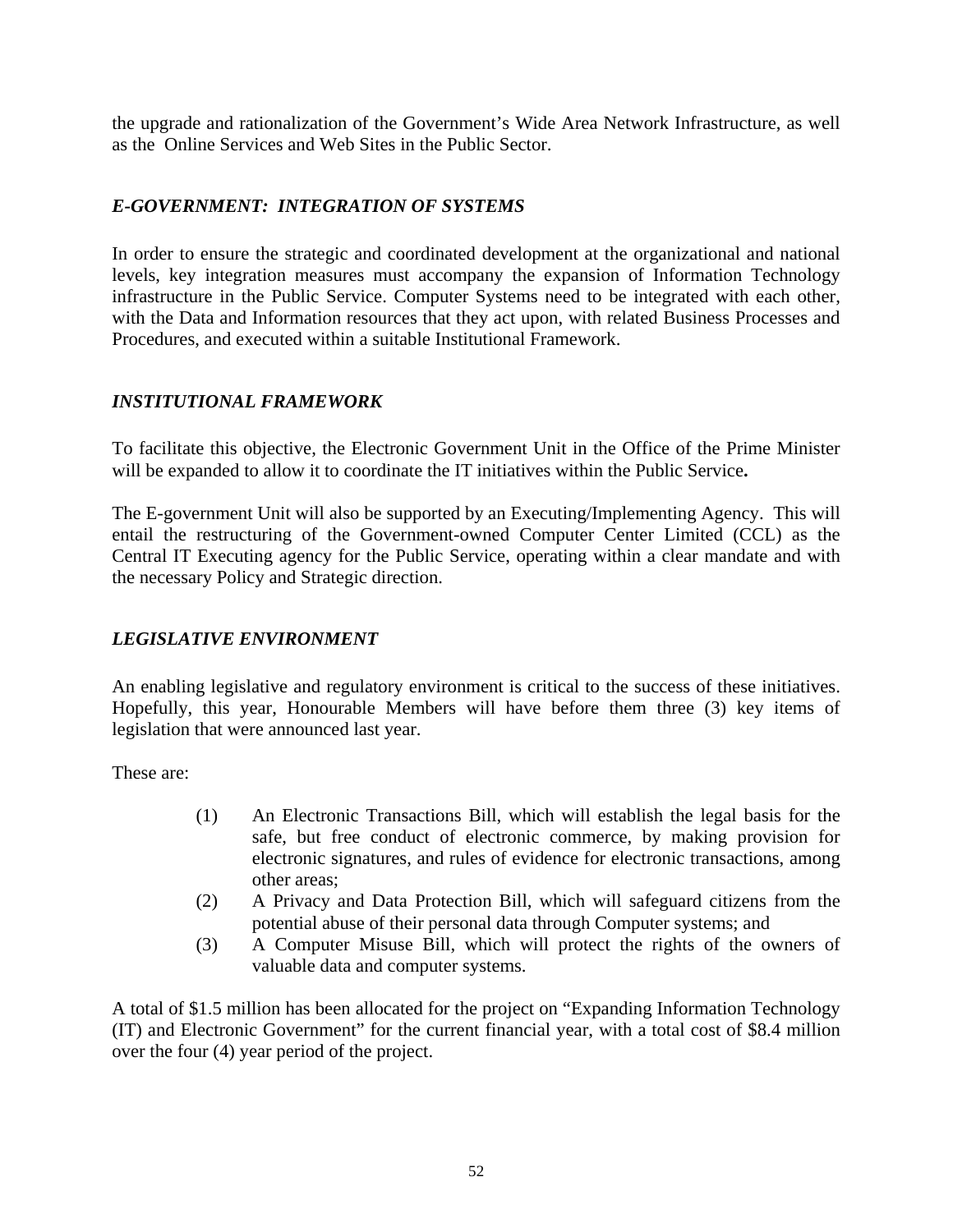The foregoing, Mr. Speaker, is a summary of the principal initiatives of the Government for this financial year.

At some point, Mr. Speaker, the question which must have arisen is 'how is Government hoping to finance these initiatives?' I am pleased to report to this Honourable House that there will be no new taxes imposed by this Budget.

## **FINANCING THE 2005/06 BUDGET**

Mr. Speaker, this Budget seeks to provide the best combination of policies that will propel the economy on a higher permanent growth path and safeguard our macroeconomic stability over the medium to long run.

I shall now proceed to the details of the 2005-06 Budget Estimates. The total planned budgetary outlay amounts to \$954.1 million, 24.1% higher than in the previous fiscal year. The details are as follows:

- (1) The planned level of recurrent expenditure exclusive of debt amortisation amounts to \$557.2 million, 9.7% higher than in the previous fiscal year and accounts for 58.4 percent of the total budget.
- (2) Amortisation payments are forecast at \$61.3 million. This represents 6.4 percent of total planned expenditure, compared with 5.1 percent in 2004/05. Lower interest rates have impacted on the returns to the sinking funds, and we are now required to increase the provisioning for sinking fund contributions to meet our future debt obligations.
- (3) In keeping largely with our decision to host Cricket World Cup 2007, the planned level of the capital expenditure programme is projected to increase appreciably by 51.5% to \$335.7 million or 35.2 percent of total planned expenditure. If one excludes the provision for Cricket World Cup 2007, the planned level of increase in the capital expenditure programme is just over 26%. This figure still overstates the overall increase in the planned level of capital expenditure, as it incorporates the associated infrastructural improvements required for Cricket World Cup 2007.

The 2005/06 Budget is proposed to be financed from the following sources:

- 1. Recurrent revenue of \$546.2 million
- 2. Excess revenue of \$51.4 million, carried over from 2004/05. I shall say a little more on this later
- 3. Capital revenue of \$1.0 million
- 4. Grant funding of \$76.8 million, of which \$61.1 million is funding from the European Union
- 5. Excess bond funding of \$22 million carried over from previous fiscal years
- 6. New bond funding of \$188.4 million, and
- 7. Other loan funds of \$68.3 million from the following sources :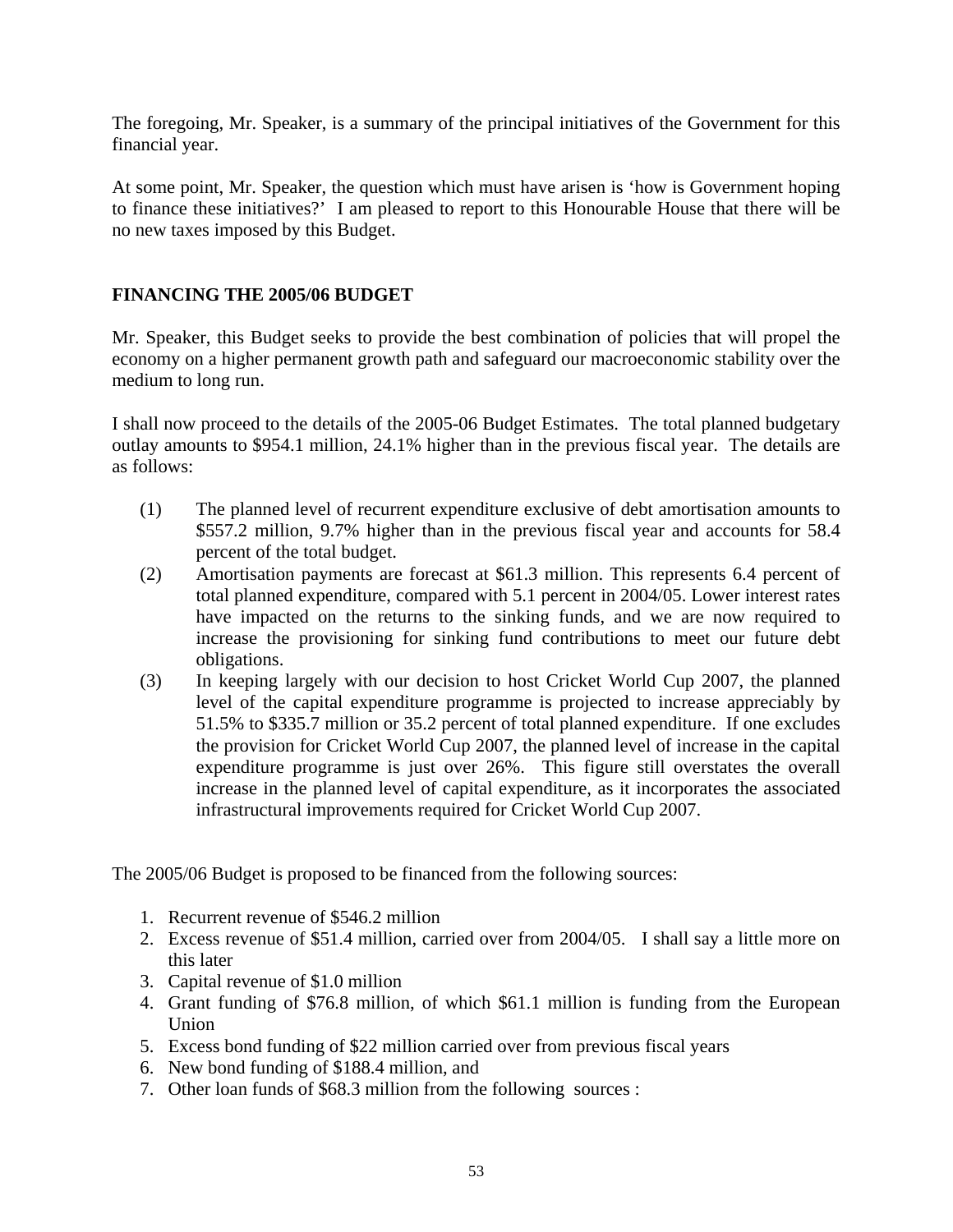- (a) \$32.2 million from the CDB;
- (b) \$29.1 million from the World Bank;
- (c) \$5.8 million from the Kuwaiti Fund; and
- (d) \$1.2 million from Agence Francaise de Development (AFD)

Last year, I indicated that we were extremely conservative in projecting recurrent revenue at \$500.1 million and that we would comfortably achieve and surpass our revenue target. I am pleased to announce, Honourable Members, that revenue collections totalled \$566.1 million, \$66.0 million or 13.2 percent higher than the Approved Estimates. This, Mr. Speaker explains why we have excess revenue available to finance this year's budget. For 2005/06, while we are projecting real economic growth conservatively at 2.8 percent in 2005 and would normally expect revenues to increase in line with the nominal increase in GDP (4.8 percent), we are again cautious, Mr. Speaker. The major reason for this cautious projection is the worrying trend of increasing oil prices, which peaked above \$58 in the first week of April, and the concomitant erosion in the revenue base as a result of the sustained high prices. We have therefore projected recurrent revenue at \$546.2 million, \$19.9 million below last year's collections.

#### *TAX REVENUE*

Tax revenue accounted for the major source of growth in 2004/05. I would like to point out that the Inland Revenue Department exceeded its forecast by \$41.0 million, while the Customs and Excise Department surpassed its revenue target by \$23.7 million. This provides overwhelming evidence of the substantial expansion in the economy.

Last year we forecast tax revenue at \$437.4 million or 87.5 percent of total recurrent revenue. This year, we have projected tax revenue at \$482.7 million, representing 88.4 percent of total recurrent revenue and an increase of 10.4 percent over the previous year. While this represents a substantial increase, it is important to note that tax revenue collections amounted to \$502.7 million in 2004/05.

Non-tax revenue is projected to increase by just under \$1 million to \$63.5 million or 11.6 percent of total revenue.

## **THE ALLOCATION OF EXPENDITURE**

Mr. Speaker, I wish now to move onto a subject that I am sure will arouse great interest, particularly among Honourable Members – the distribution of the budget among agencies. This is always a difficult topic to deal with as everyone wants a larger slice of the cake.

Every one can get a larger slice if we succeed in increasing the size of the cake. The best way of accomplishing this, Mr. Speaker, is to increase economic growth. Higher rates of economic growth will allow us to spend more money on public services, security and poverty reduction.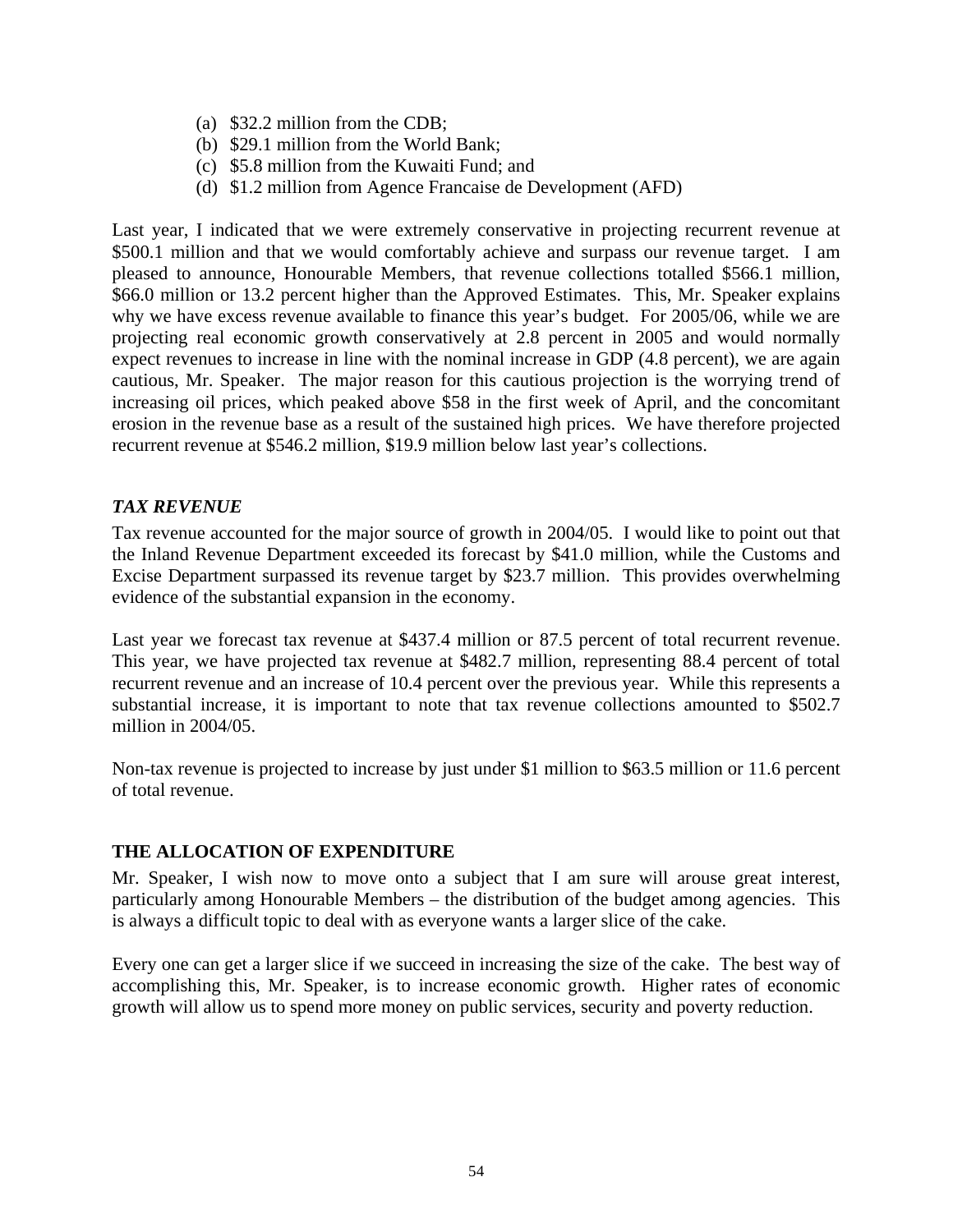## *ECONOMIC SERVICE AGENCIES*

I therefore propose to allocate \$547.2 million to the Economic Service Agencies. This represents 57.3% of the total budget, and represents a significant increase of 30.2 percent over the previous year. The allocation to recurrent expenditure is \$331.1 million, of which \$141.9 million is earmarked for debt servicing and \$38.9 million is for retiring benefits.

#### *ALLOCATION TO CRICKET WORLD CUP*

In keeping with our objective to increase the rate of economic growth and to meet the infrastructural requirements associated with Cricket World Cup 2007, I have increased the allocation to capital expenditure by \$65.3 million or 43.3 percent to \$216.1 million. Mr. Speaker, you would appreciate that this represents a significant increase. I will therefore provide you with the details of the key areas of investment.

It is no surprise, Mr. Speaker, that Cricket World Cup 2007 is the largest project in our public expenditure programme. The total cost of upgrading and expanding the Beausejour Cricket Ground and other related expenditure is estimated at \$56 million, of which \$34.2 million is projected to be spent in this fiscal year. In order to take advantage of the low interest rate environment, I propose to raise the full funding for this project this year. World interest rates have been rising and rates appear to be inching upwards in the region.

## *ALLOCATION TO INFRASTRUCTURE*

Last year, Mr. Speaker, we allocated \$59.3 million to the Ministry of Communications, Works, Transport and Public Utilities, of which \$48.0 million was allocated to road infrastructure. Honourable Members would appreciate that this represents a significant investment in road infrastructure, accounting for around 2.4% of our GDP at market prices. This year, Mr. Speaker, I propose to allocate \$60.8 million to the Ministry of Communications, Works, Transport and Public Utilities. Of this amount, the lion's share is again for roads infrastructure - \$44.0 million – a reflection of our firm commitment to rehabilitating our island's road network. This year, I have allocated \$18.0 million to continue our work on the rehabilitation of the East Coast Road and \$7.3 million towards the Castries to Gros Islet Highway Improvement. The rehabilitation works on these roads are projected to be completed next year before Cricket World Cup 2007. A smooth road network running from the north to the south of the island would no doubt boost Saint Lucia's image among the thousands of visitors who are expected to visit our island for the Cricket World Cup. In addition, an allocation of \$8.6 million is provided for the ongoing Tertiary Roads Programme and I have again allocated \$4 million for the reconstruction and rehabilitation of roads.

## *FLOOD MITIGATION ACTIVITIES*

The importance of disaster mitigation cannot be overstated, both in social and economic terms. Honourable Members would be aware that this Government has invested heavily in this area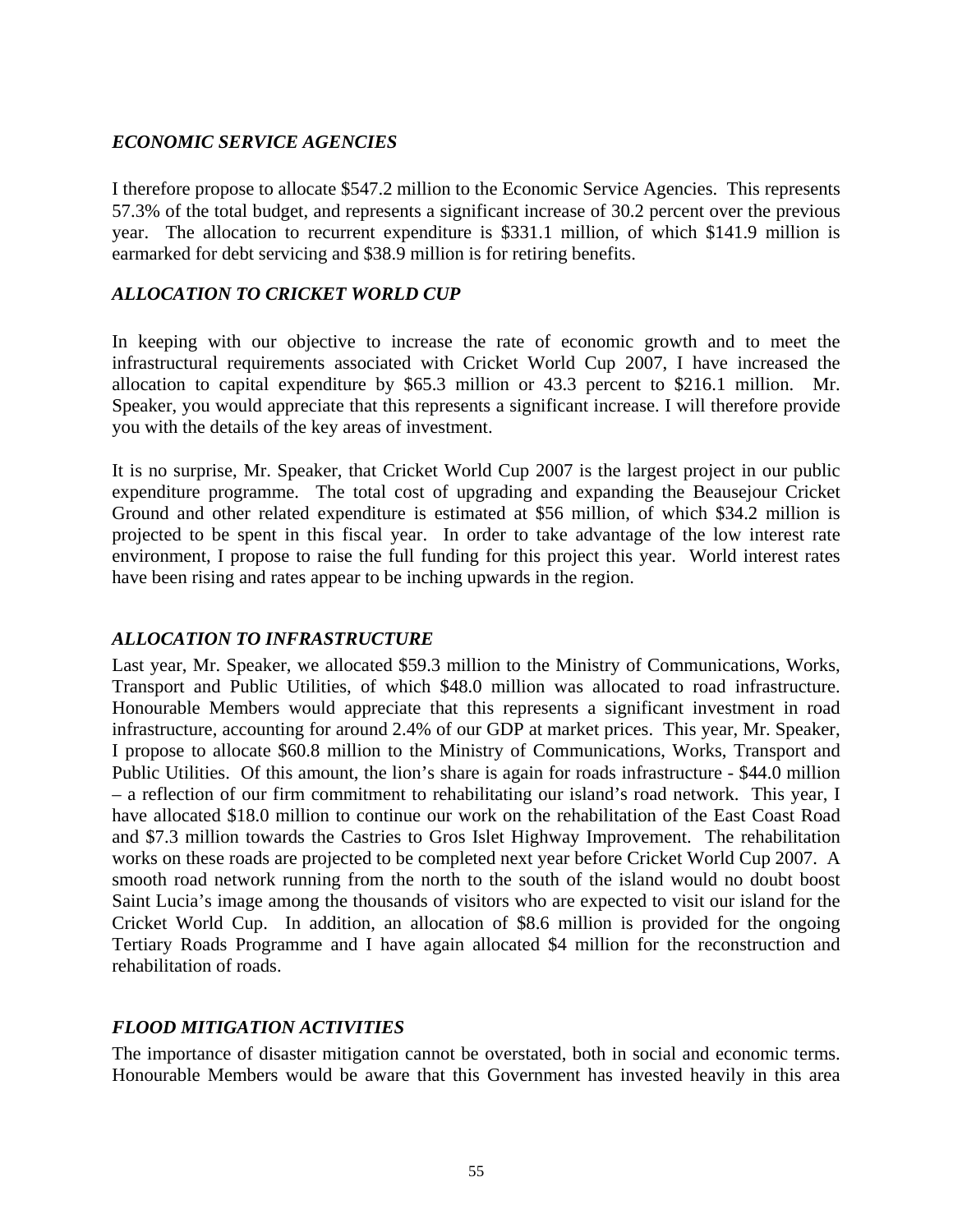over the past few months. This year special attention is given to the Castries and Anse-La-Raye Flood Mitigation Project for which a sum of \$9 million has been allocated.

## *SAFE AND RELIABLE WATER SUPPLY*

In my New Year's address to the Nation, I indicated that there is an overriding need to resolve the issue of supplying safe and reliable water to many of our communities. As you heard earlier, this year, we intend to address the water supply concerns in Dennery North and Dennery South. A sum of \$5.3 million has been allocated for the development of water infrastructure in Dennery North and South.

## *AGRICULTURE INVESTMENT PROGRAMME*

As mentioned previously, we suffered a major setback in project implementation because of the delayed receipt of European Union (EU) grant funds. These delays were encountered because the EU had changed their regulations and it took some time to understand and operationalise the new regulations. This hurdle has now been resolved and it is expected that grant funding will flow more freely in this budget cycle.

The capital investment programme of the Ministry of Agriculture is heavily dependent on grant funding from the EU. This year, the Agricultural Diversification Programme is expected to be implemented and I have allocated a sum of \$11.8 million for the Agriculture Diversification Projects. The Agricultural Diversification Agency has been established and will be charged with the responsibility for the implementation of projects.

Mr. Speaker, the move towards tarrification in the EU banana market in 2006 will have implications for our banana industry and it is important that our industry continues the restructuring process to become more efficient. In keeping with this need, a sum of \$7.5 million is allocated to this sector, of which \$3.6 million is for banana commercialisation, which is principally for continuing the irrigation and drainage works and \$3.9 million is for the banana emergency recovery project managed by the Banana Emergency Recovery Unit (BERU).

## *ALLOCATION TO TOURISM*

Last year, I allocated \$21.6 million to the tourism sector, of which \$20.5 million was for tourism marketing. I indicated that there was a need to increase the allocation and that I would do so next year once the economy fully recovers. In keeping with this commitment, I propose to allocate \$23.9 million to the tourism sector, of which \$23 million is earmarked for tourism marketing.

## *INVESTMENT IN PHYSICAL DEVELOPMENT AND THE ENVIRONMENT*

The Ministry of Physical Development, Environment and Housing shall receive a projected capital allocation of \$32.7 million. The major priority areas of this Ministry this year are disaster mitigation and emergency recovery, water sector reform, housing and settlement and sustainable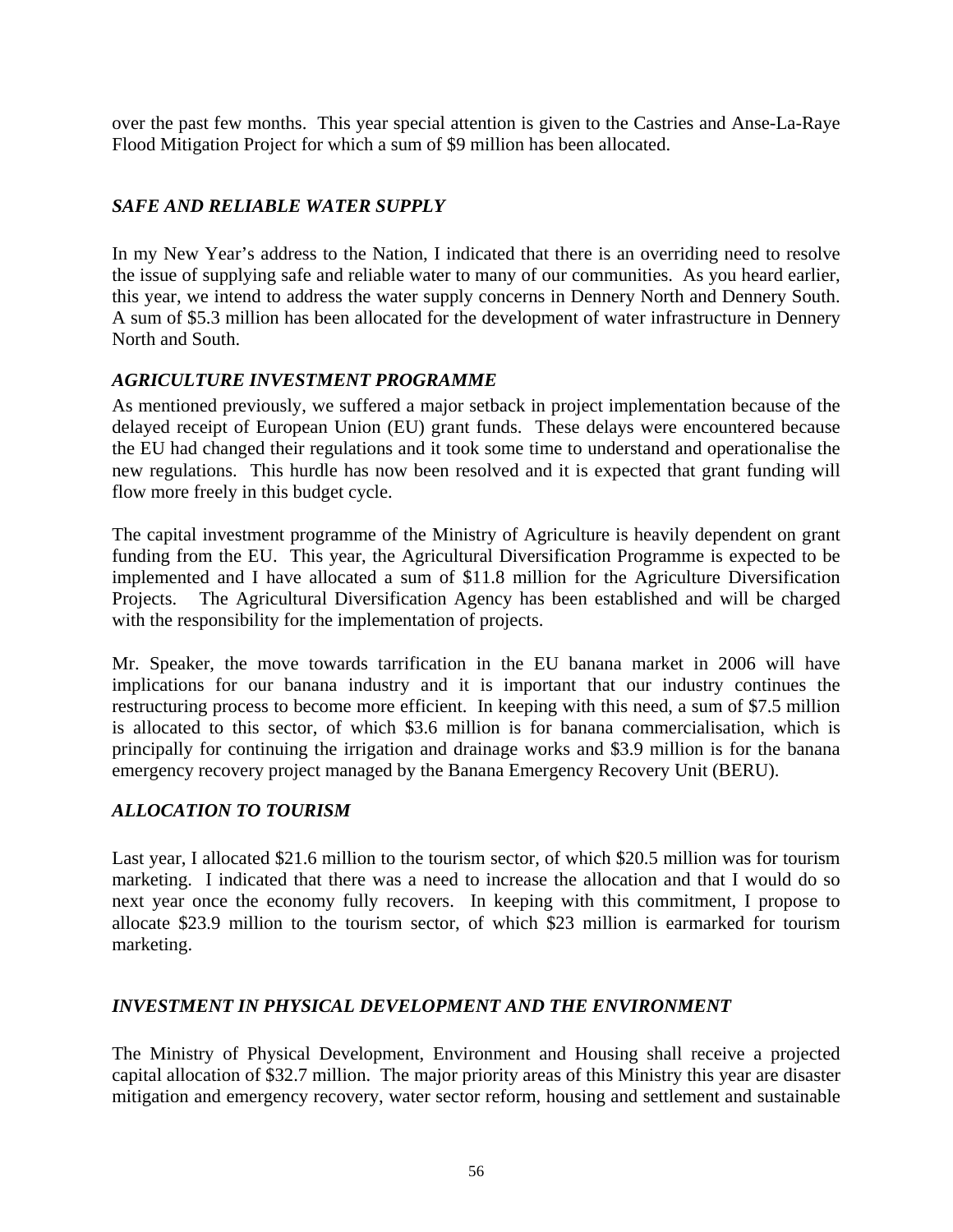development and the environment. In the areas of disaster mitigation and emergency recovery, a total of \$10.5 million is allocated, of which \$4.7 million is earmarked for SLASPA for the security works at the air and sea ports. A sum of \$2.4 million is for phase 2 of the World Bank funded Emergency Recovery and Disaster Management Project. The principal component to be funded is the coastal protection works for the Dennery Village.

Allocations of \$6.9 million, \$6.7 million and \$3.8 million respectively are allocated to housing and settlement, sustainable development and the environment and water sector reform.

## *SOCIAL SERVICE AGENCIES*

Mr. Speaker, Honourable Members will be pleased to know that the Social Service Agencies will receive an increase of \$49.0 million over last year. The total amount allocated is \$274.3 million, of which \$190.7 million is for recurrent expenditure and \$83.6 million is for capital expenditure.

#### *ALLOCATION TO EDUCATION*

Mr. Speaker, earlier in my presentation, I highlighted the need for preparing our workforce for the needs of the new economy and of the need to develop a workforce that is second to none. Consistent with this position, I have increased the allocation to the Ministry of Education by \$30 million to \$162.7 million. The recurrent budget has been increased by \$2.0 million to \$117.5 million, while the capital budget has been increased by \$28 million to \$45.2 million. The major capital project funded is the Education Development Project, for which an allocation of \$28.4 million is made. It is expected that construction of the two secondary schools will start this year and bring the dream of universal secondary education closer to reality. A total allocation of \$9.9 million is provided for extension, rehabilitation and repairs of schools.

## *ALLOCATION TO THE YOUTH SECTOR*

Youth skills remain an important component of our training programme. This year, we have allocated \$3.6 million to the National Skills Development Centre, of which \$2.6 million is for the Youth Apprenticeship Programme. I have also allocated a sum of \$2.1 million for sports, of which \$1 million is allocated for the construction of the Soufriere Pavillion.

#### *INVESTMENTS IN HEALTH CARE*

Mr. Speaker, it is well known that the escalating cost of health care has posed significant challenges worldwide. Increasing life expectancy and changes in the demographics are factors that are beginning to affect Saint Lucia and have resulted in a greater demand on our health services. In an attempt to deal with the challenges confronting us in the health sector, I propose to increase the budget of the Ministry of Health by \$16.7 million. The recurrent budget is increased by \$3.3 million, of which an increase of \$1.4 million is provided for the Victoria Hospital, and the capital budget is increased by \$13.5 million.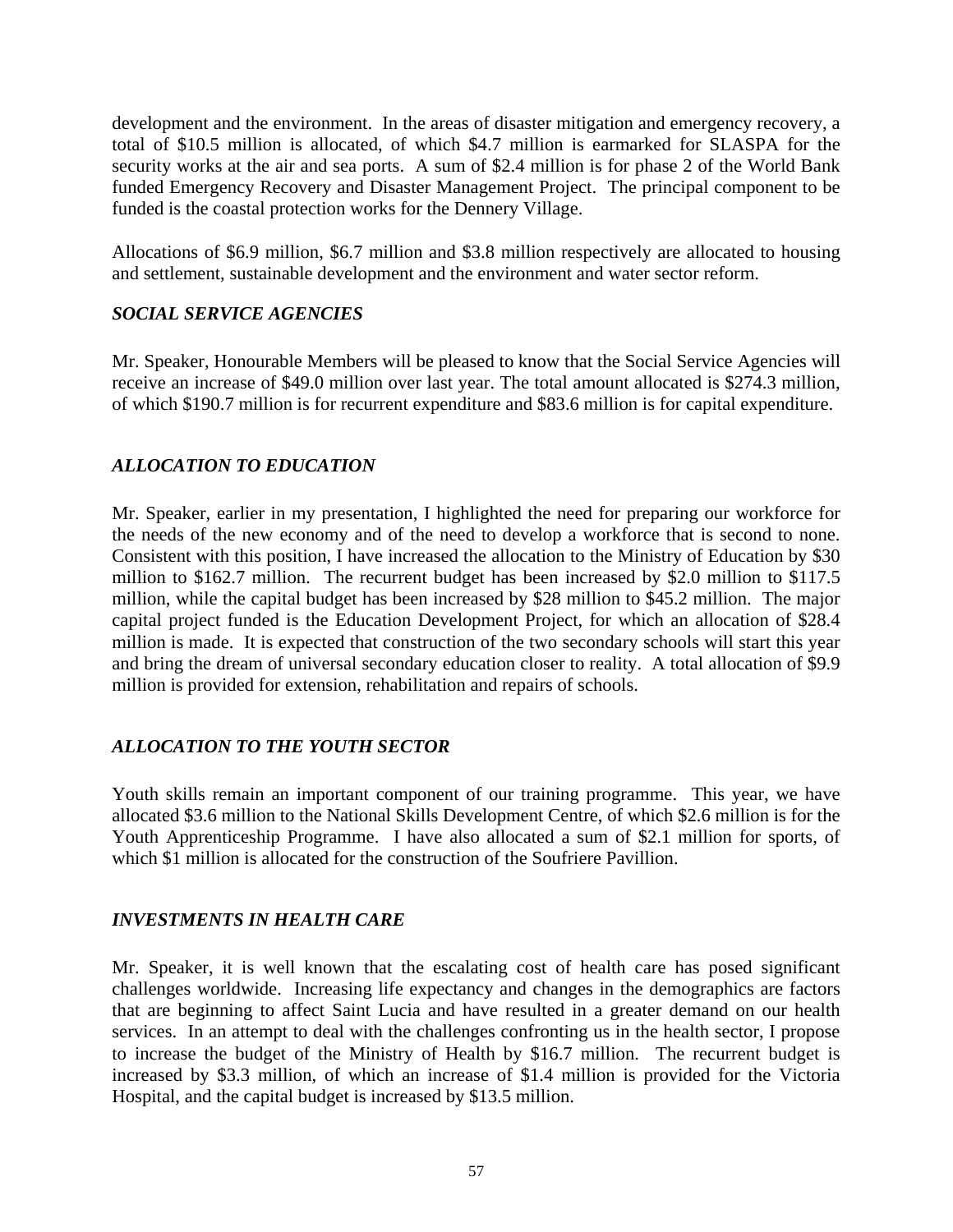The major works to be undertaken this year include:

- (1) Preliminary works for the New National and Psychiatric Hospitals for which a total of \$9.9 million is allocated:
- (2) The CDB-funded minor repairs for health centres, for which \$5.9 million is provided; and
- (3) The World Bank funded HIV/AIDS Prevention and Control Project for which a sum of \$4.9 million is made.

## *EXPENDITURE IN SOCIAL TRANSFORMATION*

The Ministry of Social Transformation, Culture and Local Government shall receive an increase of \$2.4 million over last year. This agency's total allocation is \$25.6 million, of which \$13.9 million is for recurrent expenditure and \$11.7 million for capital expenditure. The major initiatives to be undertaken this year fall within the purview of Poverty Reduction and Social Protection. The Poverty Reduction Fund (PRF) and the Basic Needs Trust Fund (BNTF) are the agencies responsible for implementing the major projects of this Ministry. An allocation of \$4.4 million is made to the PRF, of which \$3.4 million is for ongoing programmes and \$1 million is for the Mossaic Landslide Mitigation Project. The BNTF shall receive \$5 million for the various projects in different communities.

## *ALLOCATION TO THE JUSTICE AND SECURITY SECTORS*

The Justice Sector, which comprises the Attorney General's Chambers, the Ministry of Justice and the Ministry of Home Affairs and Internal Security, will receive a total of \$73.9 million, 14 percent higher than in the previous year. As is evident by the allocation, the Government will continue its programme of significant investment in this sector.

In keeping with our continued thrust to improve security, I have increased the budget of the Ministry of Home Affairs and Internal Security by \$6.7 million to \$59.9 million. A major initiative to be undertaken this year is the introduction of Machine Readable Passports and Border Controls at Immigration. A sum of \$1.4 million is allocated to this initiative. In addition, I propose to allocate \$1.9 million to upgrade the telecommunications network for the police force. This is expected to enhance the overall performance of the police force in dealing with crime.

The allocation to the Ministry of Justice is increased by \$2.7 million to \$11.5 million. This agency will receive an increase of \$1.8 million in its recurrent budget to fund the newly established Crown Prosecution Service, Criminal Division of the High Court and Court Reporting Unit.

#### *ALLOCATION TO GENERAL SERVICE AGENCIES*

I propose, Mr. Speaker, to allocate \$50.1 million to the General Service Agencies, of which \$31.3 million is allocated to Office of the Prime Minister and \$18.8 million is allocated to the Ministry of Labour Relations, Public Service and Cooperatives. This year, I have allocated a sum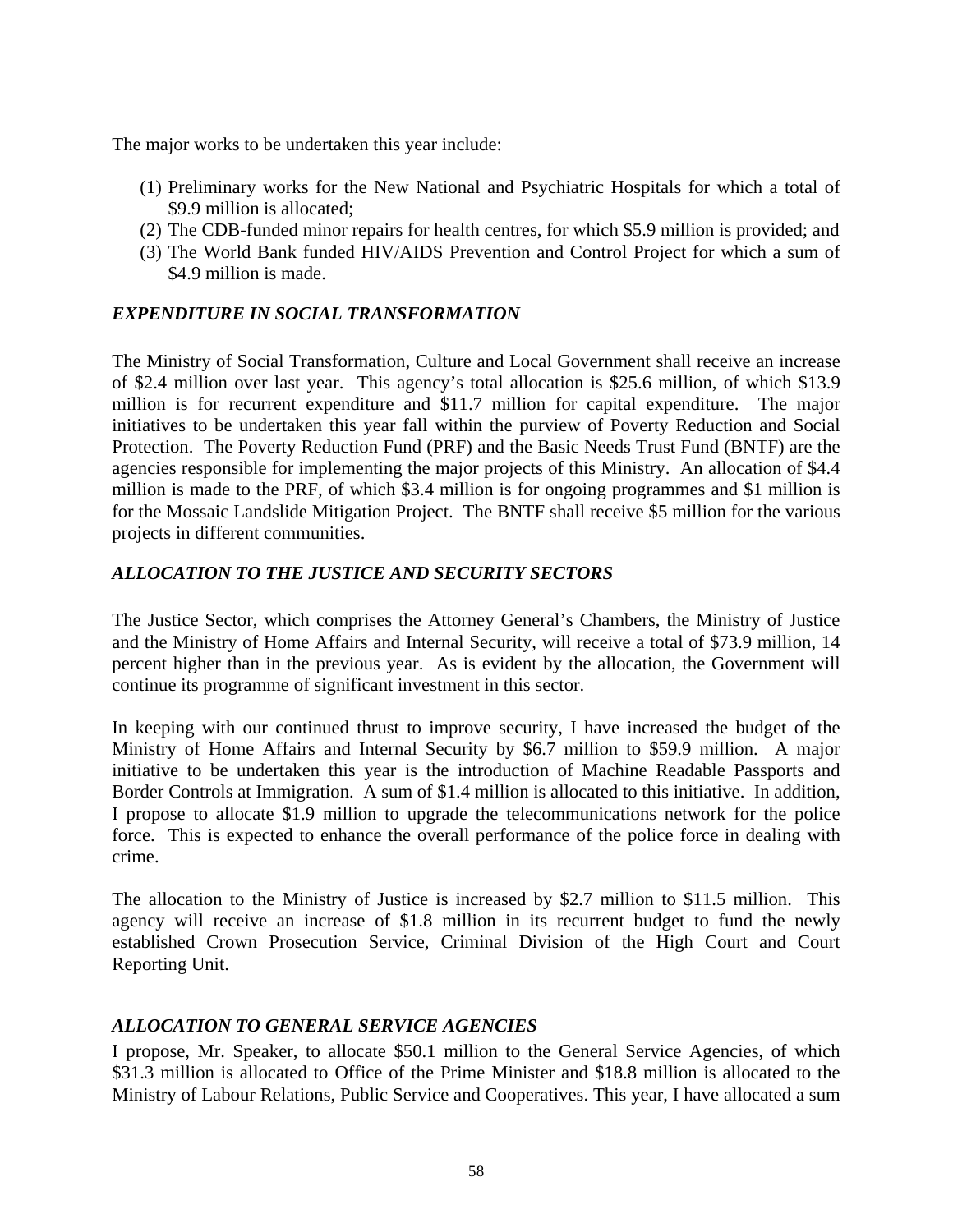of \$7.3 million to the Office of Privatisation and Private Sector Relations to continue our ongoing programme on private sector development. Allocations of \$6.4 million, \$3.2 million and \$2.1 million are made to the Rural Small Business Credit Facility, Low Income Housing and Human Resource Development Credit Facility respectively. All of these projects have been resounding successes and I look forward to their continuation.

Mr. Speaker, there is no doubt that the introduction of information technology has improved efficiency in the workplace. We have yet to reap the full benefits in the public sector. In order to ensure that a more focused and targeted approach is taken in reviewing the information technology needs of the public sector, I have allocated \$1.4 million for the Establishment of E-Government. I wish to state for the information of Honourable Members that all of these projects are funded from EU grant resources.

The Office of the Governor General and the agencies of Parliament, namely, the Legislature, the Service Commissions, the Electoral and Audit Departments will receive a total allocation of \$8.7 million, \$3.2 million higher than in 2004/05. Mr. Speaker, I have allocated a total sum of \$3.1 million for a Voter Registration Programme. Of this amount, \$1.3 million is allocated for the Voter Enumeration Project and \$1.8 million is allocated for the National Card Issuance Project.

## **CONCLUSION**

As I draw to the end of my presentation, I wish to remind the entire world that the Saint Lucian spirit is strong and resolute. We are continuing our journey and confronting our challenges one by one. This budget is reassurance that hope is more than alive.

We have faced adversity, but our responses revealed the fundamental strengths of this Government and the people of Saint Lucia. We have come through the restructuring of our banana industry, the turbulence of a global recession, a terrorist attack that caused tectonic shifts in global relations, and volatilities accentuated by the uncertainties of war.

I have reported to you on the economic health of our country, and there is good reason to believe that improvement will continue throughout the years to come. There is renewed energy and optimism throughout the business community. Saint Lucia is standing tall, looking to 2007 and beyond, with confidence. Though we are a small nation, only 238 square miles, our dreams or sense of self must not be.

The proposals I have presented in this budget are about securing Saint Lucia's next frontiers. They are about widening the gates of opportunity, providing greater protection for all, and ensuring steady economic growth, with no barriers of bigotry or discrimination.

We must do what is right and required to protect and preserve the opportunities presented in this budget. Some persons cower at the burden of their obligations, the complexity of their decisions, and the agony of their choices. But there is no comfort or security in evasion, no solution in abdication, and no relief in irresponsibility. We must continue to be decisive, steadfast, and responsible.